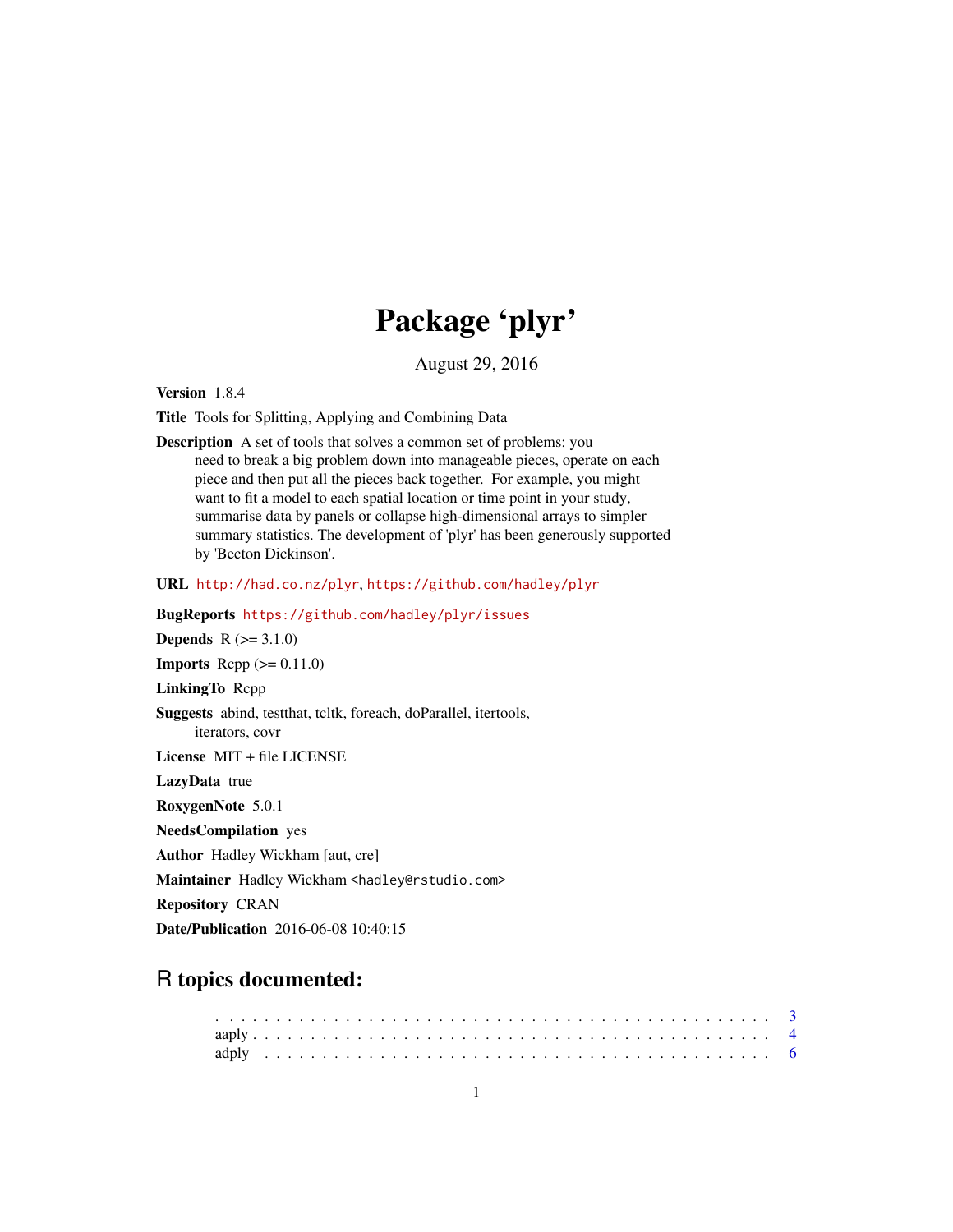|                   | 7  |
|-------------------|----|
|                   | 9  |
|                   | 9  |
|                   | 10 |
| a_ply             | 11 |
|                   | 12 |
|                   | 13 |
| count             | 15 |
|                   | 16 |
| daply             | 17 |
|                   | 18 |
|                   | 20 |
| desc              | 21 |
|                   | 21 |
|                   | 23 |
|                   | 24 |
|                   | 25 |
| here              | 26 |
|                   | 26 |
| join              | 27 |
|                   | 28 |
|                   | 29 |
|                   | 30 |
|                   | 31 |
|                   | 32 |
|                   | 33 |
|                   | 34 |
|                   | 36 |
|                   | 37 |
|                   | 38 |
|                   | 39 |
|                   | 41 |
|                   | 42 |
|                   | 43 |
|                   | 44 |
| plyr              | 45 |
|                   | 46 |
|                   | 46 |
|                   | 47 |
|                   | 47 |
|                   | 48 |
|                   | 49 |
|                   | 50 |
| rbind.fill.matrix | 51 |
|                   | 52 |
|                   | 53 |
|                   | 53 |
|                   | 54 |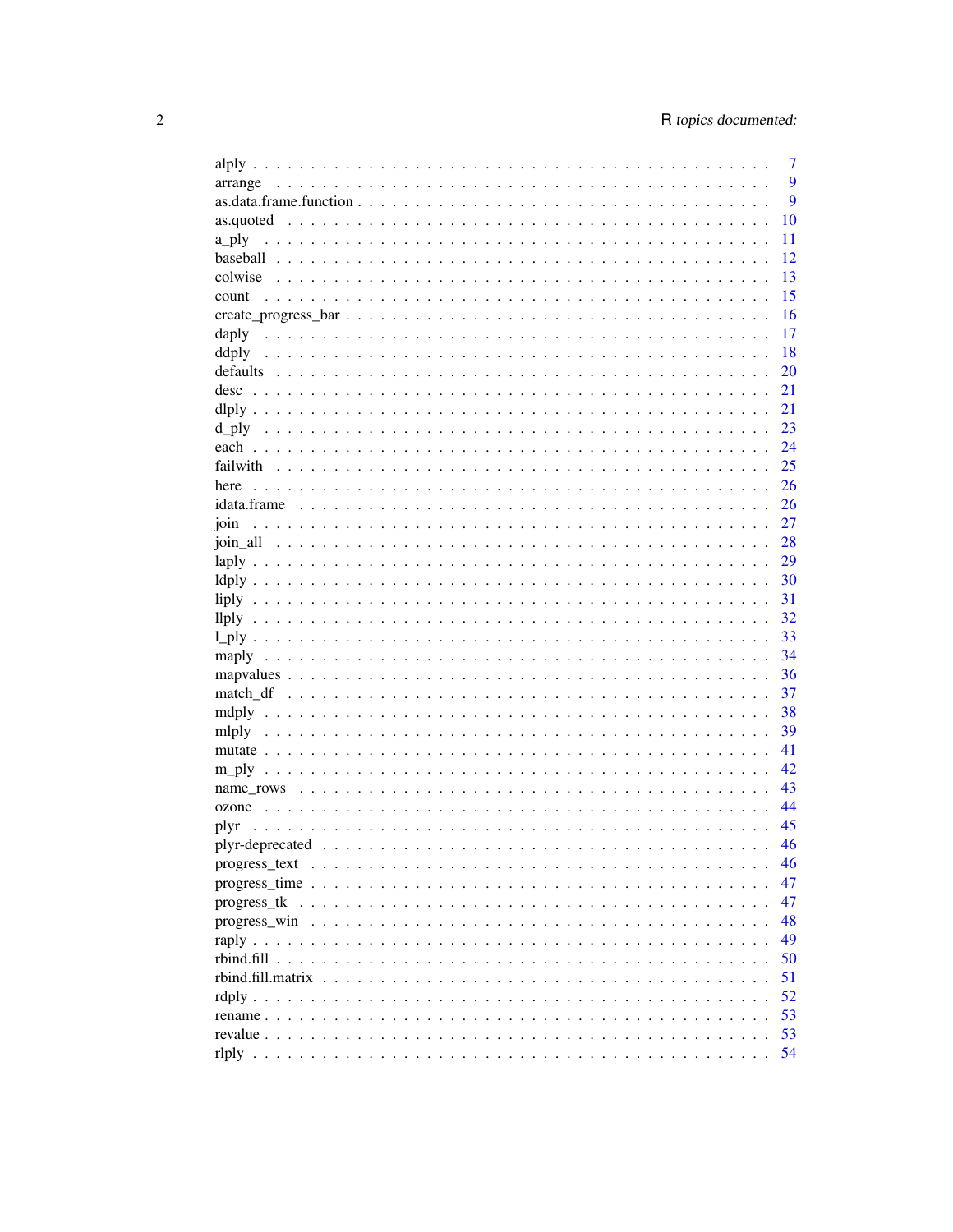<span id="page-2-0"></span>

#### $\blacksquare$  Index  $\blacksquare$

. *Quote variables to create a list of unevaluated expressions for later evaluation.*

# <span id="page-2-1"></span>Description

This function is similar to [\textasciitilde](#page-0-0) in that it is used to capture the name of variables, not their current value. This is used throughout plyr to specify the names of variables (or more complicated expressions).

# Usage

 $.(\ldots, .env = parent-frame())$ 

# Arguments

| $\cdot$ $\cdot$ $\cdot$ | unevaluated expressions to be recorded. Specify names if you want the set the<br>names of the resultant variables   |
|-------------------------|---------------------------------------------------------------------------------------------------------------------|
| env.                    | environment in which unbound symbols in should be evaluated. Defaults to<br>the environment in which. was executed. |

#### Details

Similar tricks can be performed with [substitute](#page-0-0), but when functions can be called in multiple ways it becomes increasingly tricky to ensure that the values are extracted from the correct frame. Substitute tricks also make it difficult to program against the functions that use them, while the quoted class provides as.quoted.character to convert strings to the appropriate data structure.

# Value

list of symbol and language primitives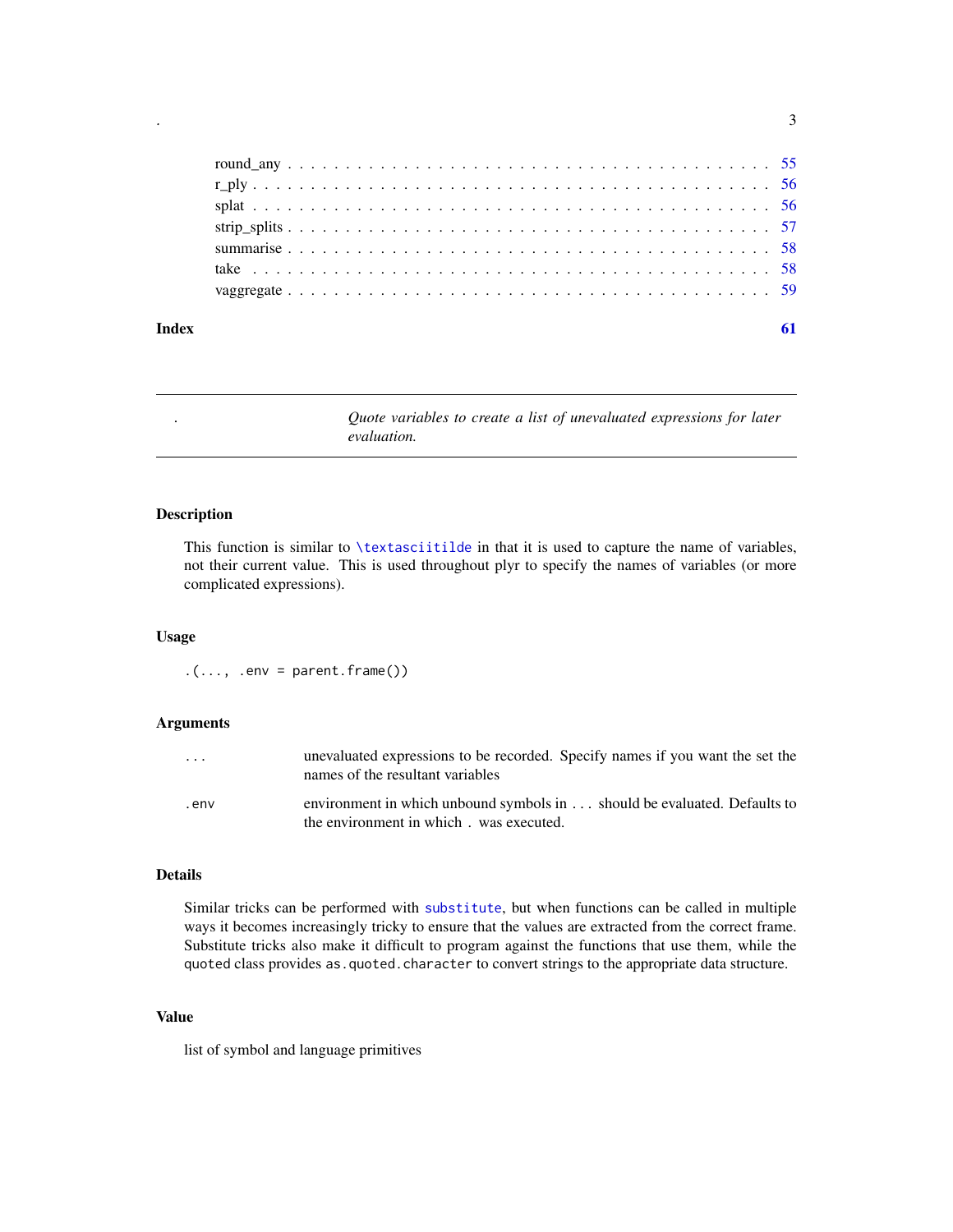# <span id="page-3-0"></span>Examples

```
.(a, b, c)
.(first = a, second = b, third = c)
(a \land 2, b - d, \log(c))as.quoted(\sim a + b + c)
as.quoted(a \sim b + c)
as.quoted(c("a", "b", "c"))
# Some examples using ddply - look at the column names
ddply(mtcars, "cyl", each(nrow, ncol))
ddply(mtcars, ~ cyl, each(nrow, ncol))
ddply(mtcars, .(cyl), each(nrow, ncol))
ddply(mtcars, .(log(cyl)), each(nrow, ncol))
ddply(mtcars, .(logcyl = log(cyl)), each(nrow, ncol))
ddply(mtcars, .(vs + am), each(nrow, ncol))
ddply(mtcars, .(vsam = vs + am), each(nrow, ncol))
```
<span id="page-3-1"></span>aaply *Split array, apply function, and return results in an array.*

#### Description

For each slice of an array, apply function, keeping results as an array.

# Usage

```
aaply(.data, .margins, .fun = NULL, ..., .expand = TRUE,
  .progress = "none", .inform = FALSE, .drop = TRUE, .parallel = FALSE,
  .paropts = NULL)
```
#### Arguments

| .data     | matrix, array or data frame to be processed                                                                                                                  |
|-----------|--------------------------------------------------------------------------------------------------------------------------------------------------------------|
| .margins  | a vector giving the subscripts to split up data by. 1 splits up by rows, 2 by<br>columns and $c(1,2)$ by rows and columns, and so on for higher dimensions   |
| . fun     | function to apply to each piece                                                                                                                              |
| $\cdots$  | other arguments passed on to . fun                                                                                                                           |
| .expand   | if . data is a data frame, should output be 1d (expand = FALSE), with an element<br>for each row; or nd (expand = TRUE), with a dimension for each variable. |
| .progress | name of the progress bar to use, see create_progress_bar                                                                                                     |
| .inform   | produce informative error messages? This is turned off by default because it<br>substantially slows processing speed, but is very useful for debugging       |
| .drop     | should extra dimensions of length 1 in the output be dropped, simplifying the<br>output. Defaults to TRUE                                                    |
| .parallel | if TRUE, apply function in parallel, using parallel backend provided by foreach                                                                              |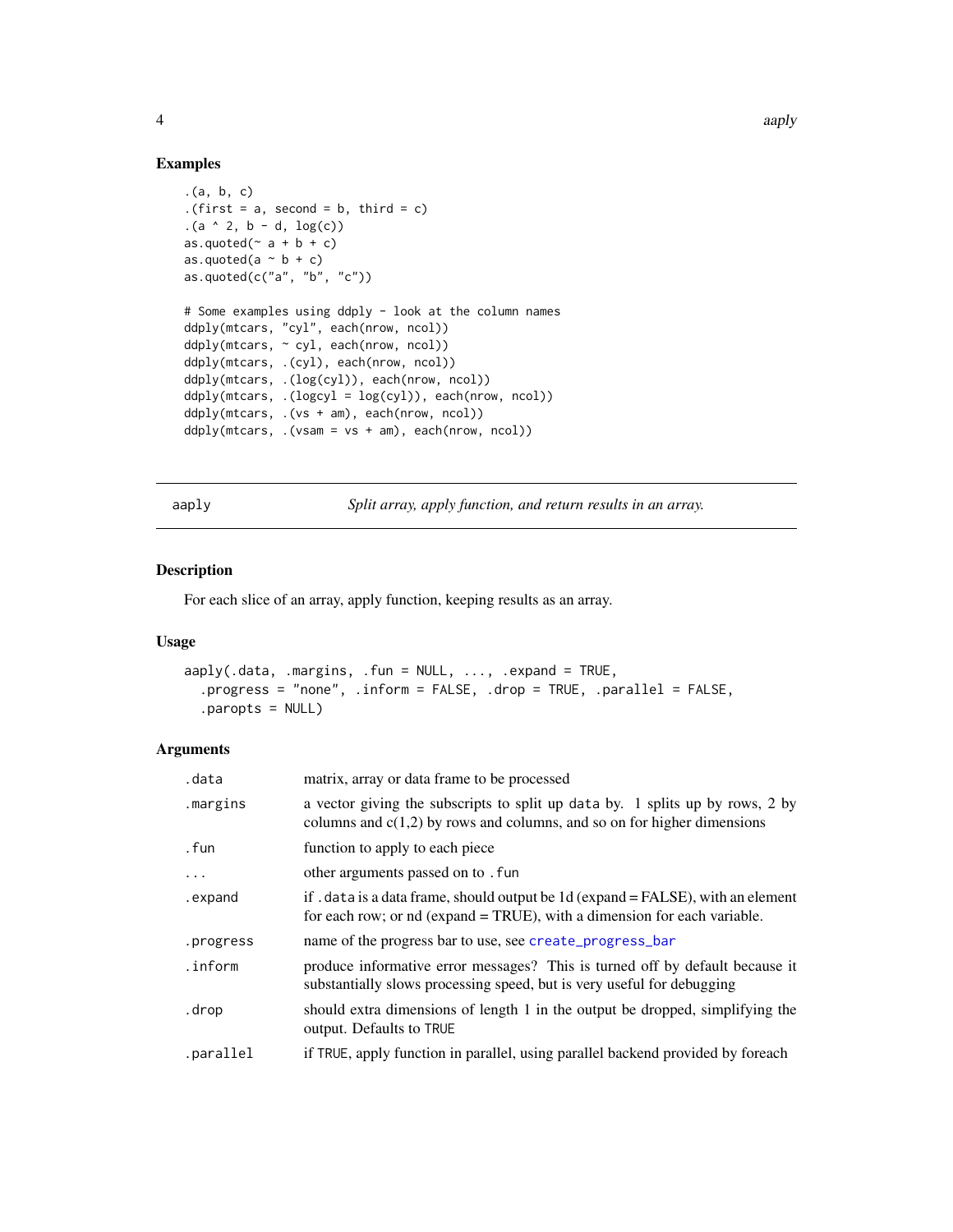#### <span id="page-4-0"></span>aaply 5

| .paropts | a list of additional options passed into the foreach function when parallel com-  |
|----------|-----------------------------------------------------------------------------------|
|          | putation is enabled. This is important if (for example) your code relies on ex-   |
|          | ternal data or packages: use the . export and . packages arguments to supply      |
|          | them so that all cluster nodes have the correct environment set up for computing. |

# Details

This function is very similar to [apply](#page-0-0), except that it will always return an array, and when the function returns >1 d data structures, those dimensions are added on to the highest dimensions, rather than the lowest dimensions. This makes aaply idempotent, so that aaply(input, X, identity) is equivalent to aperm(input, X).

#### Value

if results are atomic with same type and dimensionality, a vector, matrix or array; otherwise, a list-array (a list with dimensions)

#### Warning

Passing a data frame as first argument may lead to unexpected results, see [https://github.com/](https://github.com/hadley/plyr/issues/212) [hadley/plyr/issues/212](https://github.com/hadley/plyr/issues/212).

# Input

This function splits matrices, arrays and data frames by dimensions

#### **Output**

If there are no results, then this function will return a vector of length  $0$  (vector()).

#### References

Hadley Wickham (2011). The Split-Apply-Combine Strategy for Data Analysis. Journal of Statistical Software, 40(1), 1-29. <http://www.jstatsoft.org/v40/i01/>.

# See Also

Other array input: [a\\_ply](#page-10-1), [adply](#page-5-1), [alply](#page-6-1) Other array output: [daply](#page-16-1), [laply](#page-28-1), [maply](#page-33-1)

```
dim(ozone)
aaply(ozone, 1, mean)
aaply(ozone, 1, mean, .drop = FALSE)
aaply(ozone, 3, mean)
aaply(ozone, c(1,2), mean)
dim(aaply(ozone, c(1,2), mean))
dim(aaply(ozone, c(1,2), mean, .drop = FALSE))
```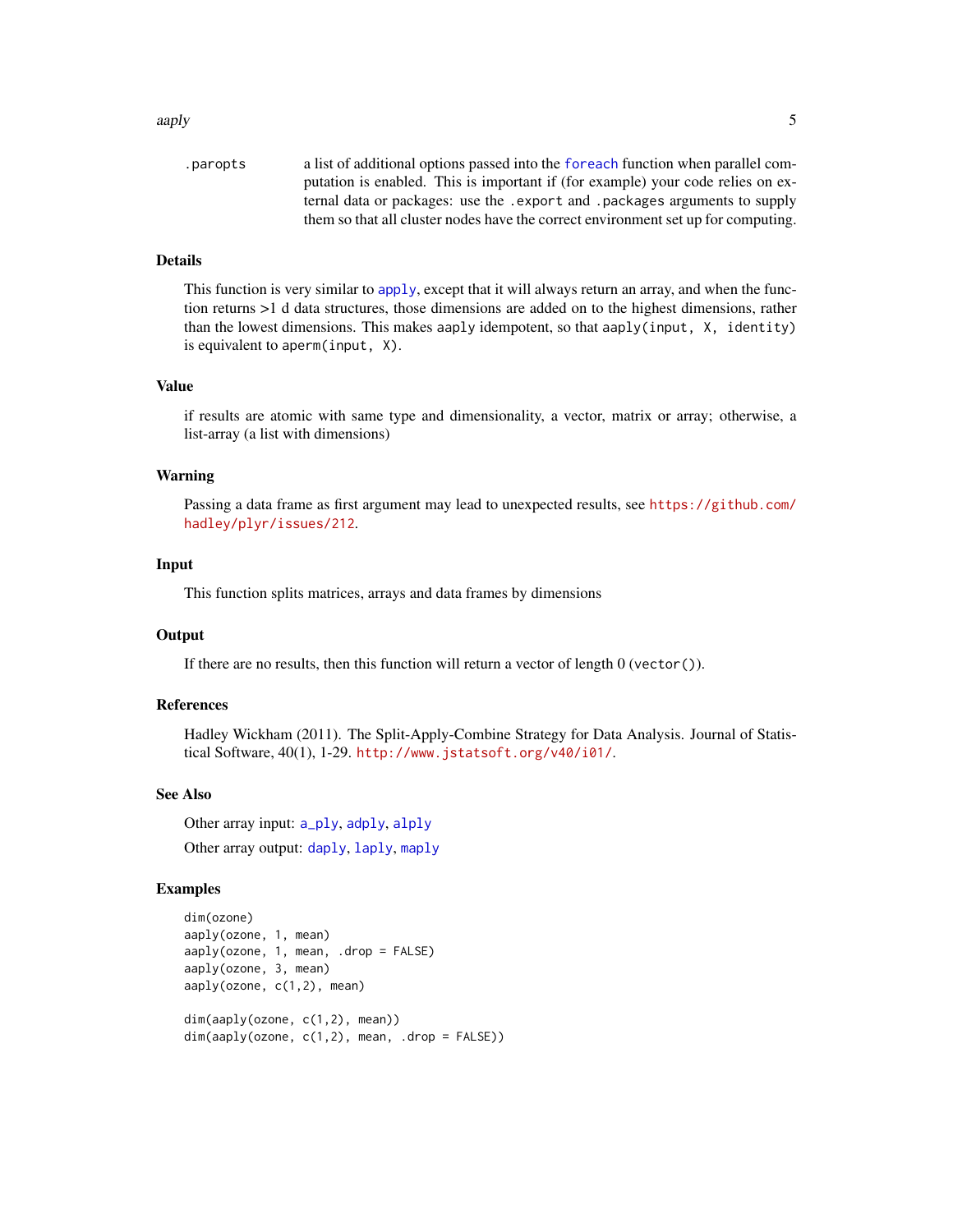```
aaply(ozone, 1, each(min, max))
aaply(ozone, 3, each(min, max))
standardise <- function(x) (x - min(x)) / (max(x) - min(x))aaply(ozone, 3, standardise)
aaply(ozone, 1:2, standardise)
aaply(ozone, 1:2, diff)
```
<span id="page-5-1"></span>adply *Split array, apply function, and return results in a data frame.*

# Description

For each slice of an array, apply function then combine results into a data frame.

# Usage

```
adply(.data, .margins, .fun = NULL, ..., .expand = TRUE,
  .progress = "none", .inform = FALSE, .parallel = FALSE,
  .paropts = NULL, .id = NA)
```
# Arguments

| .data     | matrix, array or data frame to be processed                                                                                                                                                                                                                                                                                              |
|-----------|------------------------------------------------------------------------------------------------------------------------------------------------------------------------------------------------------------------------------------------------------------------------------------------------------------------------------------------|
| .margins  | a vector giving the subscripts to split up data by. 1 splits up by rows, 2 by<br>columns and $c(1,2)$ by rows and columns, and so on for higher dimensions                                                                                                                                                                               |
| . fun     | function to apply to each piece                                                                                                                                                                                                                                                                                                          |
| .         | other arguments passed on to . fun                                                                                                                                                                                                                                                                                                       |
| .expand   | if . data is a data frame, should output be 1d (expand = FALSE), with an element<br>for each row; or nd (expand = TRUE), with a dimension for each variable.                                                                                                                                                                             |
| .progress | name of the progress bar to use, see create_progress_bar                                                                                                                                                                                                                                                                                 |
| .inform   | produce informative error messages? This is turned off by default because it<br>substantially slows processing speed, but is very useful for debugging                                                                                                                                                                                   |
| .parallel | if TRUE, apply function in parallel, using parallel backend provided by foreach                                                                                                                                                                                                                                                          |
| .paropts  | a list of additional options passed into the foreach function when parallel com-<br>putation is enabled. This is important if (for example) your code relies on ex-<br>ternal data or packages: use the . export and . packages arguments to supply<br>them so that all cluster nodes have the correct environment set up for computing. |
| .id       | name(s) of the index column(s). Pass NULL to avoid creation of the index col-<br>umn(s). Omit or pass NA to use the default names "X1", "X2",  Otherwise,<br>this argument must have the same length as . margins.                                                                                                                       |

# Value

A data frame, as described in the output section.

<span id="page-5-0"></span>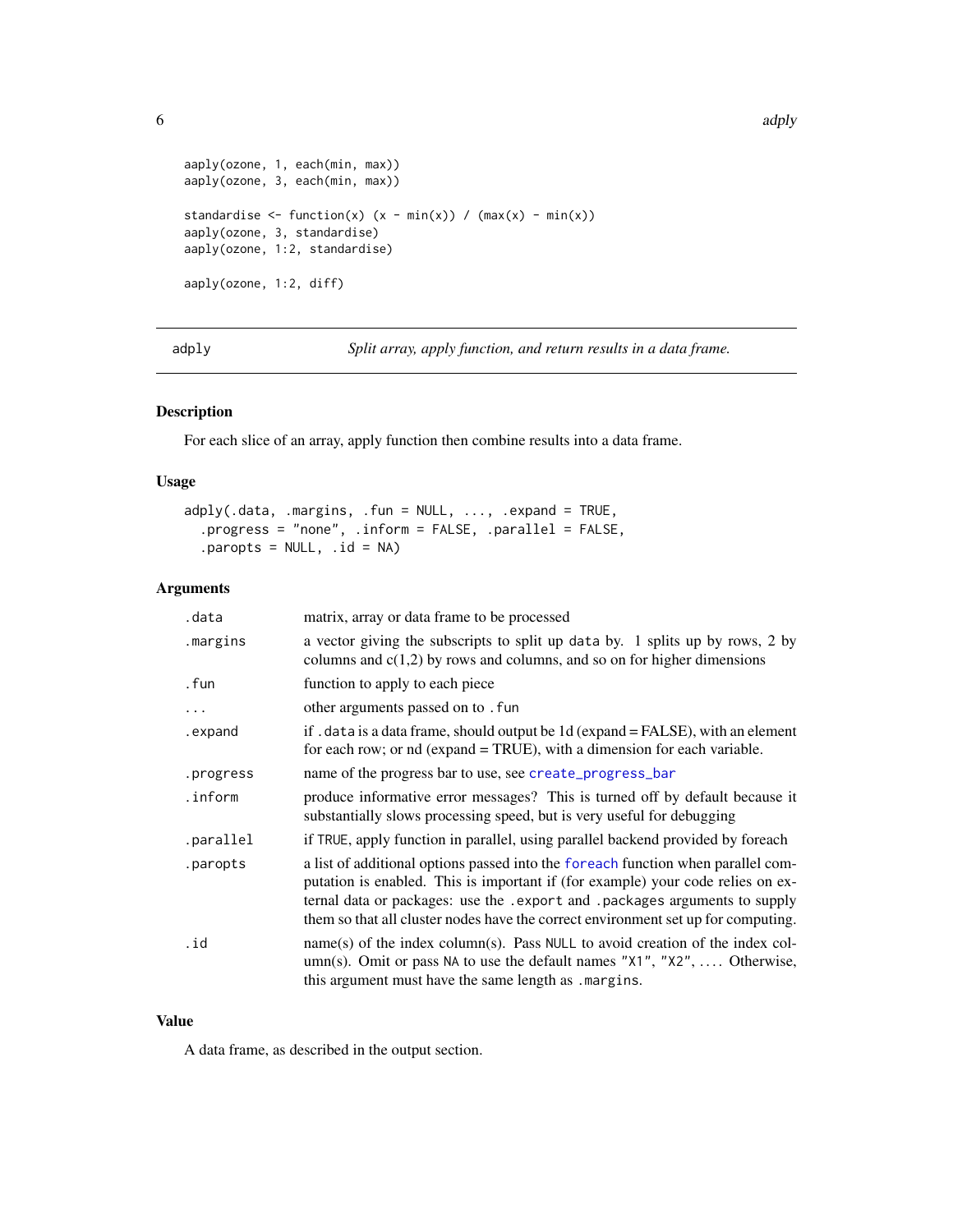<span id="page-6-0"></span>alply the contract of the contract of the contract of the contract of the contract of the contract of the contract of the contract of the contract of the contract of the contract of the contract of the contract of the cont

# Input

This function splits matrices, arrays and data frames by dimensions

#### **Output**

The most unambiguous behaviour is achieved when .fun returns a data frame - in that case pieces will be combined with [rbind.fill](#page-49-1). If .fun returns an atomic vector of fixed length, it will be rbinded together and converted to a data frame. Any other values will result in an error.

If there are no results, then this function will return a data frame with zero rows and columns (data.frame()).

#### References

Hadley Wickham (2011). The Split-Apply-Combine Strategy for Data Analysis. Journal of Statistical Software, 40(1), 1-29. <http://www.jstatsoft.org/v40/i01/>.

#### See Also

Other array input: [a\\_ply](#page-10-1), [aaply](#page-3-1), [alply](#page-6-1) Other data frame output: [ddply](#page-17-1), [ldply](#page-29-1), [mdply](#page-37-1)

<span id="page-6-1"></span>

alply *Split array, apply function, and return results in a list.*

#### Description

For each slice of an array, apply function then combine results into a list.

#### Usage

```
alply(.data, .margins, .fun = NULL, ..., .expand = TRUE,
  .progress = "none", .inform = FALSE, .parallel = FALSE,
  .paropts = NULL, .dims = FALSE)
```
#### Arguments

| .data     | matrix, array or data frame to be processed                                                                                                                  |
|-----------|--------------------------------------------------------------------------------------------------------------------------------------------------------------|
| .margins  | a vector giving the subscripts to split up data by. 1 splits up by rows, 2 by<br>columns and $c(1,2)$ by rows and columns, and so on for higher dimensions   |
| . fun     | function to apply to each piece                                                                                                                              |
| $\cdots$  | other arguments passed on to . fun                                                                                                                           |
| .expand   | if . data is a data frame, should output be 1d (expand = FALSE), with an element<br>for each row; or nd (expand = TRUE), with a dimension for each variable. |
| .progress | name of the progress bar to use, see create_progress_bar                                                                                                     |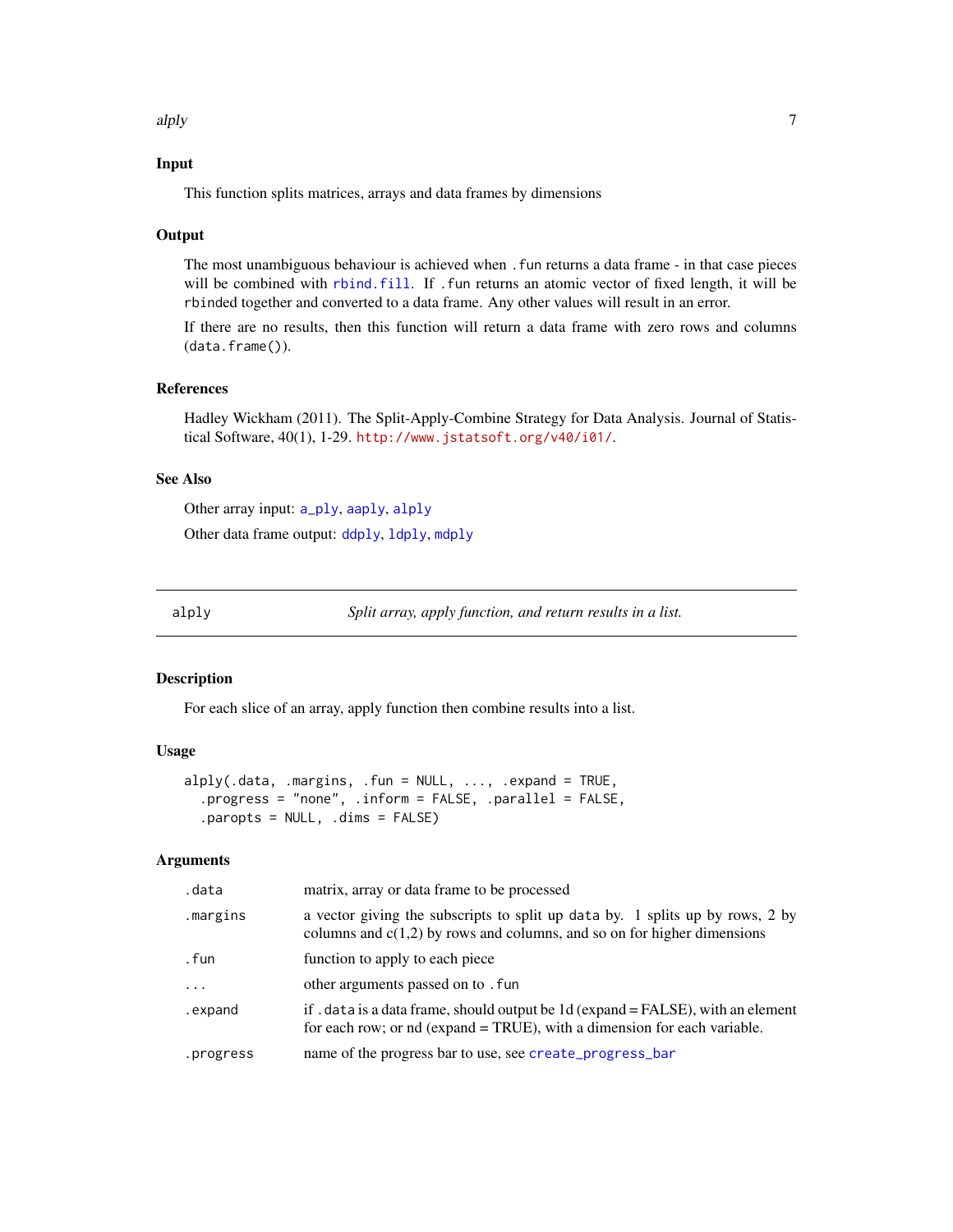<span id="page-7-0"></span>

| .inform.  | produce informative error messages? This is turned off by default because it<br>substantially slows processing speed, but is very useful for debugging                                                                                                                                                                                   |
|-----------|------------------------------------------------------------------------------------------------------------------------------------------------------------------------------------------------------------------------------------------------------------------------------------------------------------------------------------------|
| .parallel | if TRUE, apply function in parallel, using parallel backend provided by foreach                                                                                                                                                                                                                                                          |
| .paropts  | a list of additional options passed into the foreach function when parallel com-<br>putation is enabled. This is important if (for example) your code relies on ex-<br>ternal data or packages: use the . export and . packages arguments to supply<br>them so that all cluster nodes have the correct environment set up for computing. |
| .dims     | if TRUE, copy over dimensions and names from input.                                                                                                                                                                                                                                                                                      |

# Details

The list will have "dims" and "dimnames" corresponding to the margins given. For instance  $\text{alply}(x, c(3,2), ...)$ where x has dims  $c(4,3,2)$  will give a result with dims  $c(2,3)$ .

alply is somewhat similar to [apply](#page-0-0) for cases where the results are not atomic.

#### Value

list of results

#### Input

This function splits matrices, arrays and data frames by dimensions

#### **Output**

If there are no results, then this function will return a list of length  $0$  (list()).

# References

Hadley Wickham (2011). The Split-Apply-Combine Strategy for Data Analysis. Journal of Statistical Software, 40(1), 1-29. <http://www.jstatsoft.org/v40/i01/>.

# See Also

Other array input: [a\\_ply](#page-10-1), [aaply](#page-3-1), [adply](#page-5-1)

Other list output: [dlply](#page-20-1), [llply](#page-31-1), [mlply](#page-38-1)

# Examples

alply(ozone, 3, quantile) alply(ozone, 3, function(x) table(round(x)))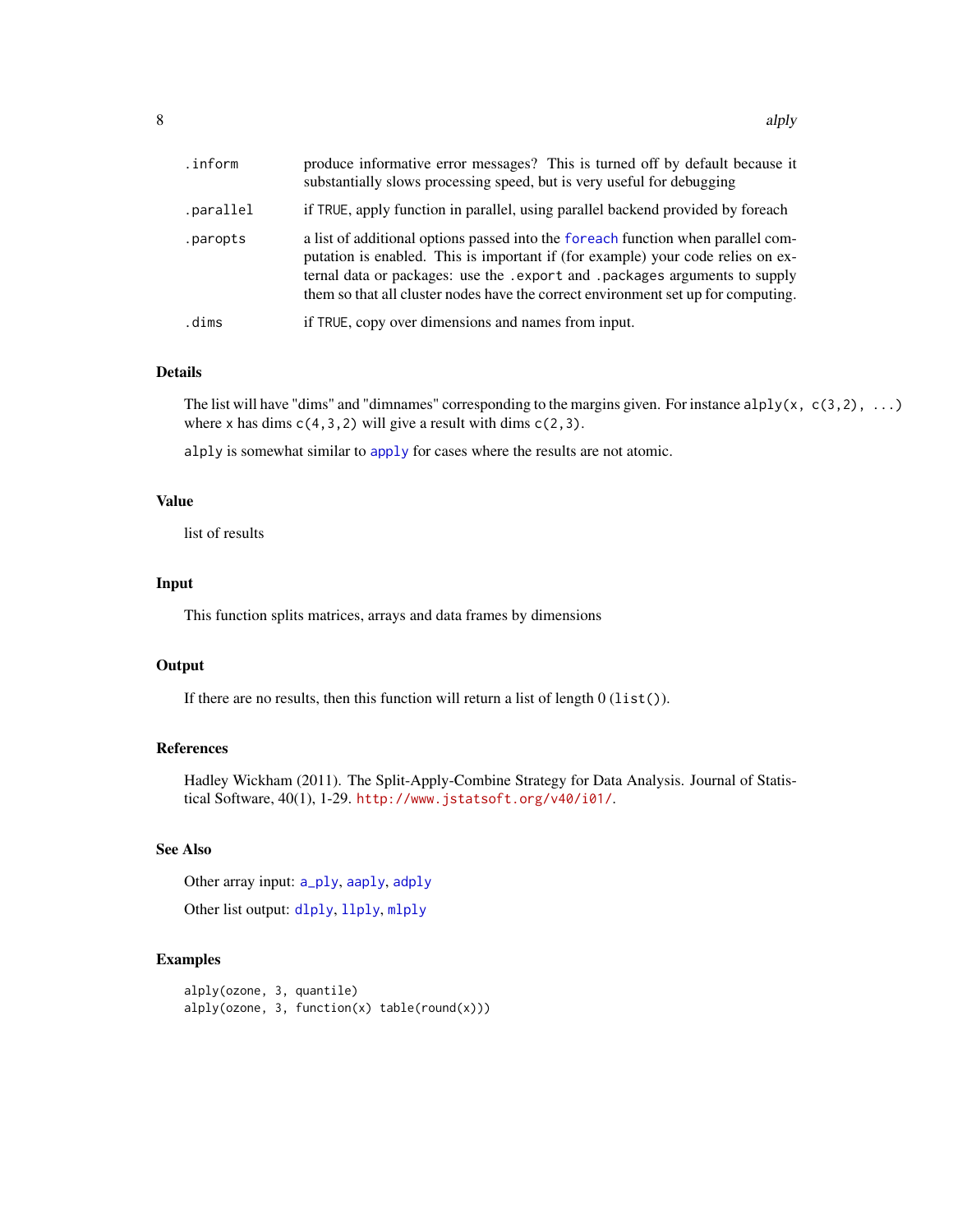<span id="page-8-1"></span><span id="page-8-0"></span>

This function completes the subsetting, transforming and ordering triad with a function that works in a similar way to [subset](#page-0-0) and [transform](#page-0-0) but for reordering a data frame by its columns. This saves a lot of typing!

#### Usage

arrange(df, ...)

#### Arguments

| df       | data frame to reorder                                            |
|----------|------------------------------------------------------------------|
| $\cdots$ | expressions evaluated in the context of df and then fed to order |

#### See Also

[order](#page-0-0) for sorting function in the base package

# Examples

```
# sort mtcars data by cylinder and displacement
mtcars[with(mtcars, order(cyl, disp)), ]
# Same result using arrange: no need to use with(), as the context is implicit
# NOTE: plyr functions do NOT preserve row.names
arrange(mtcars, cyl, disp)
# Let's keep the row.names in this example
myCars = cbind(vehicle=row.names(mtcars), mtcars)
arrange(myCars, cyl, disp)
# Sort with displacement in descending order
arrange(myCars, cyl, desc(disp))
```
as.data.frame.function

*Make a function return a data frame.*

# Description

Create a new function that returns the existing function wrapped in a data.frame with a single column, value.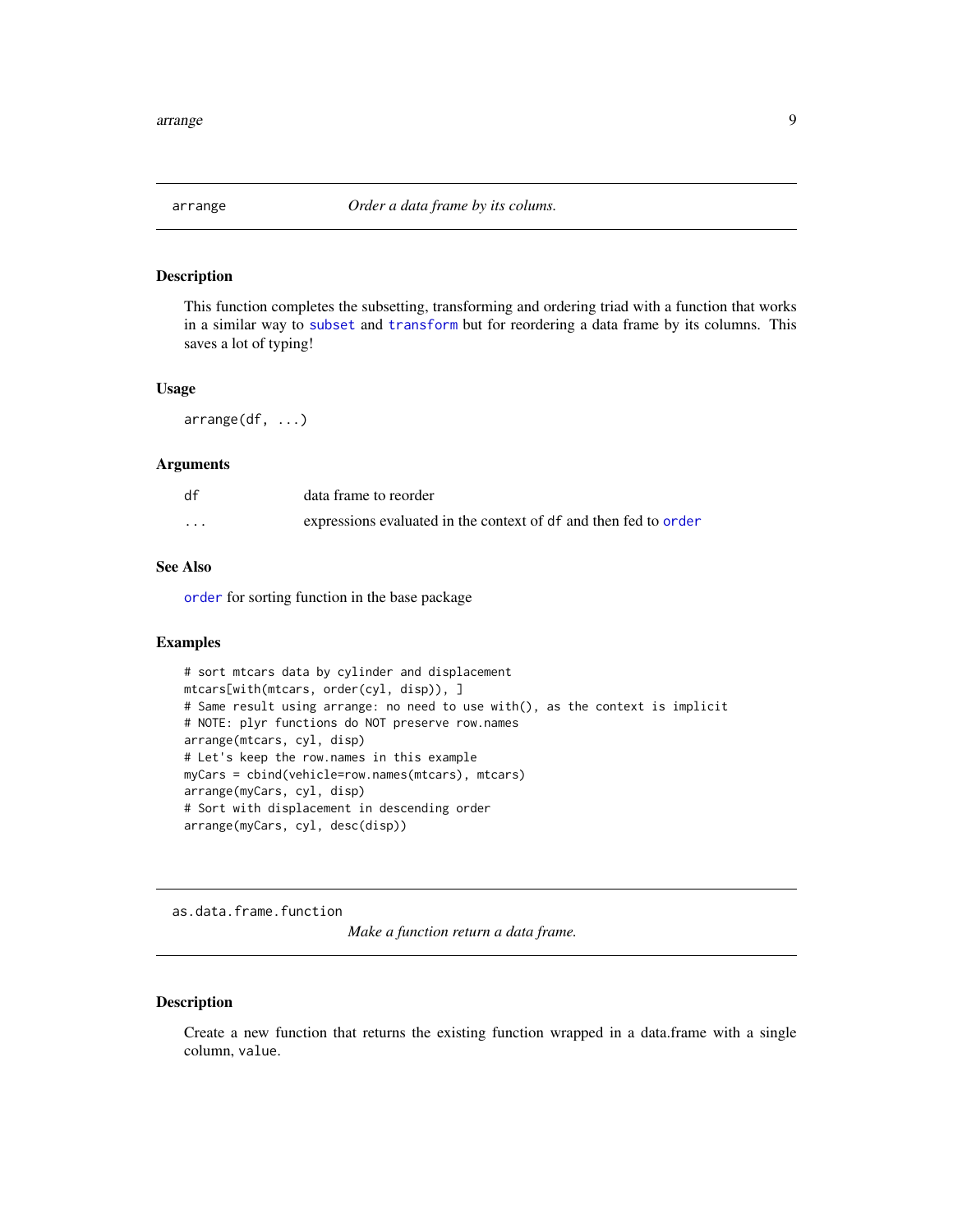#### <span id="page-9-0"></span>10 assumed as a sequence of  $\alpha$  as  $q$  as  $q$  and  $q$  as  $q$  as  $q$  as  $q$  as  $q$  as  $q$  as  $q$  as  $q$  as  $q$  as  $q$  as  $q$  as  $q$  as  $q$  as  $q$  as  $q$  as  $q$  as  $q$  as  $q$  as  $q$  as  $q$  as  $q$  as  $q$  as  $q$  as  $q$  as  $q$

# Usage

```
## S3 method for class 'function'
as.data.frame(x, row.names, optional, ...)
```
#### Arguments

| $\mathsf{x}$ | function to make return a data frame         |
|--------------|----------------------------------------------|
| row.names    | necessary to match the generic, but not used |
| optional     | necessary to match the generic, but not used |
| .            | necessary to match the generic, but not used |

#### Details

This is useful when calling \*dply functions with a function that returns a vector, and you want the output in rows, rather than columns. The value column is always created, even for empty inputs.

<span id="page-9-1"></span>as.quoted *Convert input to quoted variables.*

#### Description

Convert characters, formulas and calls to quoted .variables

#### Usage

 $as.quoted(x, env = parent.frame())$ 

#### Arguments

| $\mathsf{x}$ | input to quote                                                              |
|--------------|-----------------------------------------------------------------------------|
| env          | environment in which unbound symbols in expression should be evaluated. De- |
|              | faults to the environment in which as quoted was executed.                  |

# Details

This method is called by default on all plyr functions that take a .variables argument, so that equivalent forms can be used anywhere.

Currently conversions exist for character vectors, formulas and call objects.

# Value

a list of quoted variables

### See Also

[.](#page-2-1)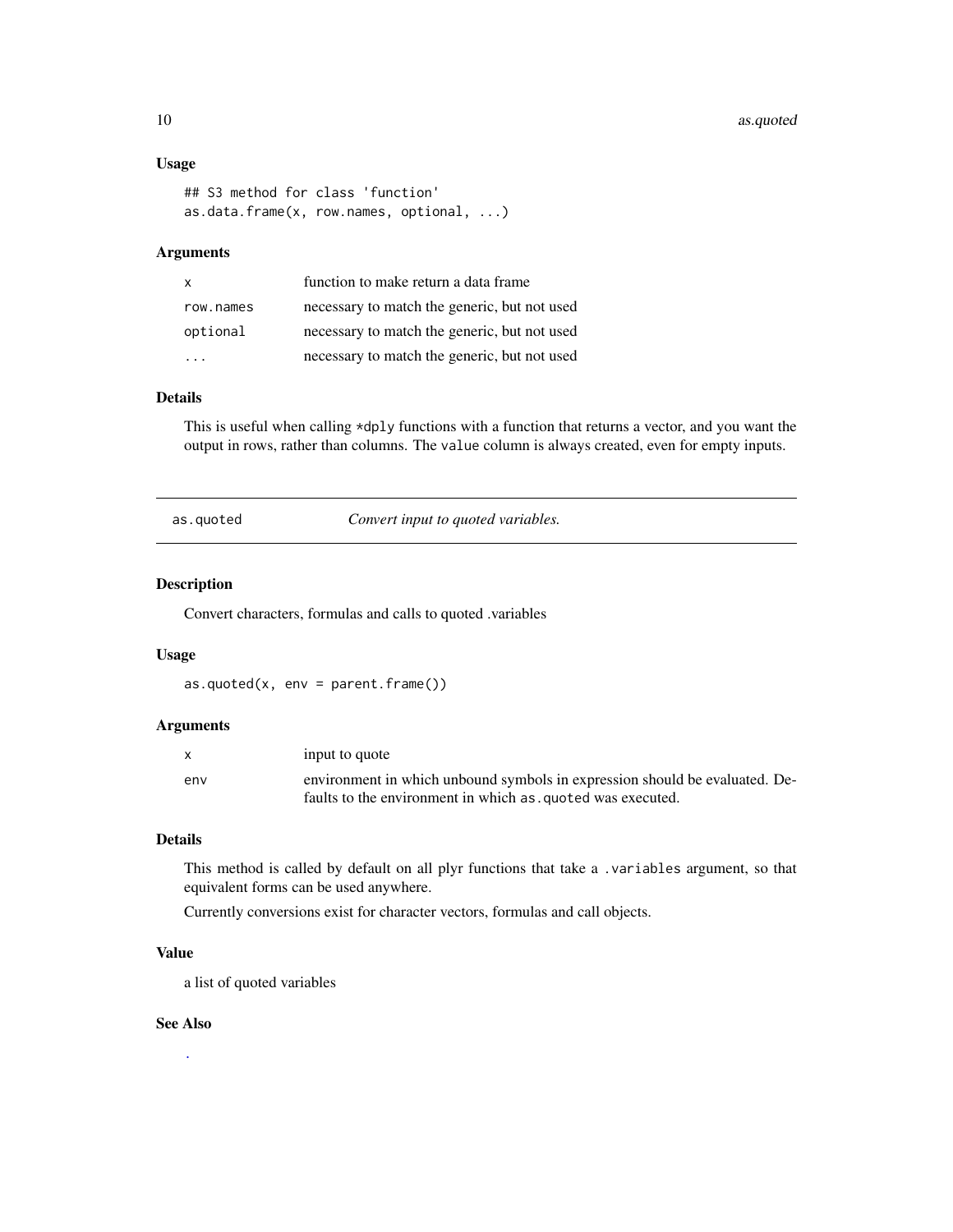#### <span id="page-10-0"></span> $a$ \_ply  $11$

# Examples

as.quoted(c("a", "b", " $log(d)$ ")) as.quoted(a  $\sim$  b + log(d))

<span id="page-10-1"></span>

| ٠ |  |
|---|--|

a\_ply *Split array, apply function, and discard results.*

# Description

For each slice of an array, apply function and discard results

# Usage

```
a_ply(.data, .margins, .fun = NULL, ..., .expand = TRUE,
 .progress = "none", .inform = FALSE, .print = FALSE,
  .parallel = FALSE, .paropts = NULL)
```
# Arguments

| .data     | matrix, array or data frame to be processed                                                                                                                                                                                                                                                                                            |
|-----------|----------------------------------------------------------------------------------------------------------------------------------------------------------------------------------------------------------------------------------------------------------------------------------------------------------------------------------------|
| .margins  | a vector giving the subscripts to split up data by. 1 splits up by rows, 2 by<br>columns and $c(1,2)$ by rows and columns, and so on for higher dimensions                                                                                                                                                                             |
| . fun     | function to apply to each piece                                                                                                                                                                                                                                                                                                        |
| $\ddots$  | other arguments passed on to . fun                                                                                                                                                                                                                                                                                                     |
| .expand   | if . data is a data frame, should output be 1d (expand = FALSE), with an element<br>for each row; or nd (expand = TRUE), with a dimension for each variable.                                                                                                                                                                           |
| .progress | name of the progress bar to use, see create_progress_bar                                                                                                                                                                                                                                                                               |
| .inform   | produce informative error messages? This is turned off by default because it<br>substantially slows processing speed, but is very useful for debugging                                                                                                                                                                                 |
| .print    | automatically print each result? (default: FALSE)                                                                                                                                                                                                                                                                                      |
| .parallel | if TRUE, apply function in parallel, using parallel backend provided by foreach                                                                                                                                                                                                                                                        |
| .paropts  | a list of additional options passed into the foreach function when parallel com-<br>putation is enabled. This is important if (for example) your code relies on ex-<br>ternal data or packages: use the .export and .packages arguments to supply<br>them so that all cluster nodes have the correct environment set up for computing. |

#### Value

Nothing

# Input

This function splits matrices, arrays and data frames by dimensions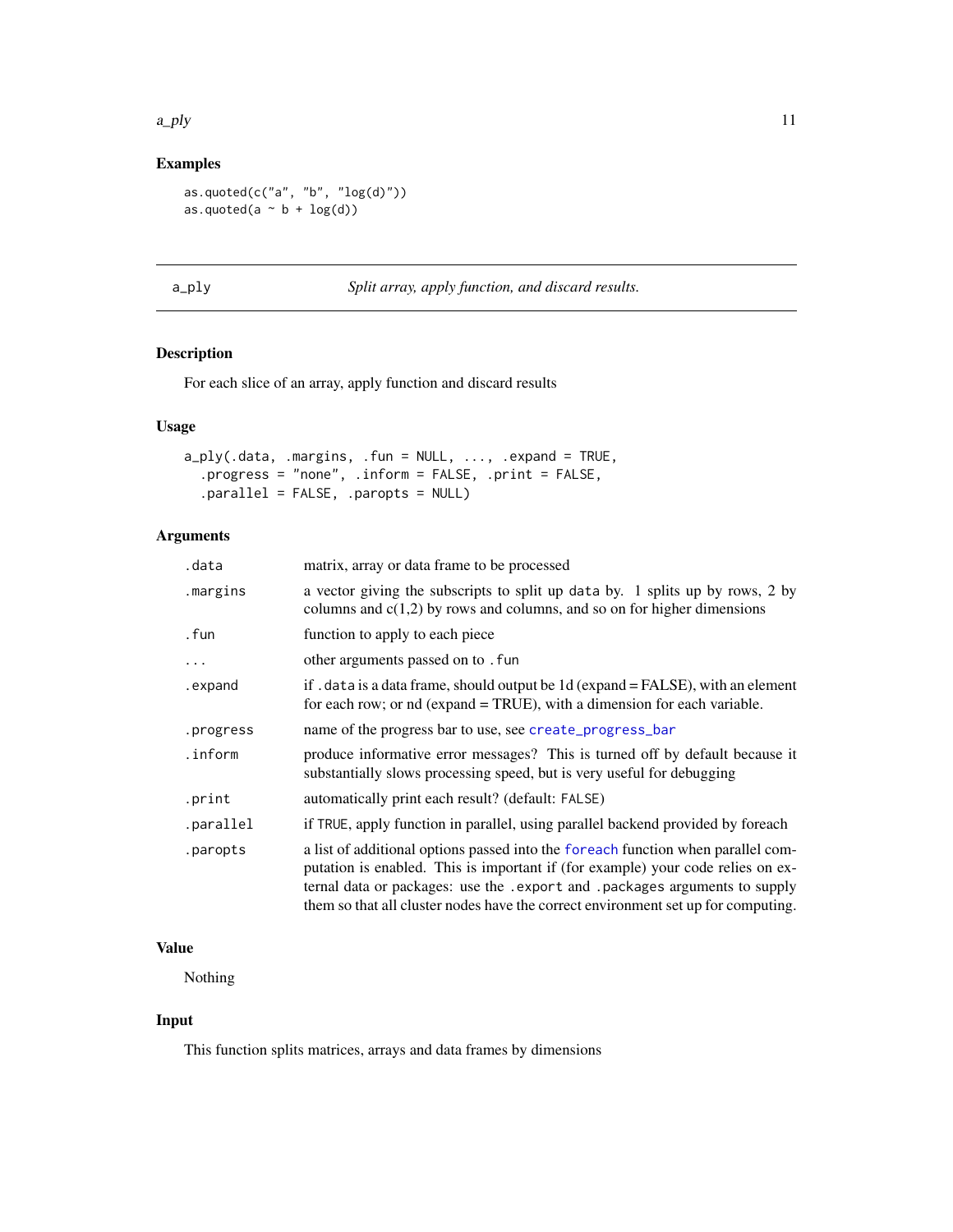# <span id="page-11-0"></span>**Output**

All output is discarded. This is useful for functions that you are calling purely for their side effects like displaying plots or saving output.

#### References

Hadley Wickham (2011). The Split-Apply-Combine Strategy for Data Analysis. Journal of Statistical Software, 40(1), 1-29. <http://www.jstatsoft.org/v40/i01/>.

#### See Also

Other array input: [aaply](#page-3-1), [adply](#page-5-1), [alply](#page-6-1) Other no output: [d\\_ply](#page-22-1), [l\\_ply](#page-32-1), [m\\_ply](#page-41-1)

baseball *Yearly batting records for all major league baseball players*

#### Description

This data frame contains batting statistics for a subset of players collected from [http://www.](http://www.baseball-databank.org/) [baseball-databank.org/](http://www.baseball-databank.org/). There are a total of 21,699 records, covering 1,228 players from 1871 to 2007. Only players with more 15 seasons of play are included.

#### Usage

baseball

# Format

A 21699 x 22 data frame

#### Variables

Variables:

- id, unique player id
- year, year of data
- stint
- team, team played for
- lg, league
- g, number of games
- ab, number of times at bat
- r, number of runs
- h, hits, times reached base because of a batted, fair ball without error by the defense
- X2b, hits on which the batter reached second base safely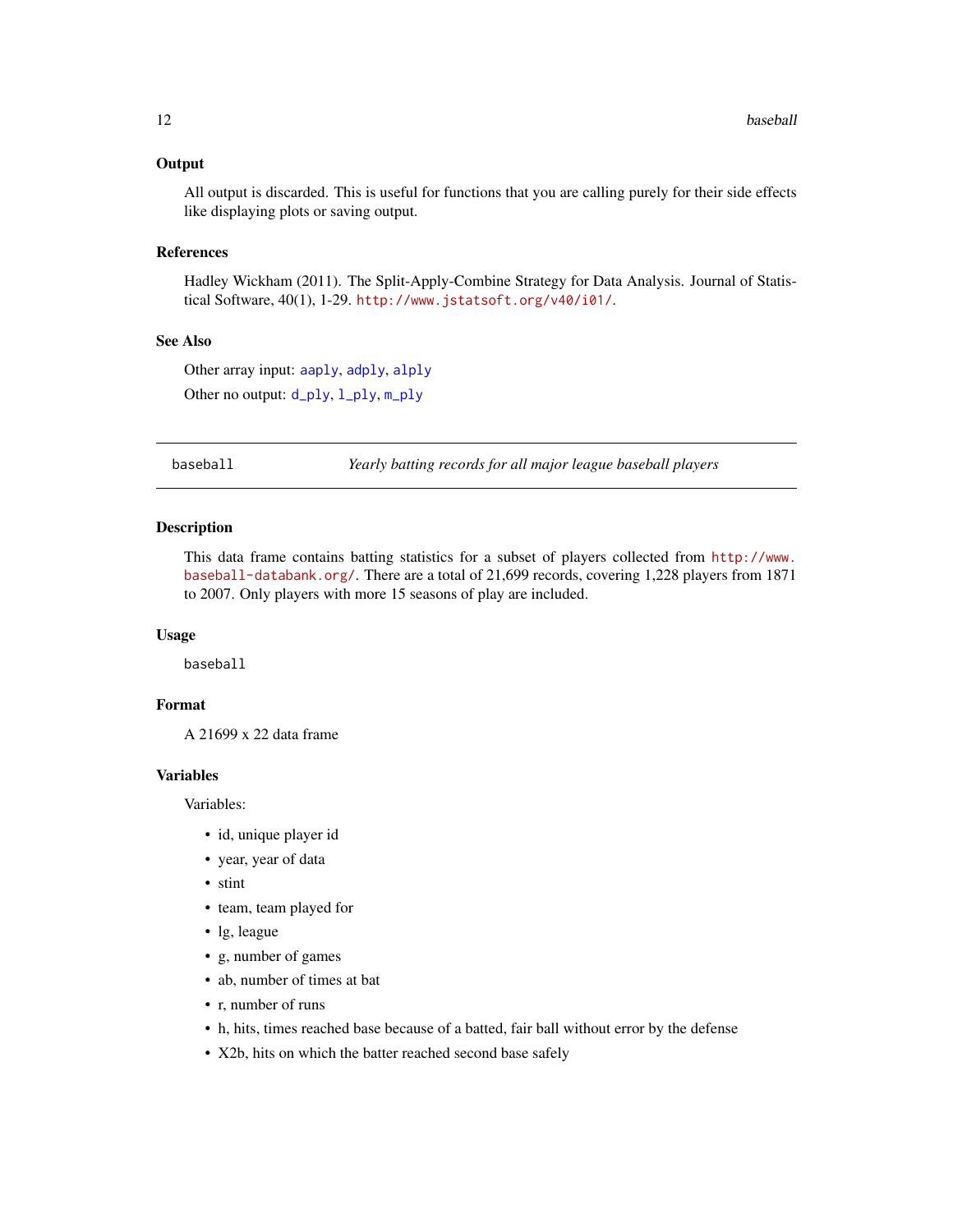#### <span id="page-12-0"></span>colwise the collection of the collection of the collection of the collection of the collection of the collection of the collection of the collection of the collection of the collection of the collection of the collection o

- X3b, hits on which the batter reached third base safely
- hr, number of home runs
- rbi, runs batted in
- sb, stolen bases
- cs, caught stealing
- bb, base on balls (walk)
- so, strike outs
- ibb, intentional base on balls
- hbp, hits by pitch
- sh, sacrifice hits
- sf, sacrifice flies
- gidp, ground into double play

#### References

<http://www.baseball-databank.org/>

#### Examples

```
baberuth <- subset(baseball, id == "ruthba01")
baberuth$cyear <- baberuth$year - min(baberuth$year) + 1
calculate_cyear <- function(df) {
  mutate(df,
   cyear = year - min(year),
    cpercent = cyear / (max(year) - min(year)))
}
baseball <- ddply(baseball, .(id), calculate_cyear)
baseball <- subset(baseball, ab >= 25)
model <- function(df) {
  lm(rbi / ab ~ cyear, data=df)
}
model(baberuth)
models <- dlply(baseball, .(id), model)
```
<span id="page-12-1"></span>colwise *Column-wise function.*

#### Description

Turn a function that operates on a vector into a function that operates column-wise on a data.frame.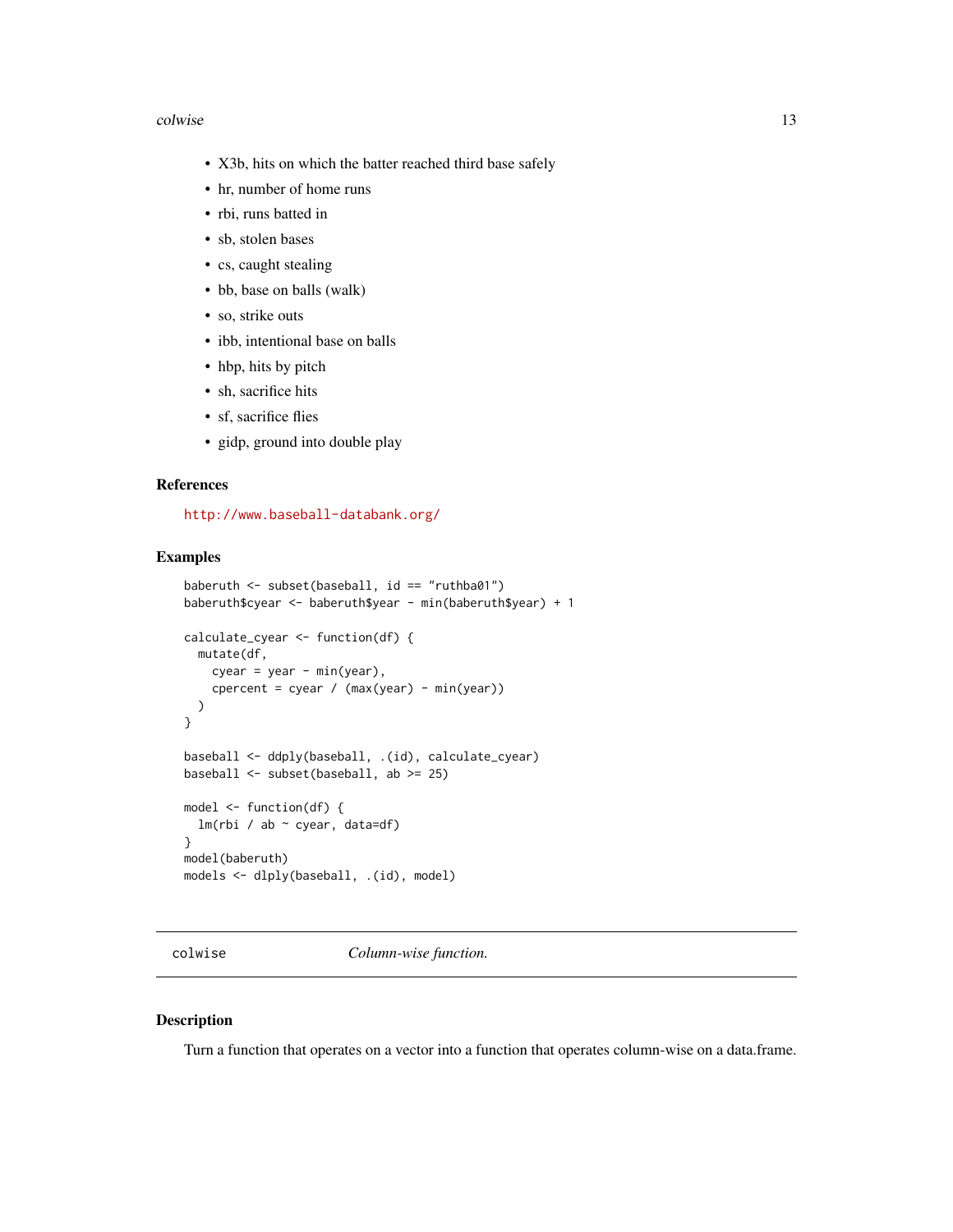#### Usage

```
colwise(.fun, .cols = true, . . .)catcolwise(.fun, ...)
numcolwise(.fun, ...)
```
# **Arguments**

| . fun                | function                                                                                                  |
|----------------------|-----------------------------------------------------------------------------------------------------------|
| .cols                | either a function that tests columns for inclusion, or a quoted object giving which<br>columns to process |
| $\ddot{\phantom{0}}$ | other arguments passed on to . fun                                                                        |

#### Details

catcolwise and numcolwise provide version that only operate on discrete and numeric variables respectively.

```
# Count number of missing values
nmissing <- function(x) sum(is.na(x))
# Apply to every column in a data frame
colwise(nmissing)(baseball)
# This syntax looks a little different. It is shorthand for the
# the following:
f <- colwise(nmissing)
f(baseball)
# This is particularly useful in conjunction with d*ply
ddply(baseball, .(year), colwise(nmissing))
# To operate only on specified columns, supply them as the second
# argument. Many different forms are accepted.
ddply(baseball, .(year), colwise(nmissing, .(sb, cs, so)))
ddply(baseball, .(year), colwise(nmissing, c("sb", "cs", "so")))
ddply(baseball, .(year), colwise(nmissing, \sim sb + cs + so))
# Alternatively, you can specify a boolean function that determines
# whether or not a column should be included
ddply(baseball, .(year), colwise(nmissing, is.character))
ddply(baseball, .(year), colwise(nmissing, is.numeric))
ddply(baseball, .(year), colwise(nmissing, is.discrete))
# These last two cases are particularly common, so some shortcuts are
# provided:
ddply(baseball, .(year), numcolwise(nmissing))
ddply(baseball, .(year), catcolwise(nmissing))
```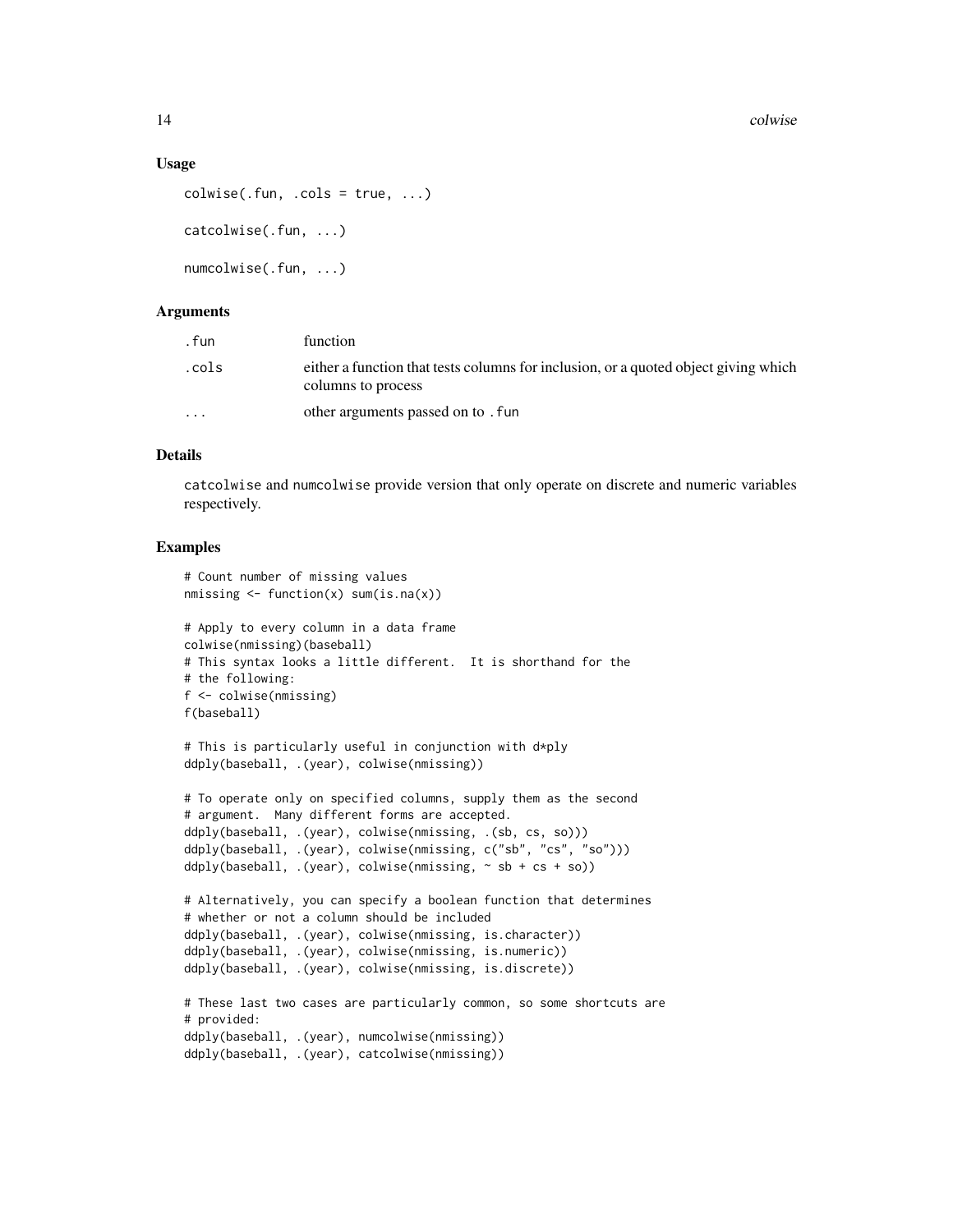<span id="page-14-0"></span>count and the count of the count of the count of the count of the count of the count of the count of the count of the count of the count of the count of the count of the count of the count of the count of the count of the

```
# You can supply additional arguments to either colwise, or the function
# it generates:
numcolwise(mean)(baseball, na.rm = TRUE)
numcolwise(mean, na.rm = TRUE)(baseball)
```
<span id="page-14-1"></span>count *Count the number of occurences.*

# Description

Equivalent to as.data.frame(table(x)), but does not include combinations with zero counts.

#### Usage

 $count(df, vars = NULL, wt_var = NULL)$ 

# Arguments

| df     | data frame to be processed                                                                                                                  |
|--------|---------------------------------------------------------------------------------------------------------------------------------------------|
| vars   | variables to count unique values of                                                                                                         |
| wt var | optional variable to weight by - if this is non-NULL, count will sum up the value<br>of this variable for each combination of id variables. |

#### Details

Speed-wise count is competitive with [table](#page-0-0) for single variables, but it really comes into its own when summarising multiple dimensions because it only counts combinations that actually occur in the data.

Compared to [table](#page-0-0) + [as.data.frame](#page-0-0), count also preserves the type of the identifier variables, instead of converting them to characters/factors.

# Value

a data frame with label and freq columns

# See Also

[table](#page-0-0) for related functionality in the base package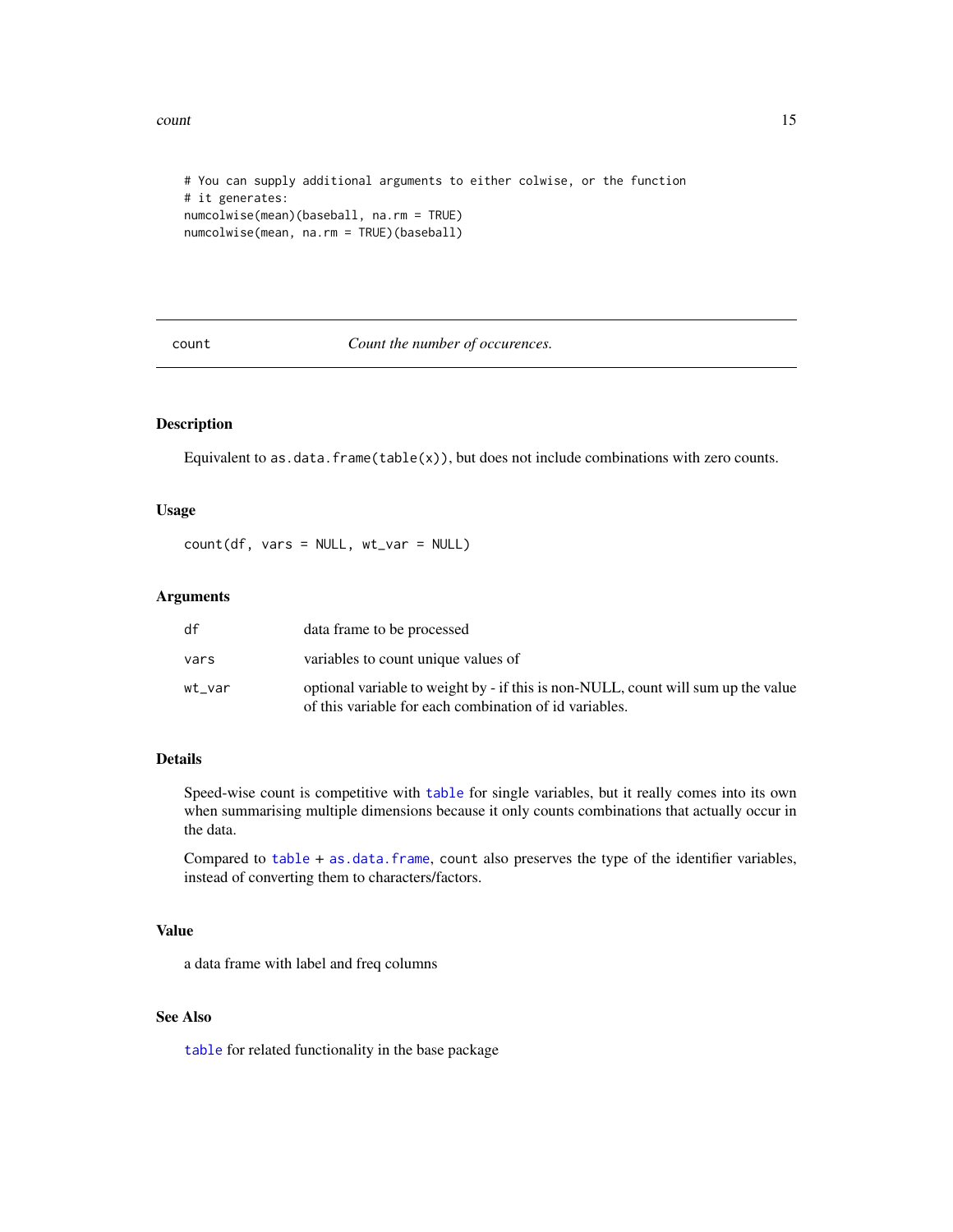# Examples

```
# Count of each value of "id" in the first 100 cases
count(baseball[1:100,], vars = "id")# Count of ids, weighted by their "g" loading
count(baseball[1:100,], vars = "id", wt_var = "g")count(baseball, "id", "ab")
count(baseball, "lg")
# How many stints do players do?
count(baseball, "stint")
# Count of times each player appeared in each of the years they played
count(baseball[1:100,], c("id", "year"))
# Count of counts
count(count(baseball[1:100,], c("id", "year")), "id", "freq")
count(count(baseball, c("id", "year")), "freq")
```
<span id="page-15-1"></span>create\_progress\_bar *Create progress bar.*

#### Description

Create progress bar object from text string.

#### Usage

```
create_progress_bar(name = "none", ...)
```
#### Arguments

| name                 | type of progress bar to create                    |
|----------------------|---------------------------------------------------|
| $\ddot{\phantom{0}}$ | other arguments passed onto progress bar function |

# Details

Progress bars give feedback on how apply step is proceeding. This is mainly useful for long running functions, as for short functions, the time taken up by splitting and combining may be on the same order (or longer) as the apply step. Additionally, for short functions, the time needed to update the progress bar can significantly slow down the process. For the trivial examples below, using the tk progress bar slows things down by a factor of a thousand.

Note the that progress bar is approximate, and if the time taken by individual function applications is highly non-uniform it may not be very informative of the time left.

There are currently four types of progress bar: "none", "text", "tk", and "win". See the individual documentation for more details. In plyr functions, these can either be specified by name, or you can create the progress bar object yourself if you want more control over its apperance. See the examples.

#### See Also

[progress\\_none](#page-0-0), [progress\\_text](#page-45-1), [progress\\_tk](#page-46-1), [progress\\_win](#page-47-1)

<span id="page-15-0"></span>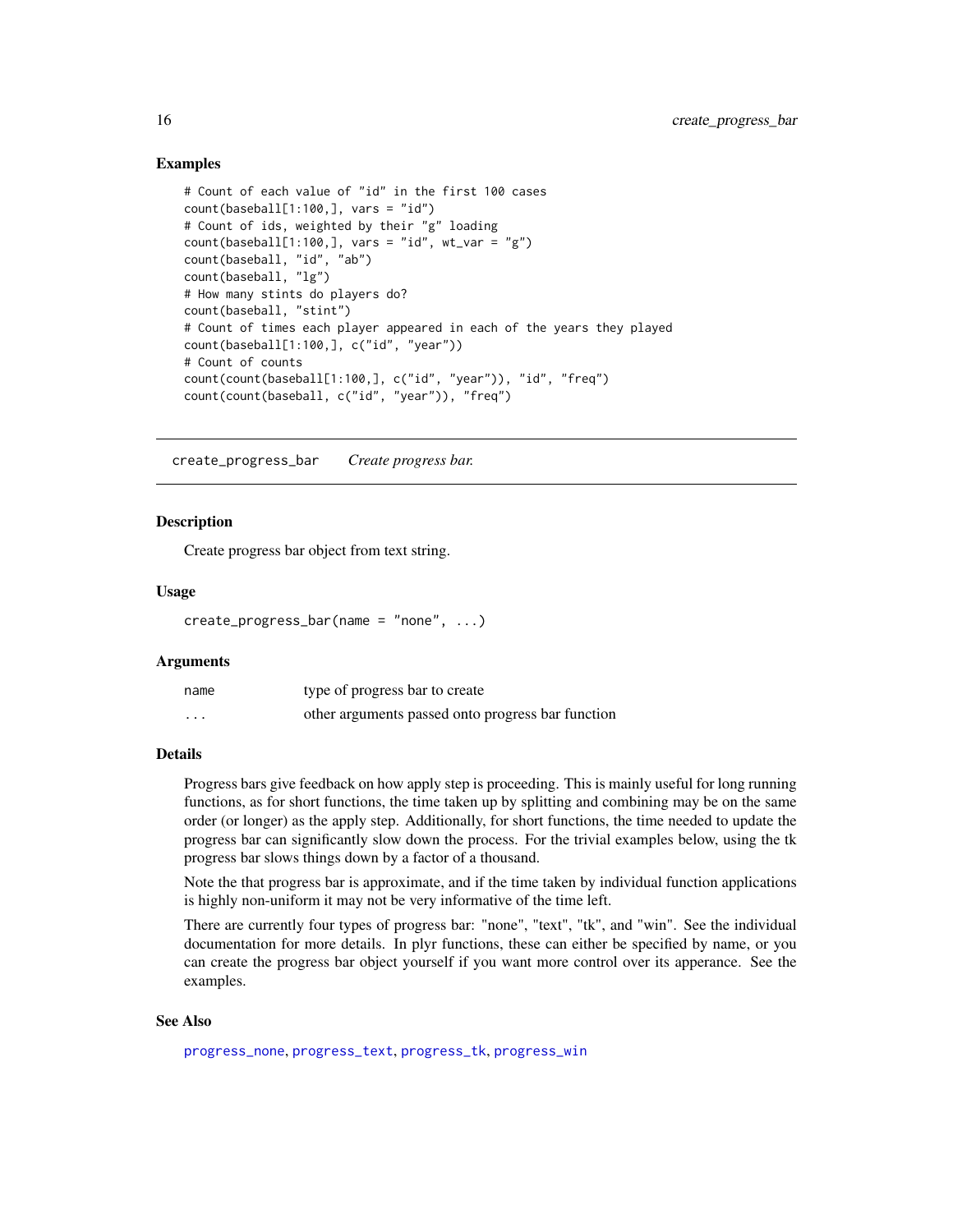#### <span id="page-16-0"></span>daply the contract of the contract of the contract of the contract of the contract of the contract of the contract of the contract of the contract of the contract of the contract of the contract of the contract of the cont

# Examples

```
# No progress bar
l_ply(1:100, identity, .progress = "none")
## Not run:
# Use the Tcl/Tk interface
l_ply(1:100, identity, .progress = "tk")
## End(Not run)
# Text-based progress (|======|)
l_ply(1:100, identity, .progress = "text")
# Choose a progress character, run a length of time you can see
l_ply(1:10000, identity, .progress = progress_text(char = "."))
```
<span id="page-16-1"></span>

daply *Split data frame, apply function, and return results in an array.*

# Description

For each subset of data frame, apply function then combine results into an array. daply with a function that operates column-wise is similar to [aggregate](#page-0-0). To apply a function for each row, use [aaply](#page-3-1) with .margins set to 1.

# Usage

```
daply(.data, .variables, .fun = NULL, ..., .progress = "none",
  .inform = FALSE, .drop_i = TRUE, .drop_o = TRUE, .parallel = FALSE,
  .paropts = NULL)
```
# Arguments

| .data      | data frame to be processed                                                                                                                                                                                                                                                                                                               |
|------------|------------------------------------------------------------------------------------------------------------------------------------------------------------------------------------------------------------------------------------------------------------------------------------------------------------------------------------------|
| .variables | variables to split data frame by, as quoted variables, a formula or character vector                                                                                                                                                                                                                                                     |
| . fun      | function to apply to each piece                                                                                                                                                                                                                                                                                                          |
| .          | other arguments passed on to . fun                                                                                                                                                                                                                                                                                                       |
| .progress  | name of the progress bar to use, see create_progress_bar                                                                                                                                                                                                                                                                                 |
| .inform    | produce informative error messages? This is turned off by default because it<br>substantially slows processing speed, but is very useful for debugging                                                                                                                                                                                   |
| .drop_i    | should combinations of variables that do not appear in the input data be pre-<br>served (FALSE) or dropped (TRUE, default)                                                                                                                                                                                                               |
| .drop_o    | should extra dimensions of length 1 in the output be dropped, simplifying the<br>output. Defaults to TRUE                                                                                                                                                                                                                                |
| .parallel  | if TRUE, apply function in parallel, using parallel backend provided by foreach                                                                                                                                                                                                                                                          |
| .paropts   | a list of additional options passed into the foreach function when parallel com-<br>putation is enabled. This is important if (for example) your code relies on ex-<br>ternal data or packages: use the . export and . packages arguments to supply<br>them so that all cluster nodes have the correct environment set up for computing. |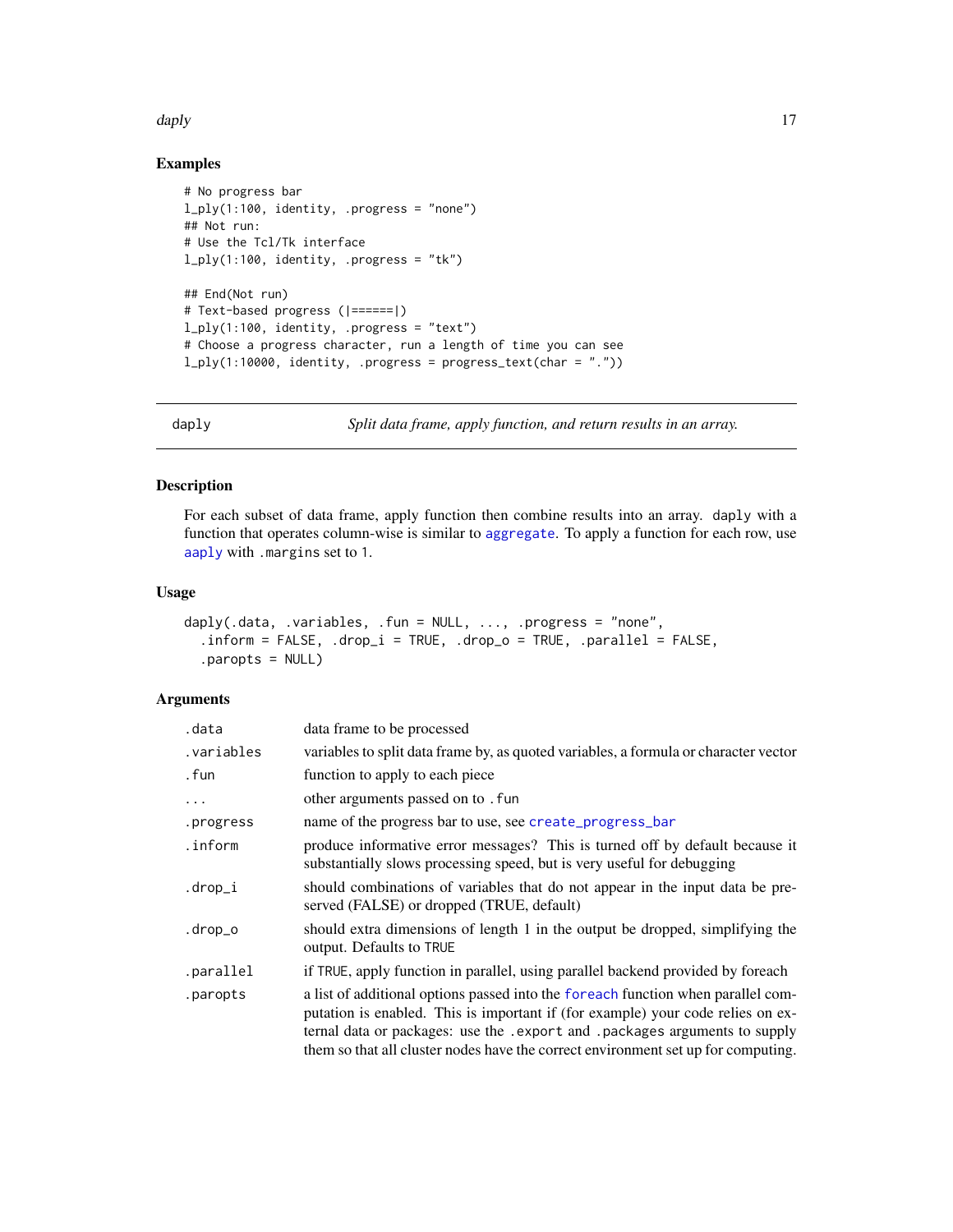# <span id="page-17-0"></span>Value

if results are atomic with same type and dimensionality, a vector, matrix or array; otherwise, a list-array (a list with dimensions)

#### Input

This function splits data frames by variables.

# **Output**

If there are no results, then this function will return a vector of length  $0$  (vector()).

# References

Hadley Wickham (2011). The Split-Apply-Combine Strategy for Data Analysis. Journal of Statistical Software, 40(1), 1-29. <http://www.jstatsoft.org/v40/i01/>.

#### See Also

Other array output: [aaply](#page-3-1), [laply](#page-28-1), [maply](#page-33-1)

Other data frame input: [d\\_ply](#page-22-1), [ddply](#page-17-1), [dlply](#page-20-1)

#### Examples

```
daply(baseball, .(year), nrow)
# Several different ways of summarising by variables that should not be
# included in the summary
daply(baseball[, c(2, 6:9)], .(year), colwise(mean))
daply(baseball[, 6:9], .(baseball$year), colwise(mean))
daply(baseball, .(year), function(df) colwise(mean)(df[, 6:9]))
```
<span id="page-17-1"></span>

ddply *Split data frame, apply function, and return results in a data frame.*

#### Description

For each subset of a data frame, apply function then combine results into a data frame. To apply a function for each row, use [adply](#page-5-1) with .margins set to 1.

#### Usage

```
ddply(.data, .variables, .fun = NULL, ..., .progress = "none",
  .inform = FALSE, .drop = TRUE, .parallel = FALSE, .paropts = NULL)
```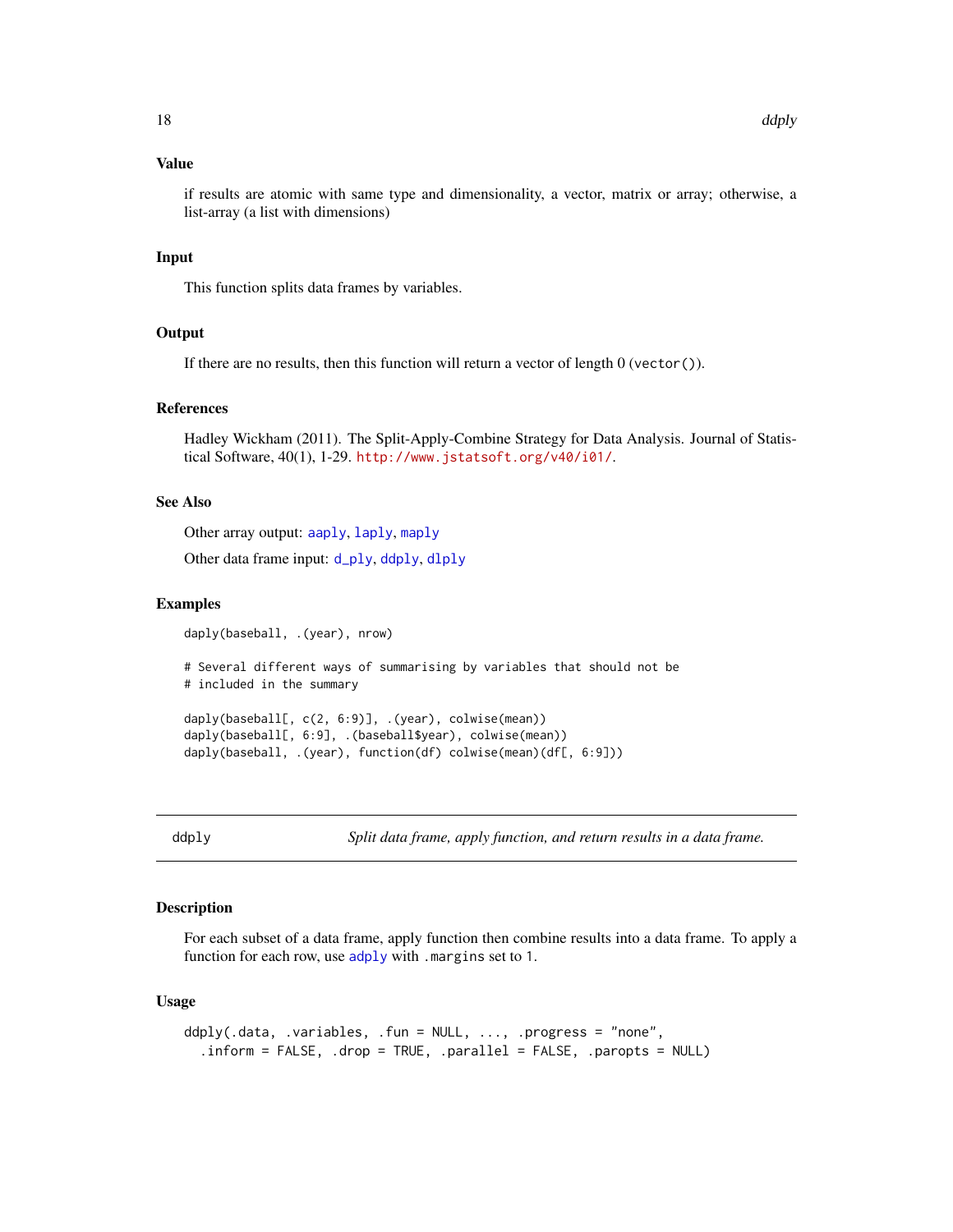#### <span id="page-18-0"></span>ddply the control of the control of the control of the control of the control of the control of the control of the control of the control of the control of the control of the control of the control of the control of the co

# Arguments

| .data      | data frame to be processed                                                                                                                                                                                                                                                                                                               |
|------------|------------------------------------------------------------------------------------------------------------------------------------------------------------------------------------------------------------------------------------------------------------------------------------------------------------------------------------------|
| .variables | variables to split data frame by, as as quoted variables, a formula or character<br>vector                                                                                                                                                                                                                                               |
| . fun      | function to apply to each piece                                                                                                                                                                                                                                                                                                          |
|            | other arguments passed on to . fun                                                                                                                                                                                                                                                                                                       |
| .progress  | name of the progress bar to use, see create_progress_bar                                                                                                                                                                                                                                                                                 |
| .inform    | produce informative error messages? This is turned off by default because it<br>substantially slows processing speed, but is very useful for debugging                                                                                                                                                                                   |
| .drop      | should combinations of variables that do not appear in the input data be pre-<br>served (FALSE) or dropped (TRUE, default)                                                                                                                                                                                                               |
| .parallel  | if TRUE, apply function in parallel, using parallel backend provided by foreach                                                                                                                                                                                                                                                          |
| .paropts   | a list of additional options passed into the foreach function when parallel com-<br>putation is enabled. This is important if (for example) your code relies on ex-<br>ternal data or packages: use the . export and . packages arguments to supply<br>them so that all cluster nodes have the correct environment set up for computing. |

#### Value

A data frame, as described in the output section.

# Input

This function splits data frames by variables.

# **Output**

The most unambiguous behaviour is achieved when . fun returns a data frame - in that case pieces will be combined with [rbind.fill](#page-49-1). If .fun returns an atomic vector of fixed length, it will be rbinded together and converted to a data frame. Any other values will result in an error.

If there are no results, then this function will return a data frame with zero rows and columns (data.frame()).

# References

Hadley Wickham (2011). The Split-Apply-Combine Strategy for Data Analysis. Journal of Statistical Software, 40(1), 1-29. <http://www.jstatsoft.org/v40/i01/>.

# See Also

[tapply](#page-0-0) for similar functionality in the base package

Other data frame input: [d\\_ply](#page-22-1), [daply](#page-16-1), [dlply](#page-20-1)

Other data frame output: [adply](#page-5-1), [ldply](#page-29-1), [mdply](#page-37-1)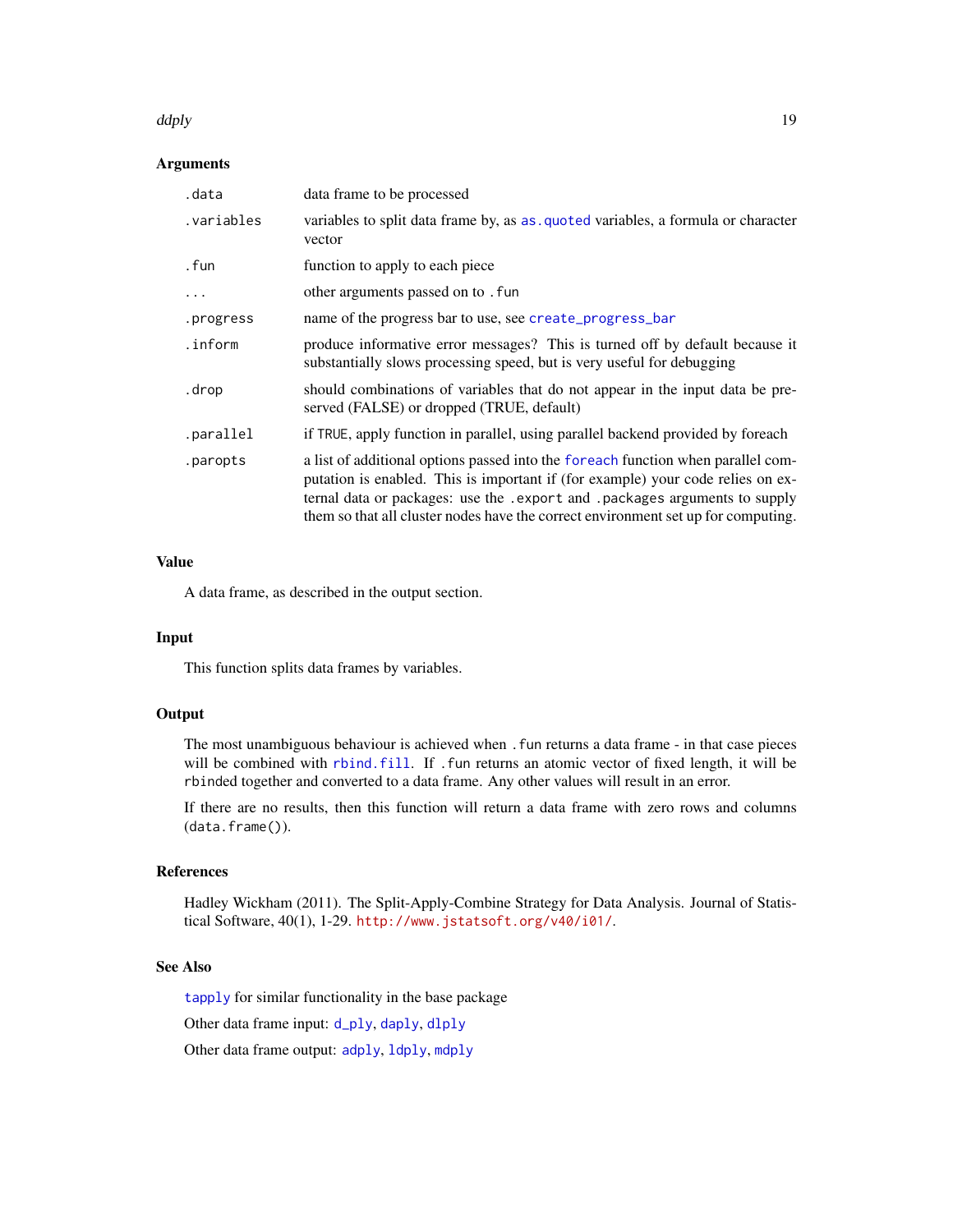#### Examples

```
# Summarize a dataset by two variables
dfx <- data.frame(
  group = c(rep('A', 8), rep('B', 15), rep('C', 6)),
  sex = sample(c("M", "F"), size = 29, replace = TRUE),age = runif(n = 29, min = 18, max = 54))
# Note the use of the '.' function to allow
# group and sex to be used without quoting
ddply(dfx, .(group, sex), summarize,
mean = round(mean(age), 2),sd = round(sd(age), 2)# An example using a formula for .variables
ddply(baseball[1:100,], ~\sim year, nrow)
# Applying two functions; nrow and ncol
ddply(baseball, .(lg), c("nrow", "ncol"))
# Calculate mean runs batted in for each year
rbi <- ddply(baseball, .(year), summarise,
  mean_rbi = mean(rbi, na.rm = TRUE)# Plot a line chart of the result
plot(mean_rbi ~ year, type = "l", data = rbi)
# make new variable career_year based on the
# start year for each player (id)
base2 <- ddply(baseball, .(id), mutate,
career_{year} = year - min(year) + 1)
```
defaults *Set defaults.*

#### Description

Convient method for combining a list of values with their defaults.

#### Usage

defaults(x, y)

# Arguments

| x | list of values |
|---|----------------|
| y | defaults       |

<span id="page-19-0"></span>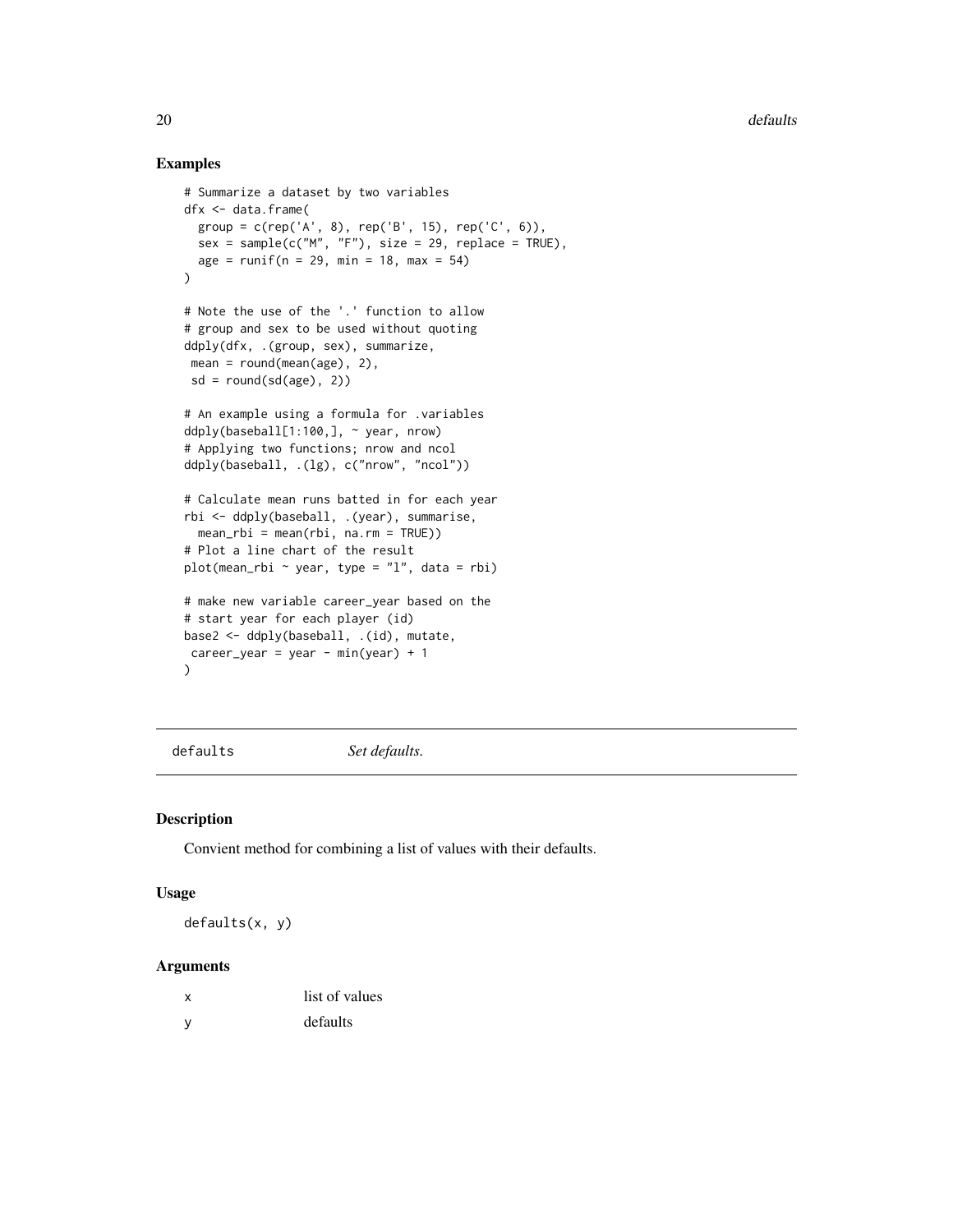<span id="page-20-0"></span>

Transform a vector into a format that will be sorted in descending order.

# Usage

desc(x)

# Arguments

x vector to transform

#### Examples

```
desc(1:10)
desc(factor(letters))
first_day <- seq(as.Date("1910/1/1"), as.Date("1920/1/1"), "years")
desc(first_day)
```
<span id="page-20-1"></span>

dlply *Split data frame, apply function, and return results in a list.*

# Description

For each subset of a data frame, apply function then combine results into a list. dlply is similar to [by](#page-0-0) except that the results are returned in a different format. To apply a function for each row, use [alply](#page-6-1) with .margins set to 1.

# Usage

```
dlply(.data, .variables, .fun = NULL, ..., .progress = "none",
  .inform = FALSE, .drop = TRUE, .parallel = FALSE, .paropts = NULL)
```
#### Arguments

| .data       | data frame to be processed                                                                 |
|-------------|--------------------------------------------------------------------------------------------|
| .variables. | variables to split data frame by, as as quoted variables, a formula or character<br>vector |
| . fun       | function to apply to each piece                                                            |
| $\cdots$    | other arguments passed on to . fun                                                         |
| .progress   | name of the progress bar to use, see create_progress_bar                                   |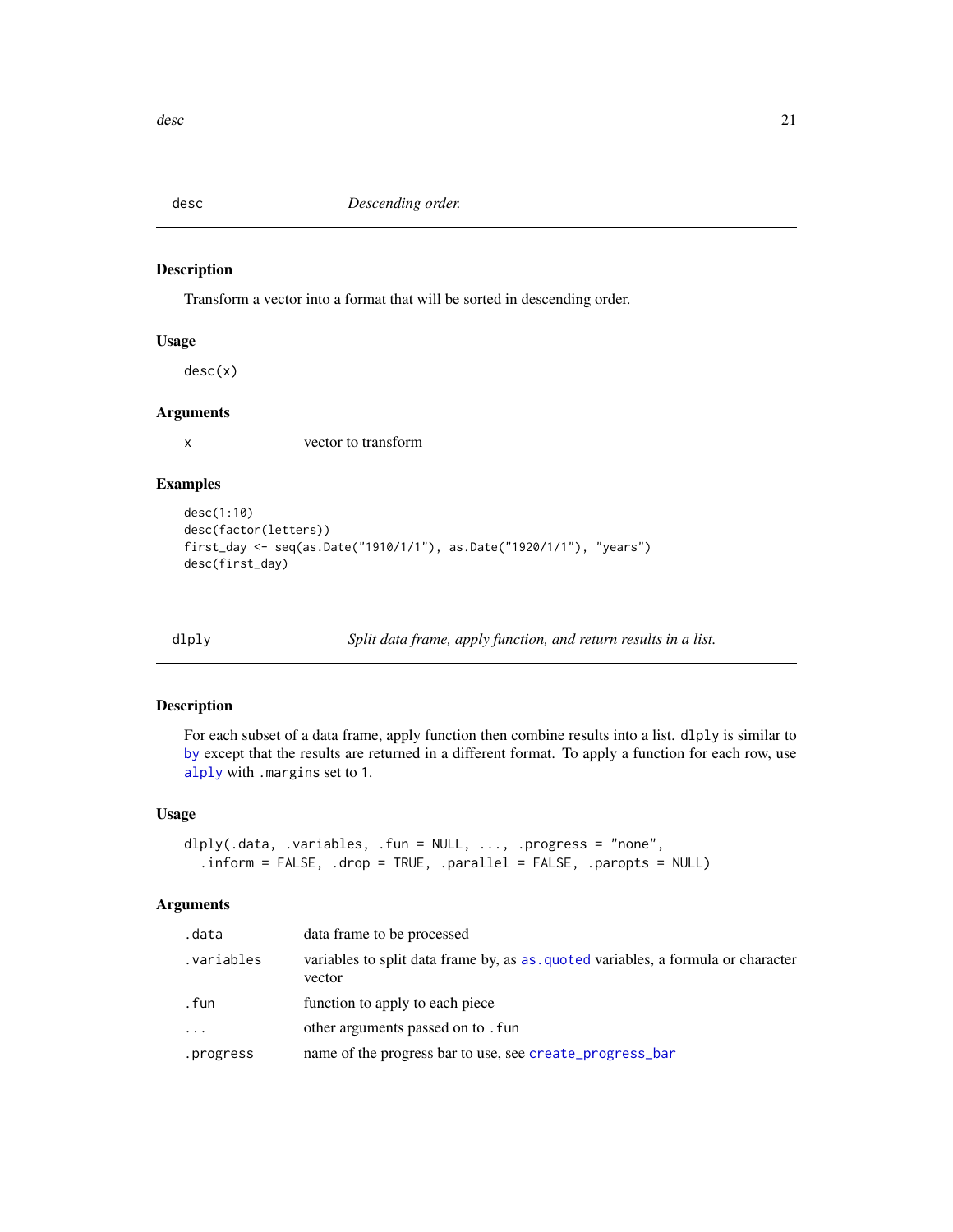<span id="page-21-0"></span>

| .inform.  | produce informative error messages? This is turned off by default because it<br>substantially slows processing speed, but is very useful for debugging                                                                                                                                                                                   |
|-----------|------------------------------------------------------------------------------------------------------------------------------------------------------------------------------------------------------------------------------------------------------------------------------------------------------------------------------------------|
| .drop     | should combinations of variables that do not appear in the input data be pre-<br>served (FALSE) or dropped (TRUE, default)                                                                                                                                                                                                               |
| .parallel | if TRUE, apply function in parallel, using parallel backend provided by foreach                                                                                                                                                                                                                                                          |
| .paropts  | a list of additional options passed into the foreach function when parallel com-<br>putation is enabled. This is important if (for example) your code relies on ex-<br>ternal data or packages: use the . export and . packages arguments to supply<br>them so that all cluster nodes have the correct environment set up for computing. |

# Value

list of results

# Input

This function splits data frames by variables.

# **Output**

If there are no results, then this function will return a list of length  $0$  (list()).

# References

Hadley Wickham (2011). The Split-Apply-Combine Strategy for Data Analysis. Journal of Statistical Software, 40(1), 1-29. <http://www.jstatsoft.org/v40/i01/>.

#### See Also

Other data frame input: [d\\_ply](#page-22-1), [daply](#page-16-1), [ddply](#page-17-1)

Other list output: [alply](#page-6-1), [llply](#page-31-1), [mlply](#page-38-1)

```
linmod <- function(df) {
  lm(rbi ~ vear, data = mutate(df, year = year - min(year)))}
models <- dlply(baseball, .(id), linmod)
models[[1]]
coef <- ldply(models, coef)
with(coef, plot(`(Intercept)`, year))
qual <- laply(models, function(mod) summary(mod)$r.squared)
hist(qual)
```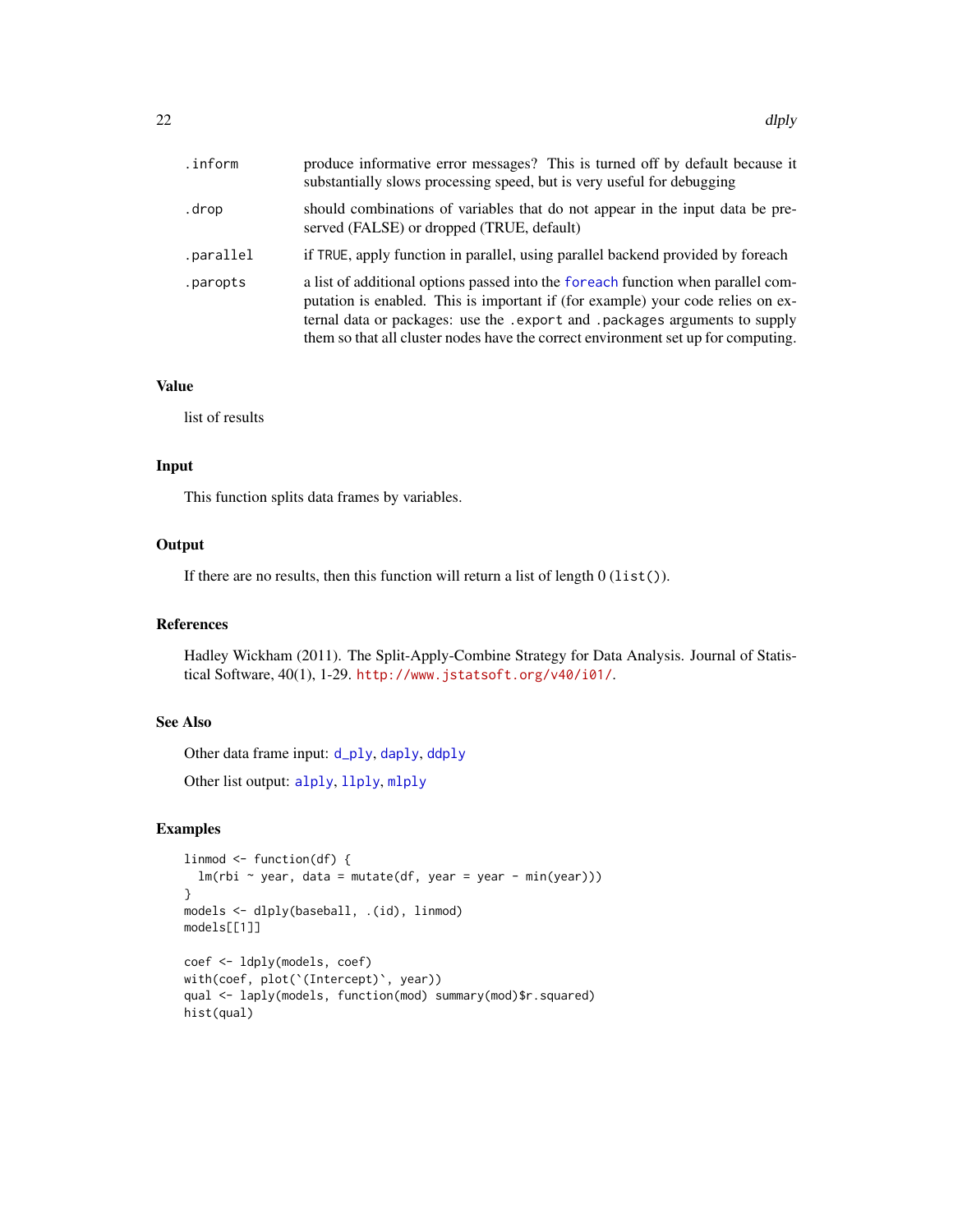<span id="page-22-1"></span><span id="page-22-0"></span>For each subset of a data frame, apply function and discard results. To apply a function for each row, use [a\\_ply](#page-10-1) with .margins set to 1.

#### Usage

```
d_ply(.data, .variables, .fun = NULL, ..., .progress = "none",
  .inform = FALSE, .drop = TRUE, .print = FALSE, .parallel = FALSE,
  .paropts = NULL)
```
# Arguments

| .data      | data frame to be processed                                                                                                                                                                                                                                                                                                               |
|------------|------------------------------------------------------------------------------------------------------------------------------------------------------------------------------------------------------------------------------------------------------------------------------------------------------------------------------------------|
| .variables | variables to split data frame by, as as quoted variables, a formula or character<br>vector                                                                                                                                                                                                                                               |
| . fun      | function to apply to each piece                                                                                                                                                                                                                                                                                                          |
| .          | other arguments passed on to . fun                                                                                                                                                                                                                                                                                                       |
| .progress  | name of the progress bar to use, see create_progress_bar                                                                                                                                                                                                                                                                                 |
| .inform    | produce informative error messages? This is turned off by default because it<br>substantially slows processing speed, but is very useful for debugging                                                                                                                                                                                   |
| .drop      | should combinations of variables that do not appear in the input data be pre-<br>served (FALSE) or dropped (TRUE, default)                                                                                                                                                                                                               |
| .print     | automatically print each result? (default: FALSE)                                                                                                                                                                                                                                                                                        |
| .parallel  | if TRUE, apply function in parallel, using parallel backend provided by foreach                                                                                                                                                                                                                                                          |
| .paropts   | a list of additional options passed into the foreach function when parallel com-<br>putation is enabled. This is important if (for example) your code relies on ex-<br>ternal data or packages: use the . export and . packages arguments to supply<br>them so that all cluster nodes have the correct environment set up for computing. |

#### Value

Nothing

# Input

This function splits data frames by variables.

# **Output**

All output is discarded. This is useful for functions that you are calling purely for their side effects like displaying plots or saving output.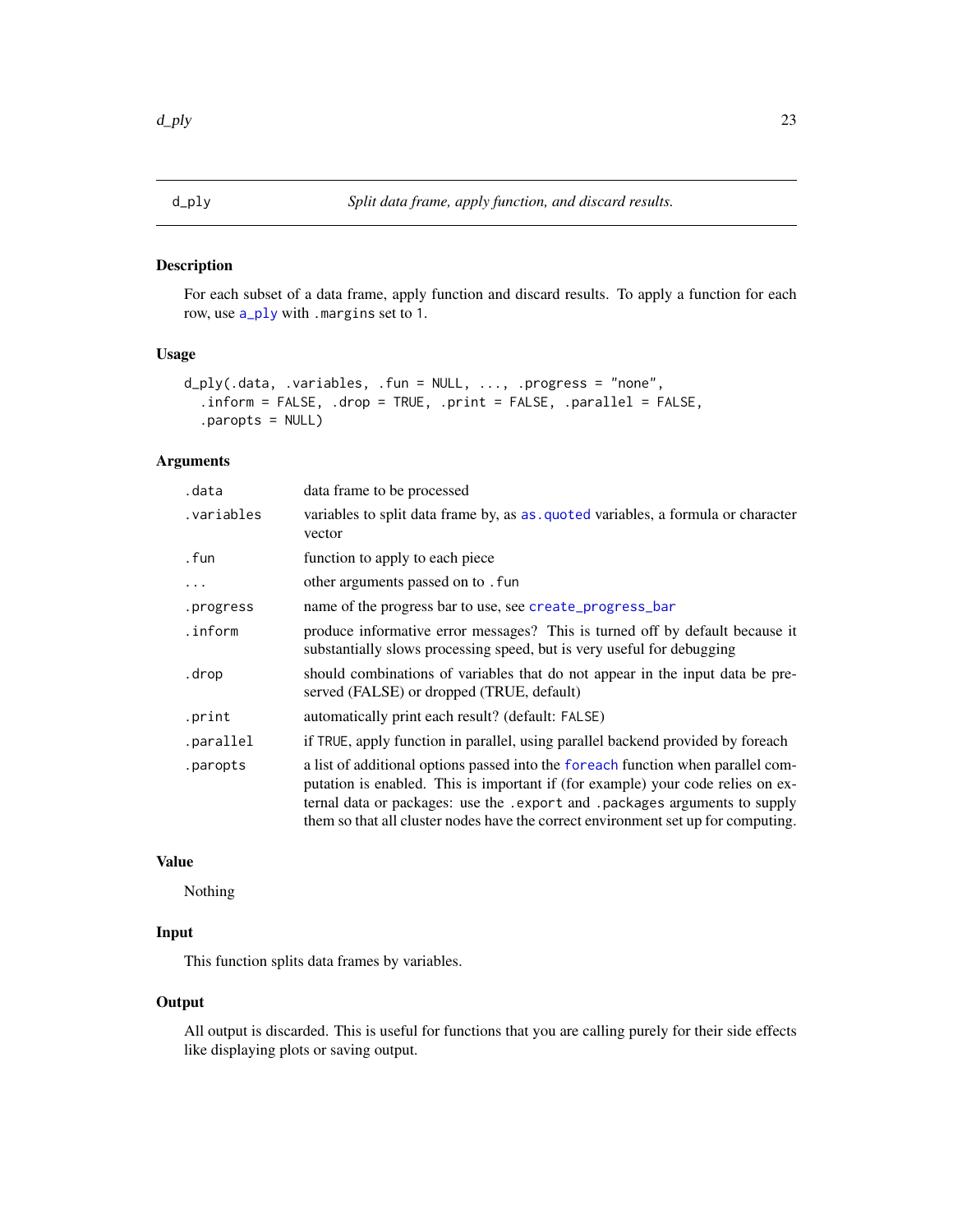#### <span id="page-23-0"></span>References

Hadley Wickham (2011). The Split-Apply-Combine Strategy for Data Analysis. Journal of Statistical Software, 40(1), 1-29. <http://www.jstatsoft.org/v40/i01/>.

#### See Also

Other data frame input: [daply](#page-16-1), [ddply](#page-17-1), [dlply](#page-20-1)

Other no output: [a\\_ply](#page-10-1), [l\\_ply](#page-32-1), [m\\_ply](#page-41-1)

each *Aggregate multiple functions into a single function.*

#### Description

Combine multiple functions into a single function returning a named vector of outputs. Note: you cannot supply additional parameters for the summary functions

#### Usage

each(...)

#### Arguments

... functions to combine. each function should produce a single number as output

#### See Also

[summarise](#page-57-1) for applying summary functions to data

```
# Call min() and max() on the vector 1:10
each(min, max)(1:10)
# This syntax looks a little different. It is shorthand for the
# the following:
f<- each(min, max)
f(1:10)
# Three equivalent ways to call min() and max() on the vector 1:10
each("min", "max")(1:10)
each(c("min", "max"))(1:10)
each(c(min, max))(1:10)
# Call length(), min() and max() on a random normal vector
each(length, mean, var)(rnorm(100))
```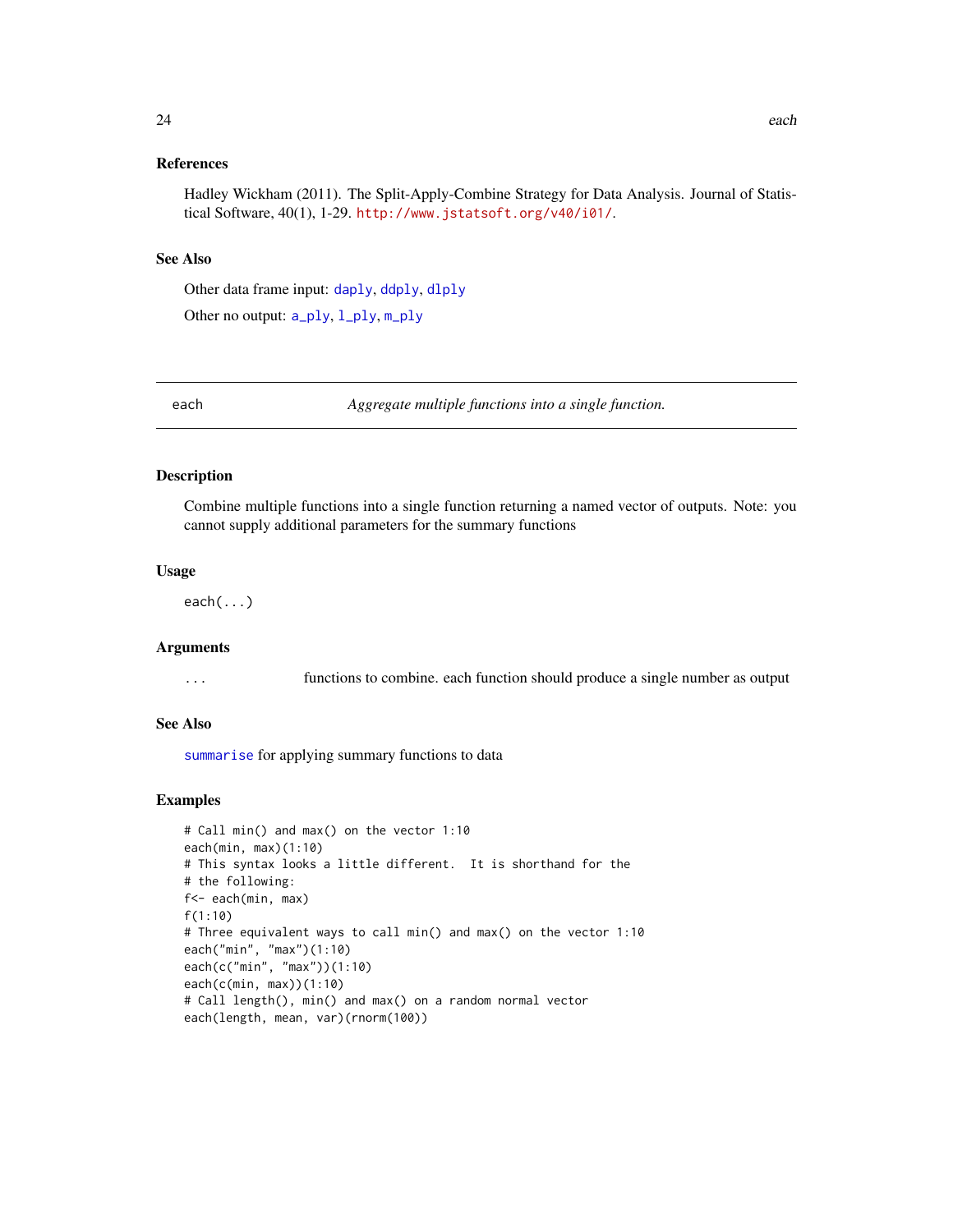<span id="page-24-0"></span>

Modify a function so that it returns a default value when there is an error.

#### Usage

```
failwith(default = NULL, f, quiet = FALSE)
```
# Arguments

| default | default value                     |
|---------|-----------------------------------|
| f       | function                          |
| quiet   | all error messages be suppressed? |

# Value

a function

# See Also

[try\\_default](#page-0-0)

```
f \leftarrow function(x) if (x == 1) stop("Error!") else 1
## Not run:
f(1)f(2)
## End(Not run)
safef <- failwith(NULL, f)
safef(1)
safef(2)
```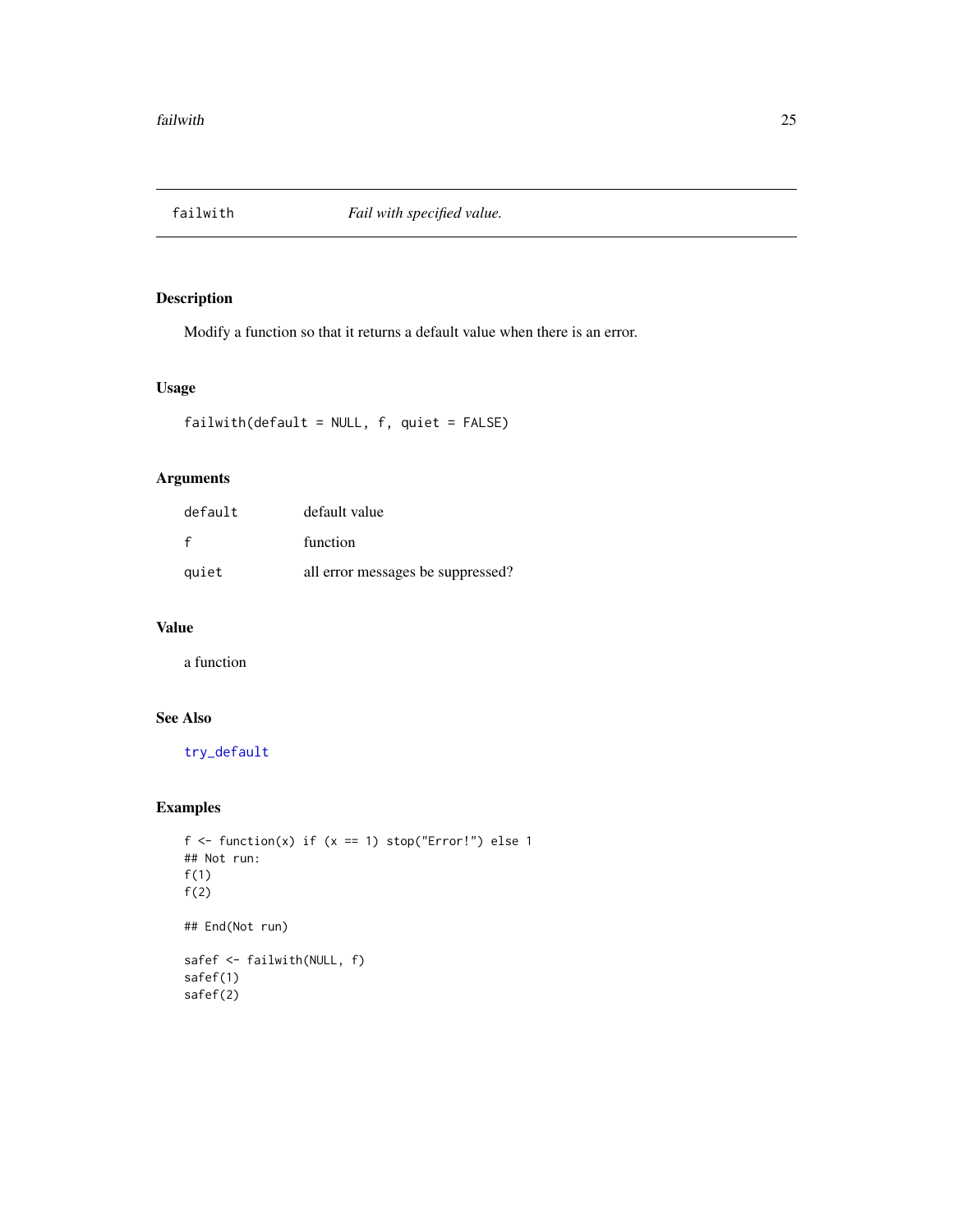<span id="page-25-0"></span>

This function captures the current context, making it easier to use \*\*ply with functions that do special evaluation and need access to the environment where ddply was called from.

#### Usage

here(f)

#### Arguments

f a function that does non-standard evaluation

#### Author(s)

Peter Meilstrup, <https://github.com/crowding>

# Examples

```
df <- data.frame(a = rep(c("a","b"), each = 10), b = 1:20)
f1 <- function(label) {
  ddply(df, "a", mutate, label = paste(label, b))
}
## Not run: f1("name:")
# Doesn't work because mutate can't find label in the current scope
f2 <- function(label) {
   ddply(df, "a", here(mutate), label = paste(label, b))
}
f2("name:")
# Works :)
```
idata.frame *Construct an immutable data frame.*

# Description

An immutable data frame works like an ordinary data frame, except that when you subset it, it returns a reference to the original data frame, not a a copy. This makes subsetting substantially faster and has a big impact when you are working with large datasets with many groups.

#### Usage

idata.frame(df)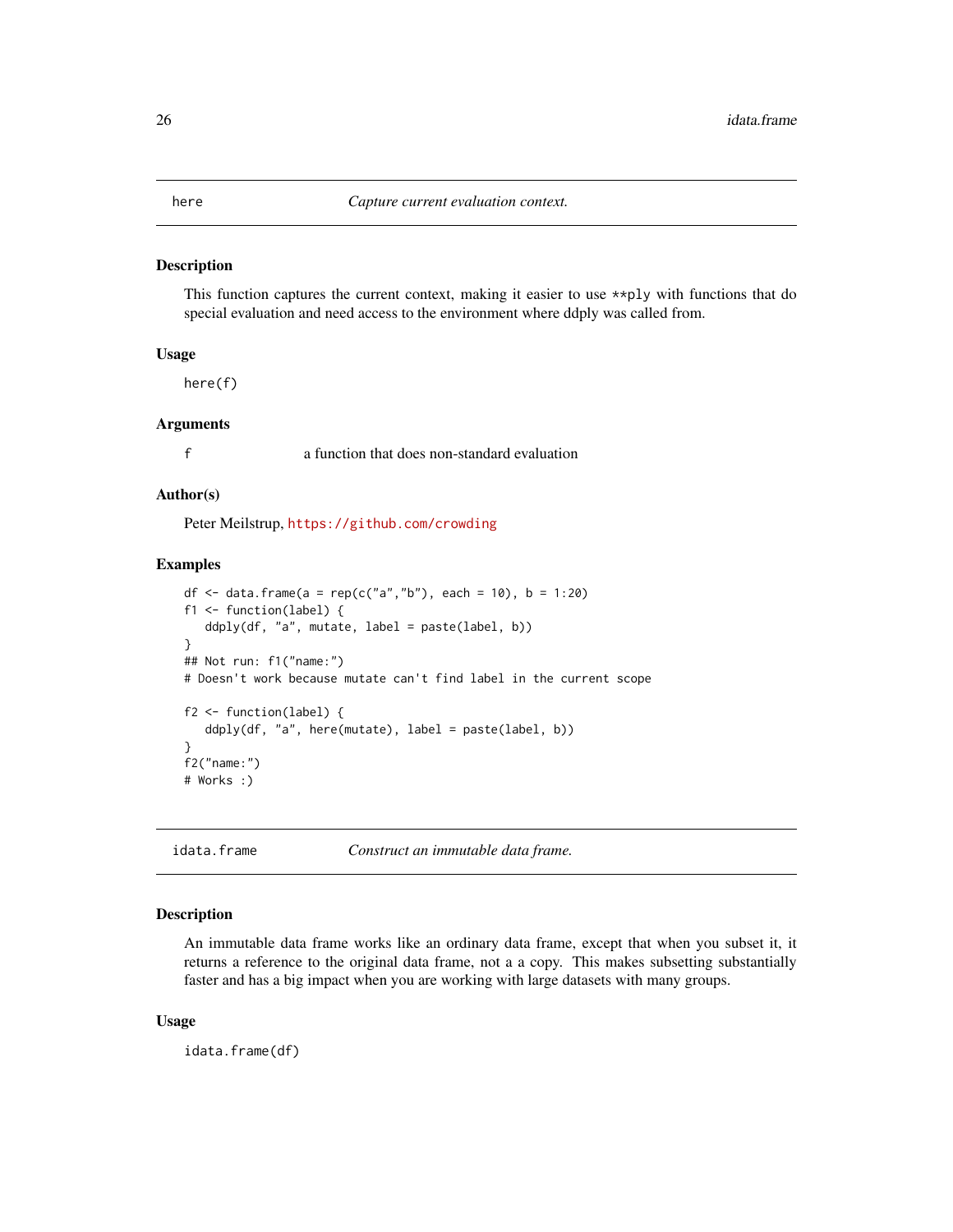<span id="page-26-0"></span>join 27

#### Arguments

df a data frame

# Details

This method is still a little experimental, so please let me know if you run into any problems.

#### Value

an immutable data frame

# Examples

```
system.time(dlply(baseball, "id", nrow))
system.time(dlply(idata.frame(baseball), "id", nrow))
```
<span id="page-26-1"></span>

join *Join two data frames together.*

#### Description

Join, like merge, is designed for the types of problems where you would use a sql join.

# Usage

 $join(x, y, by = NULL, type = "left", match = "all")$ 

# Arguments

| $\mathsf{x}$ | data frame                                                                                                                                                                                                |
|--------------|-----------------------------------------------------------------------------------------------------------------------------------------------------------------------------------------------------------|
| y            | data frame                                                                                                                                                                                                |
| by           | character vector of variable names to join by. If omitted, will match on all<br>common variables.                                                                                                         |
| type         | type of join: left (default), right, inner or full. See details for more information.                                                                                                                     |
| match        | how should duplicate ids be matched? Either match just the "first" matching<br>row, or match "all" matching rows. Defaults to "all" for compatibility with<br>merge, but "first" is significantly faster. |

# Details

The four join types return:

- inner: only rows with matching keys in both x and y
- left: all rows in x, adding matching columns from y
- right: all rows in y, adding matching columns from x
- full: all rows in x with matching columns in y, then the rows of y that don't match x.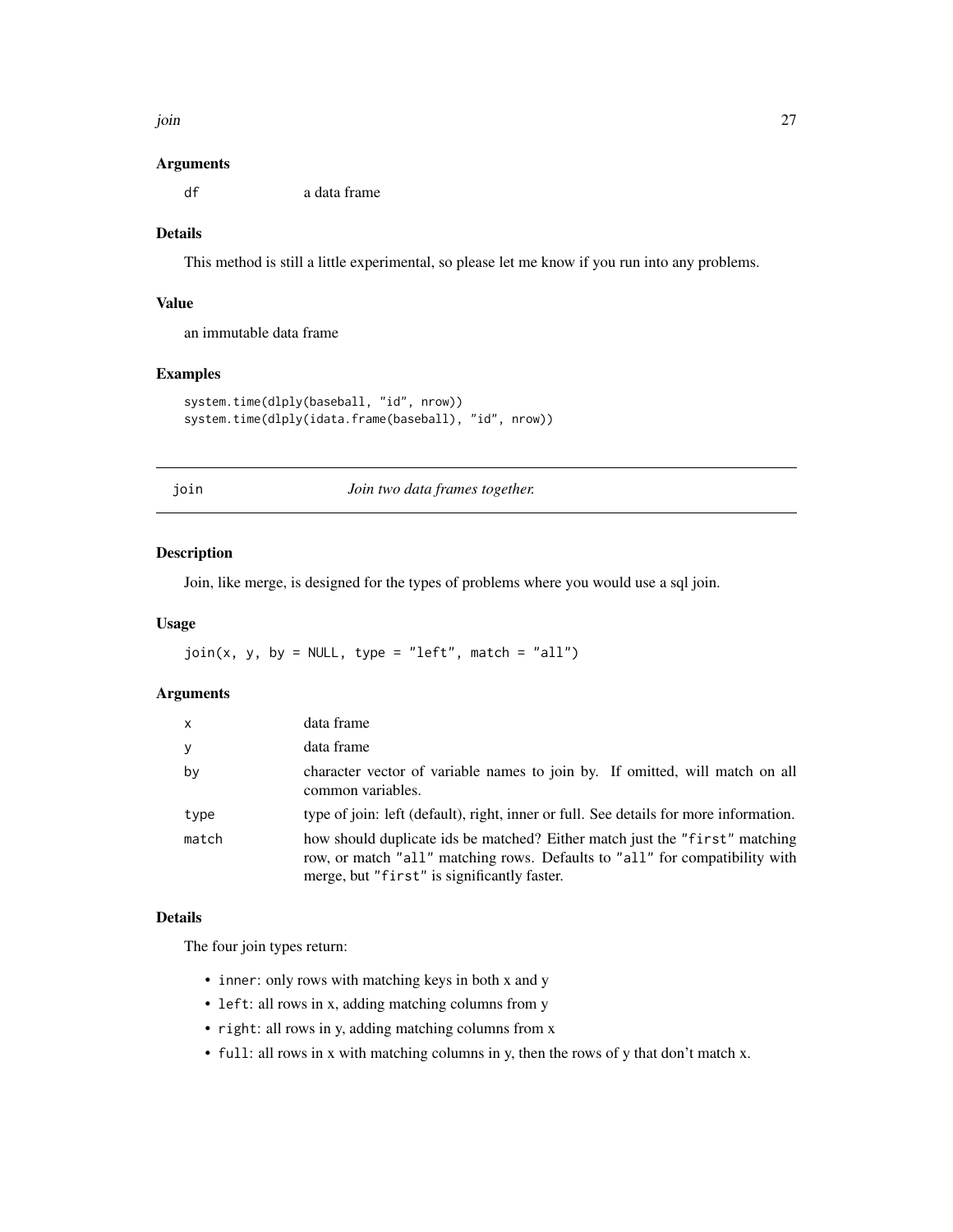Note that from plyr 1.5, join will (by default) return all matches, not just the first match, as it did previously.

Unlike merge, preserves the order of x no matter what join type is used. If needed, rows from y will be added to the bottom. Join is often faster than merge, although it is somewhat less featureful - it currently offers no way to rename output or merge on different variables in the x and y data frames.

# Examples

```
first <- ddply(baseball, "id", summarise, first = min(year))
system.time(b2 <- merge(baseball, first, by = "id", all.x = TRUE))
system.time(b3 <- join(baseball, first, by = "id"))
b2 <- arrange(b2, id, year, stint)
b3 <- arrange(b3, id, year, stint)
stopifnot(all.equal(b2, b3))
```
join\_all *Recursively join a list of data frames.*

#### Description

Recursively join a list of data frames.

#### Usage

```
join_all(dfs, by = NULL, type = "left", match = "all")
```
#### Arguments

| dfs   | A list of data frames.                                                                                                                                                                                    |
|-------|-----------------------------------------------------------------------------------------------------------------------------------------------------------------------------------------------------------|
| bv    | character vector of variable names to join by. If omitted, will match on all<br>common variables.                                                                                                         |
| type  | type of join: left (default), right, inner or full. See details for more information.                                                                                                                     |
| match | how should duplicate ids be matched? Either match just the "first" matching<br>row, or match "all" matching rows. Defaults to "all" for compatibility with<br>merge, but "first" is significantly faster. |

```
dfs <- list(
  a = data frame(x = 1:10, a = runif(10)),b = data. frame(x = 1:10, b = runif(10)),
  c = data. frame(x = 1:10, c = runif(10))
)
join_all(dfs)
join_all(dfs, "x")
```
<span id="page-27-0"></span>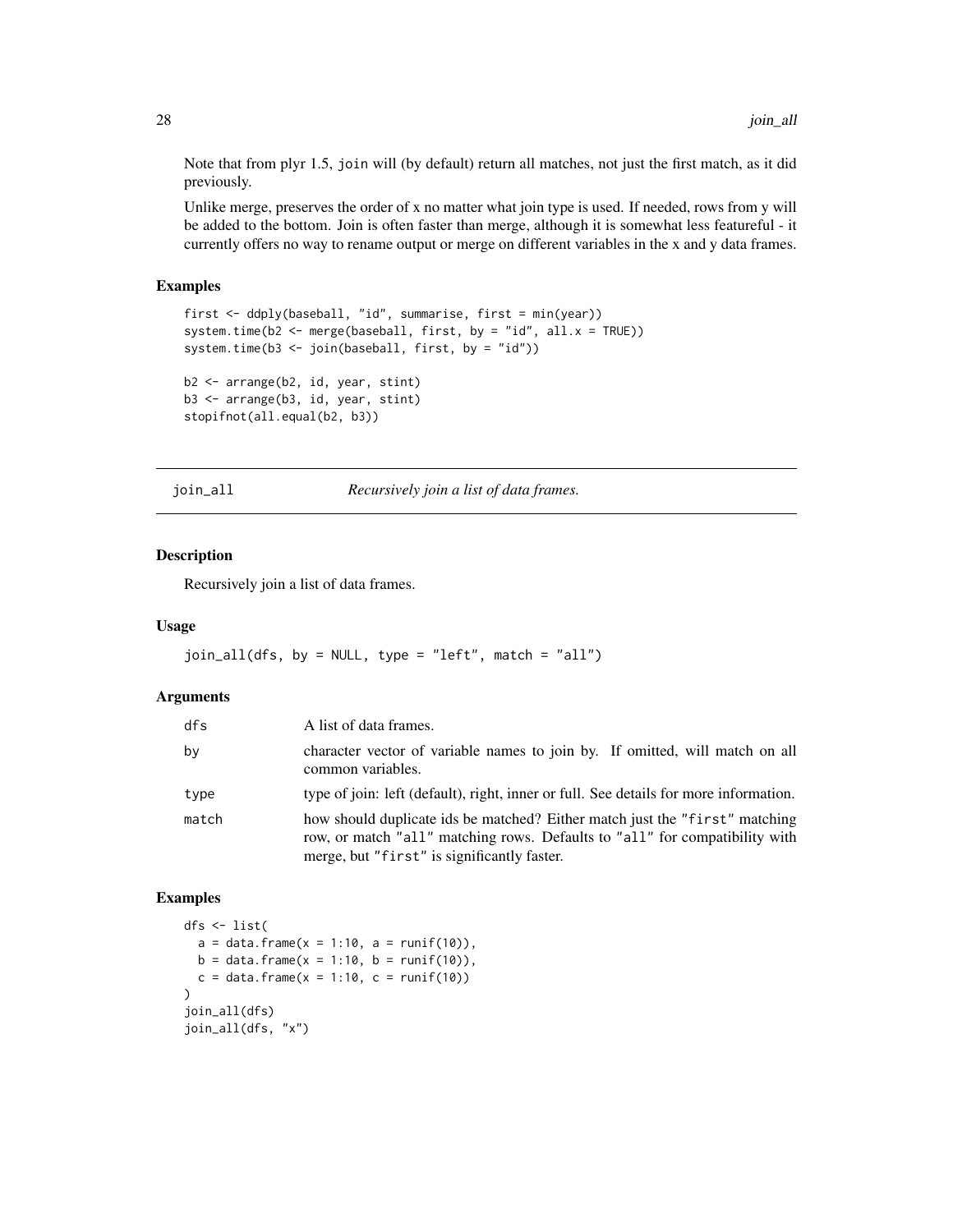<span id="page-28-1"></span><span id="page-28-0"></span>For each element of a list, apply function then combine results into an array.

# Usage

```
laply(.data, .fun = NULL, ..., .progress = "none", .inform = FALSE,
  .drop = TRUE, .parallel = FALSE, .paropts = NULL)
```
#### Arguments

| .data     | list to be processed                                                                                                                                                                                                                                                                                                                     |
|-----------|------------------------------------------------------------------------------------------------------------------------------------------------------------------------------------------------------------------------------------------------------------------------------------------------------------------------------------------|
| .fun      | function to apply to each piece                                                                                                                                                                                                                                                                                                          |
| $\ddots$  | other arguments passed on to . fun                                                                                                                                                                                                                                                                                                       |
| .progress | name of the progress bar to use, see create_progress_bar                                                                                                                                                                                                                                                                                 |
| .inform   | produce informative error messages? This is turned off by default because it<br>substantially slows processing speed, but is very useful for debugging                                                                                                                                                                                   |
| .drop     | should extra dimensions of length 1 in the output be dropped, simplifying the<br>output. Defaults to TRUE                                                                                                                                                                                                                                |
| .parallel | if TRUE, apply function in parallel, using parallel backend provided by foreach                                                                                                                                                                                                                                                          |
| .paropts  | a list of additional options passed into the foreach function when parallel com-<br>putation is enabled. This is important if (for example) your code relies on ex-<br>ternal data or packages: use the . export and . packages arguments to supply<br>them so that all cluster nodes have the correct environment set up for computing. |

# Details

laply is similar in spirit to [sapply](#page-0-0) except that it will always return an array, and the output is transposed with respect sapply - each element of the list corresponds to a row, not a column.

# Value

if results are atomic with same type and dimensionality, a vector, matrix or array; otherwise, a list-array (a list with dimensions)

# Input

This function splits lists by elements.

# **Output**

If there are no results, then this function will return a vector of length 0 (vector()).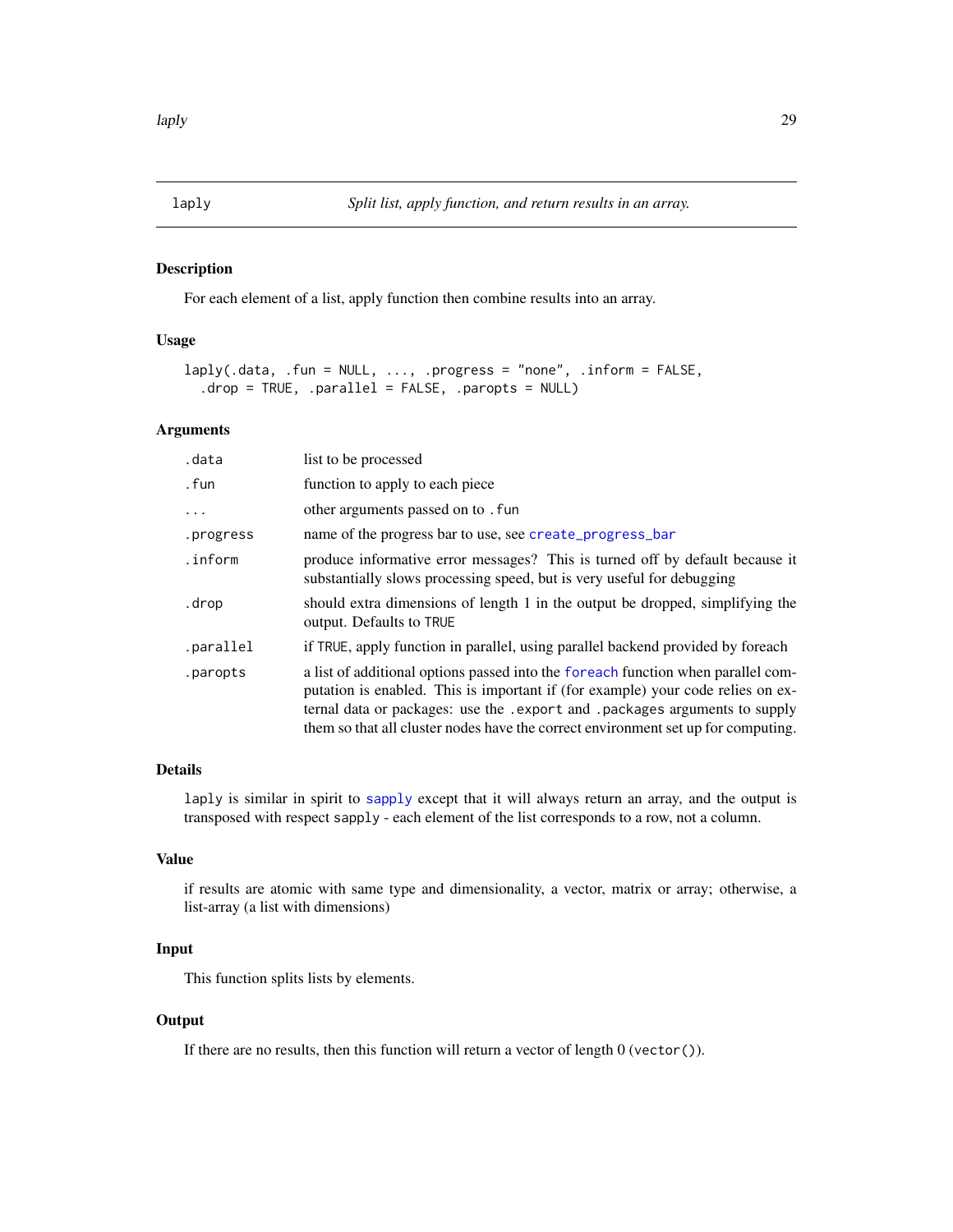# <span id="page-29-0"></span>References

Hadley Wickham (2011). The Split-Apply-Combine Strategy for Data Analysis. Journal of Statistical Software, 40(1), 1-29. <http://www.jstatsoft.org/v40/i01/>.

# See Also

Other array output: [aaply](#page-3-1), [daply](#page-16-1), [maply](#page-33-1) Other list input: [l\\_ply](#page-32-1), [ldply](#page-29-1), [llply](#page-31-1)

# Examples

```
laply(baseball, is.factor)
# cf
ldply(baseball, is.factor)
colwise(is.factor)(baseball)
laply(seq_len(10), identity)
laply(seq_len(10), rep, times = 4)
laply(seq_length(10), matrix, nrow = 2, ncol = 2)
```
<span id="page-29-1"></span>ldply *Split list, apply function, and return results in a data frame.*

# Description

For each element of a list, apply function then combine results into a data frame.

# Usage

```
ldy(.data, .fun = NULL, ..., .progress = "none", .inform = FALSE,.parallel = FALSE, .paropts = NULL, .id = NA)
```
# Arguments

| .data     | list to be processed                                                                                                                                                                                                                                                                                                                     |
|-----------|------------------------------------------------------------------------------------------------------------------------------------------------------------------------------------------------------------------------------------------------------------------------------------------------------------------------------------------|
| . fun     | function to apply to each piece                                                                                                                                                                                                                                                                                                          |
| $\cdots$  | other arguments passed on to . fun                                                                                                                                                                                                                                                                                                       |
| .progress | name of the progress bar to use, see create_progress_bar                                                                                                                                                                                                                                                                                 |
| .inform   | produce informative error messages? This is turned off by default because it<br>substantially slows processing speed, but is very useful for debugging                                                                                                                                                                                   |
| .parallel | if TRUE, apply function in parallel, using parallel backend provided by foreach                                                                                                                                                                                                                                                          |
| .paropts  | a list of additional options passed into the foreach function when parallel com-<br>putation is enabled. This is important if (for example) your code relies on ex-<br>ternal data or packages: use the . export and . packages arguments to supply<br>them so that all cluster nodes have the correct environment set up for computing. |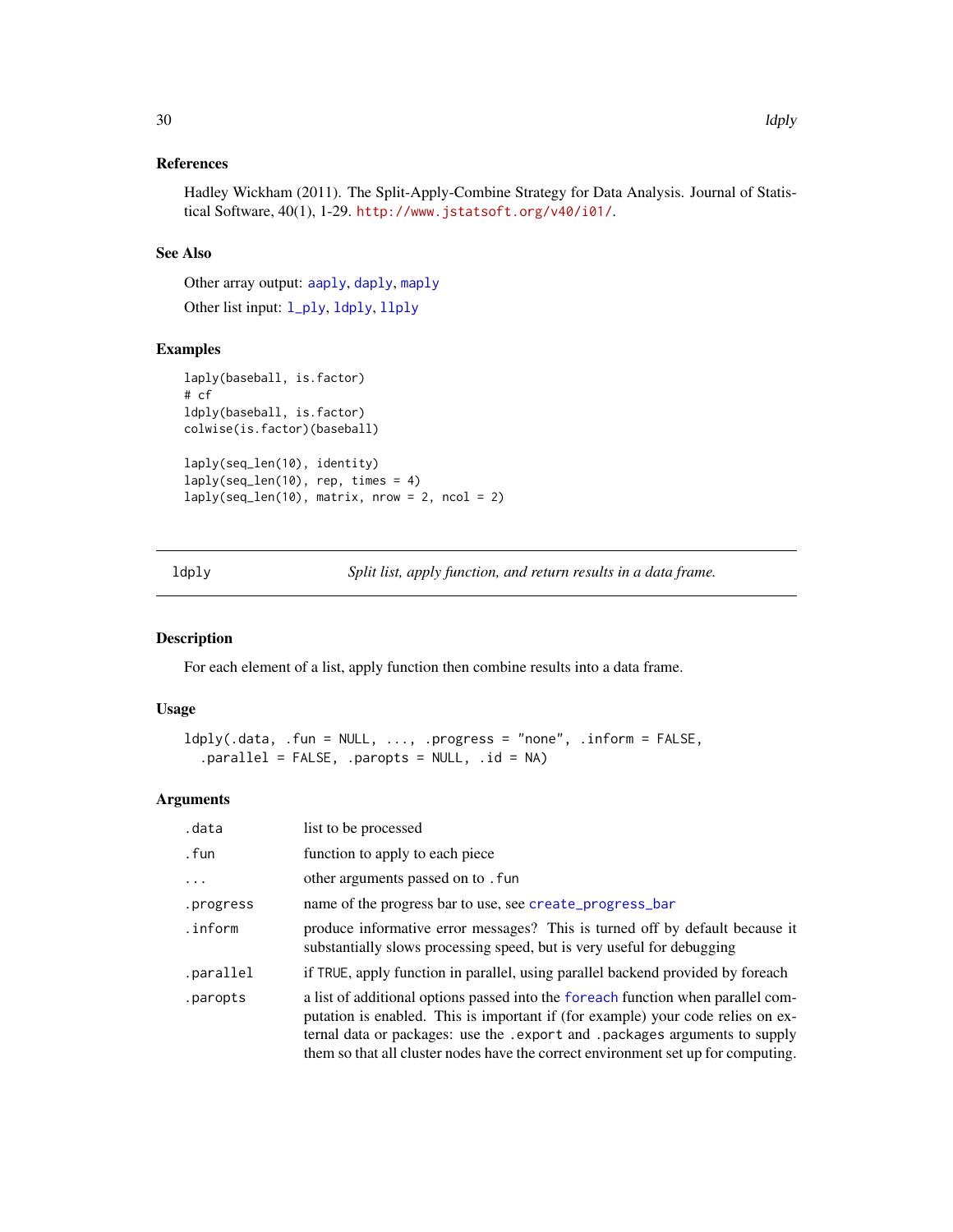#### <span id="page-30-0"></span>liply 31

.id name of the index column (used if .data is a named list). Pass NULL to avoid creation of the index column. For compatibility, omit this argument or pass NA to avoid converting the index column to a factor; in this case, ".id" is used as colum name.

# Value

A data frame, as described in the output section.

#### Input

This function splits lists by elements.

#### **Output**

The most unambiguous behaviour is achieved when .fun returns a data frame - in that case pieces will be combined with [rbind.fill](#page-49-1). If .fun returns an atomic vector of fixed length, it will be rbinded together and converted to a data frame. Any other values will result in an error.

If there are no results, then this function will return a data frame with zero rows and columns (data.frame()).

# References

Hadley Wickham (2011). The Split-Apply-Combine Strategy for Data Analysis. Journal of Statistical Software, 40(1), 1-29. <http://www.jstatsoft.org/v40/i01/>.

#### See Also

Other data frame output: [adply](#page-5-1), [ddply](#page-17-1), [mdply](#page-37-1)

Other list input: [l\\_ply](#page-32-1), [laply](#page-28-1), [llply](#page-31-1)

<span id="page-30-1"></span>liply *Experimental iterator based version of llply.*

#### Description

Because iterators do not have known length, liply starts by allocating an output list of length 50, and then doubles that length whenever it runs out of space. This gives  $O(n \ln n)$  performance rather than the  $O(n \wedge 2)$  performance from the naive strategy of growing the list each time.

#### Usage

```
liply(.iterator, .fun = NULL, ...)
```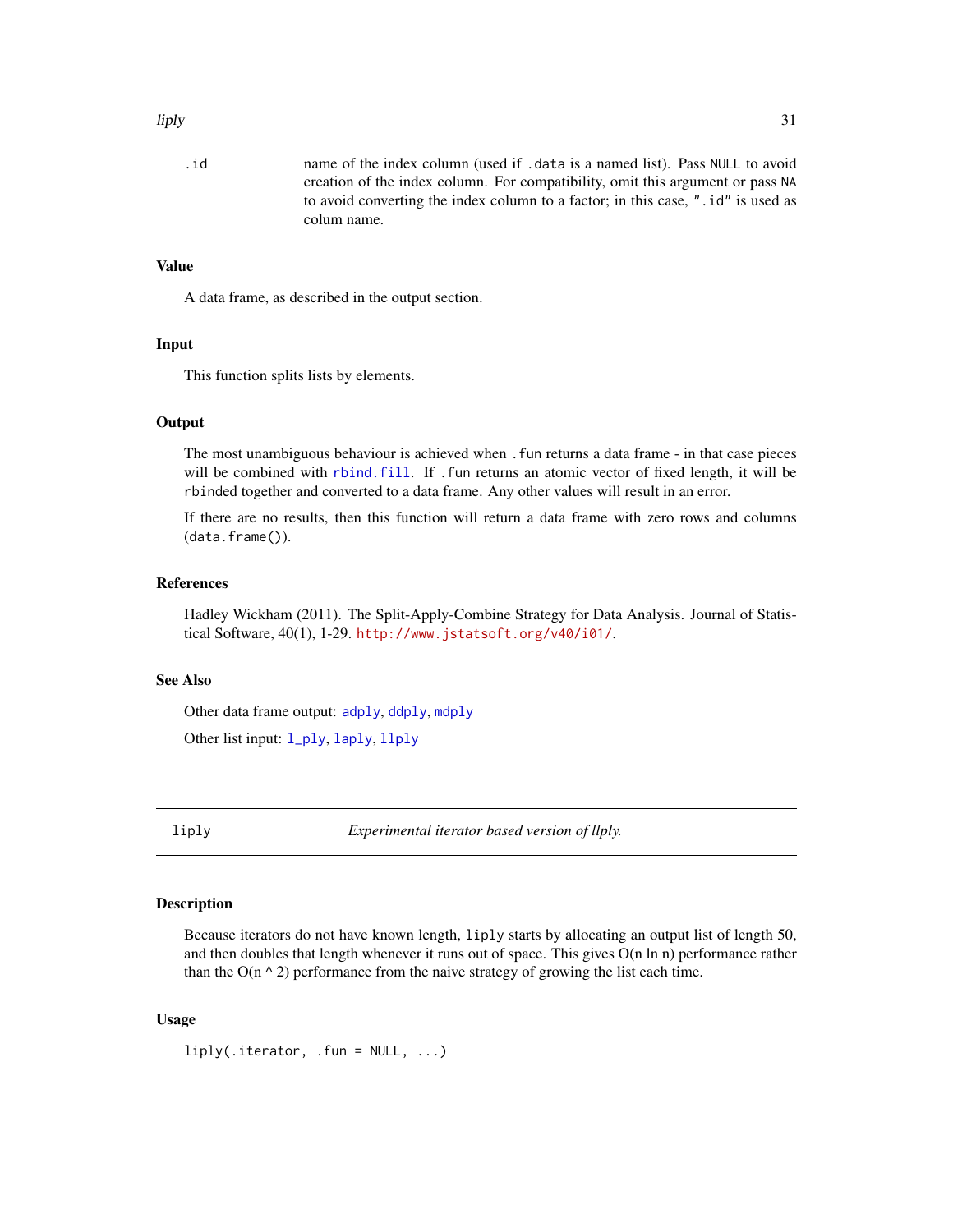# <span id="page-31-0"></span>Arguments

| .iterator | iterator object                    |
|-----------|------------------------------------|
| . fun     | function to apply to each piece    |
| .         | other arguments passed on to . fun |

# Warning

Deprecated, do not use in new code.

# See Also

[plyr-deprecated](#page-45-2)

<span id="page-31-1"></span>llply *Split list, apply function, and return results in a list.*

# Description

For each element of a list, apply function, keeping results as a list.

# Usage

```
llply(.data, .fun = NULL, ..., .progress = "none", .inform = FALSE,
  .parallel = FALSE, .paropts = NULL)
```
# Arguments

| .data     | list to be processed                                                                                                                                                                                                                                                                                                                     |
|-----------|------------------------------------------------------------------------------------------------------------------------------------------------------------------------------------------------------------------------------------------------------------------------------------------------------------------------------------------|
| . fun     | function to apply to each piece                                                                                                                                                                                                                                                                                                          |
| .         | other arguments passed on to . fun                                                                                                                                                                                                                                                                                                       |
| .progress | name of the progress bar to use, see create_progress_bar                                                                                                                                                                                                                                                                                 |
| .inform   | produce informative error messages? This is turned off by default because it<br>substantially slows processing speed, but is very useful for debugging                                                                                                                                                                                   |
| .parallel | if TRUE, apply function in parallel, using parallel backend provided by foreach                                                                                                                                                                                                                                                          |
| .paropts  | a list of additional options passed into the foreach function when parallel com-<br>putation is enabled. This is important if (for example) your code relies on ex-<br>ternal data or packages: use the . export and . packages arguments to supply<br>them so that all cluster nodes have the correct environment set up for computing. |

# Details

llply is equivalent to [lapply](#page-0-0) except that it will preserve labels and can display a progress bar.

# Value

list of results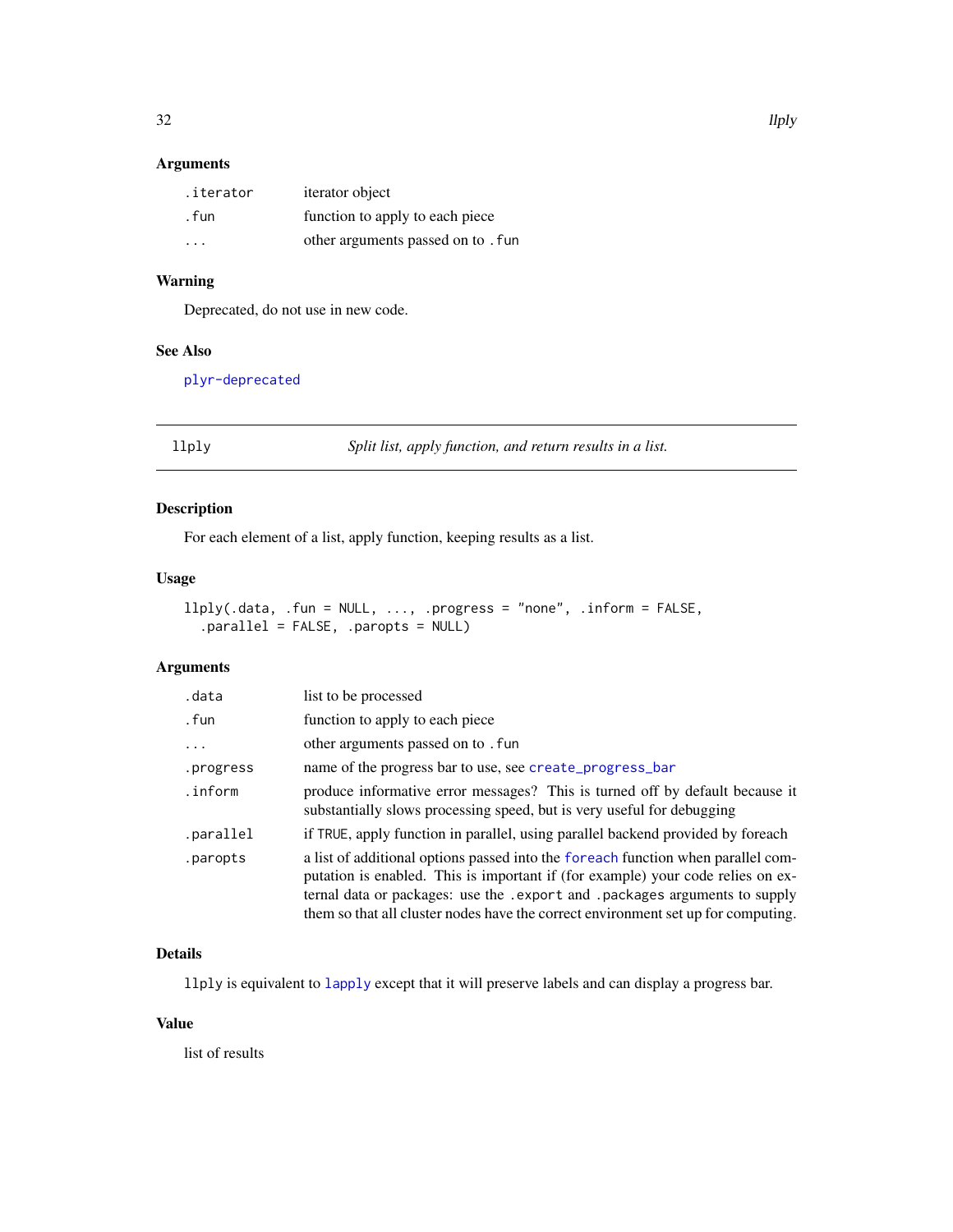#### <span id="page-32-0"></span> $l$ \_ply  $\qquad \qquad$  33

# Input

This function splits lists by elements.

#### **Output**

If there are no results, then this function will return a list of length  $0$  (list()).

# References

Hadley Wickham (2011). The Split-Apply-Combine Strategy for Data Analysis. Journal of Statistical Software, 40(1), 1-29. <http://www.jstatsoft.org/v40/i01/>.

# See Also

Other list input:  $1$ <sub>-ply</sub>, [laply](#page-28-1), [ldply](#page-29-1) Other list output: [alply](#page-6-1), [dlply](#page-20-1), [mlply](#page-38-1)

# Examples

```
llply(llply(mtcars, round), table)
llply(baseball, summary)
# Examples from ?lapply
x \le - list(a = 1:10, beta = exp(-3:3), logic = c(TRUE, FALSE, FALSE, TRUE))
llply(x, mean)
llply(x, quantile, probs = 1:3/4)
```
<span id="page-32-1"></span>

Split list, apply function, and discard results.

#### Description

For each element of a list, apply function and discard results

#### Usage

```
l_ply(.data, .fun = NULL, ..., .progress = "none", .inform = FALSE,
  .print = FALSE, .parallel = FALSE, .paropts = NULL)
```
# Arguments

| .data     | list to be processed                                                                                                                                   |
|-----------|--------------------------------------------------------------------------------------------------------------------------------------------------------|
| . fun     | function to apply to each piece                                                                                                                        |
| .         | other arguments passed on to . fun                                                                                                                     |
| .progress | name of the progress bar to use, see create_progress_bar                                                                                               |
| .inform   | produce informative error messages? This is turned off by default because it<br>substantially slows processing speed, but is very useful for debugging |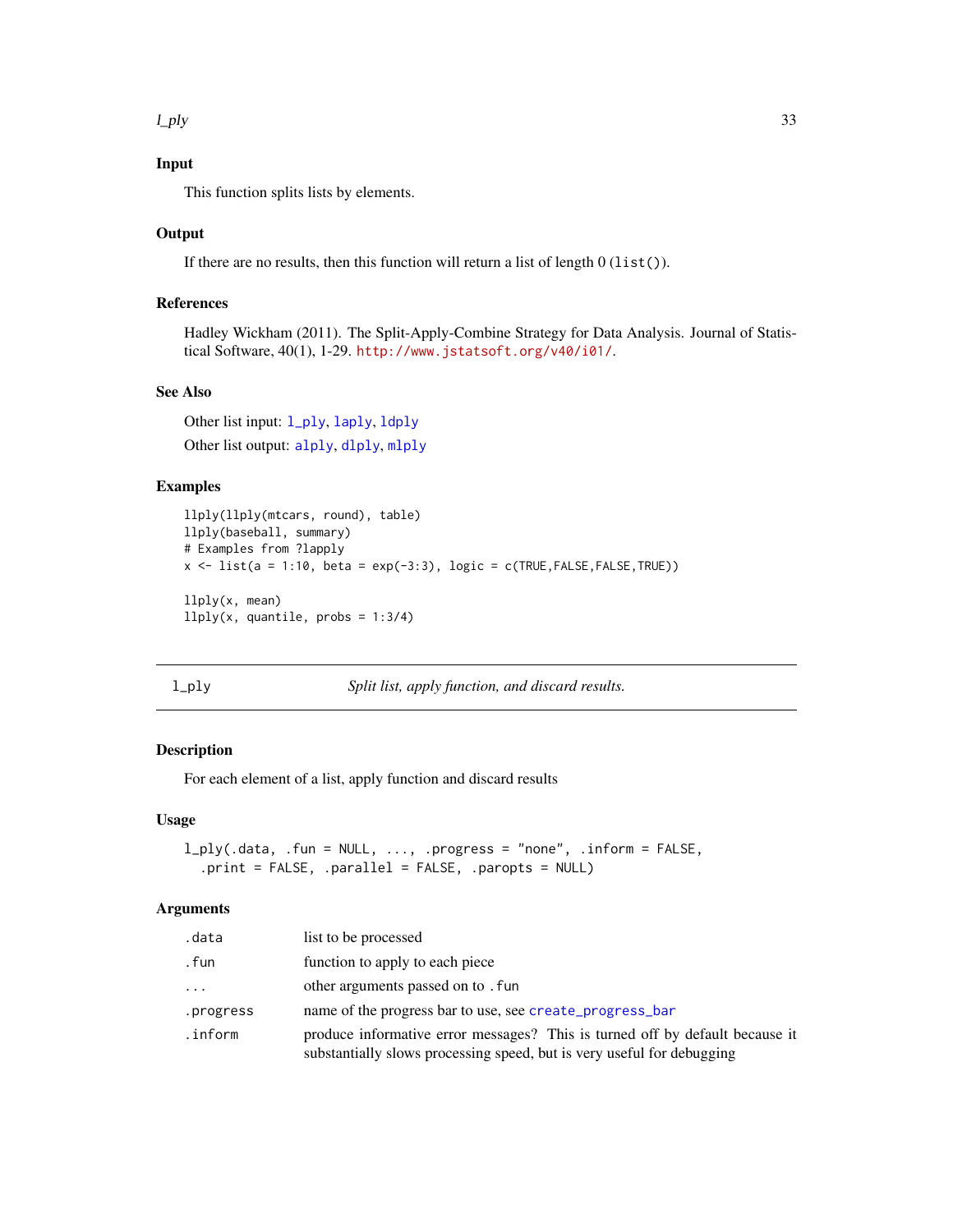<span id="page-33-0"></span>

| .print    | automatically print each result? (default: FALSE)                                                                                                                                                                                                                                                                                        |
|-----------|------------------------------------------------------------------------------------------------------------------------------------------------------------------------------------------------------------------------------------------------------------------------------------------------------------------------------------------|
| .parallel | if TRUE, apply function in parallel, using parallel backend provided by foreach                                                                                                                                                                                                                                                          |
| .paropts  | a list of additional options passed into the foreach function when parallel com-<br>putation is enabled. This is important if (for example) your code relies on ex-<br>ternal data or packages: use the . export and . packages arguments to supply<br>them so that all cluster nodes have the correct environment set up for computing. |

# Value

Nothing

# Input

This function splits lists by elements.

#### Output

All output is discarded. This is useful for functions that you are calling purely for their side effects like displaying plots or saving output.

# References

Hadley Wickham (2011). The Split-Apply-Combine Strategy for Data Analysis. Journal of Statistical Software, 40(1), 1-29. <http://www.jstatsoft.org/v40/i01/>.

# See Also

Other list input: [laply](#page-28-1), [ldply](#page-29-1), [llply](#page-31-1)

Other no output: [a\\_ply](#page-10-1), [d\\_ply](#page-22-1), [m\\_ply](#page-41-1)

# Examples

```
l_ply(llply(mtcars, round), table, .print = TRUE)
l_ply(baseball, function(x) print(summary(x)))
```
<span id="page-33-1"></span>

maply *Call function with arguments in array or data frame, returning an array.*

# Description

Call a multi-argument function with values taken from columns of an data frame or array, and combine results into an array

#### Usage

```
maply(.data, .fun = NULL, ..., .expand = TRUE, .progress = "none",
  .inform = FALSE, .drop = TRUE, .parallel = FALSE, .paropts = NULL)
```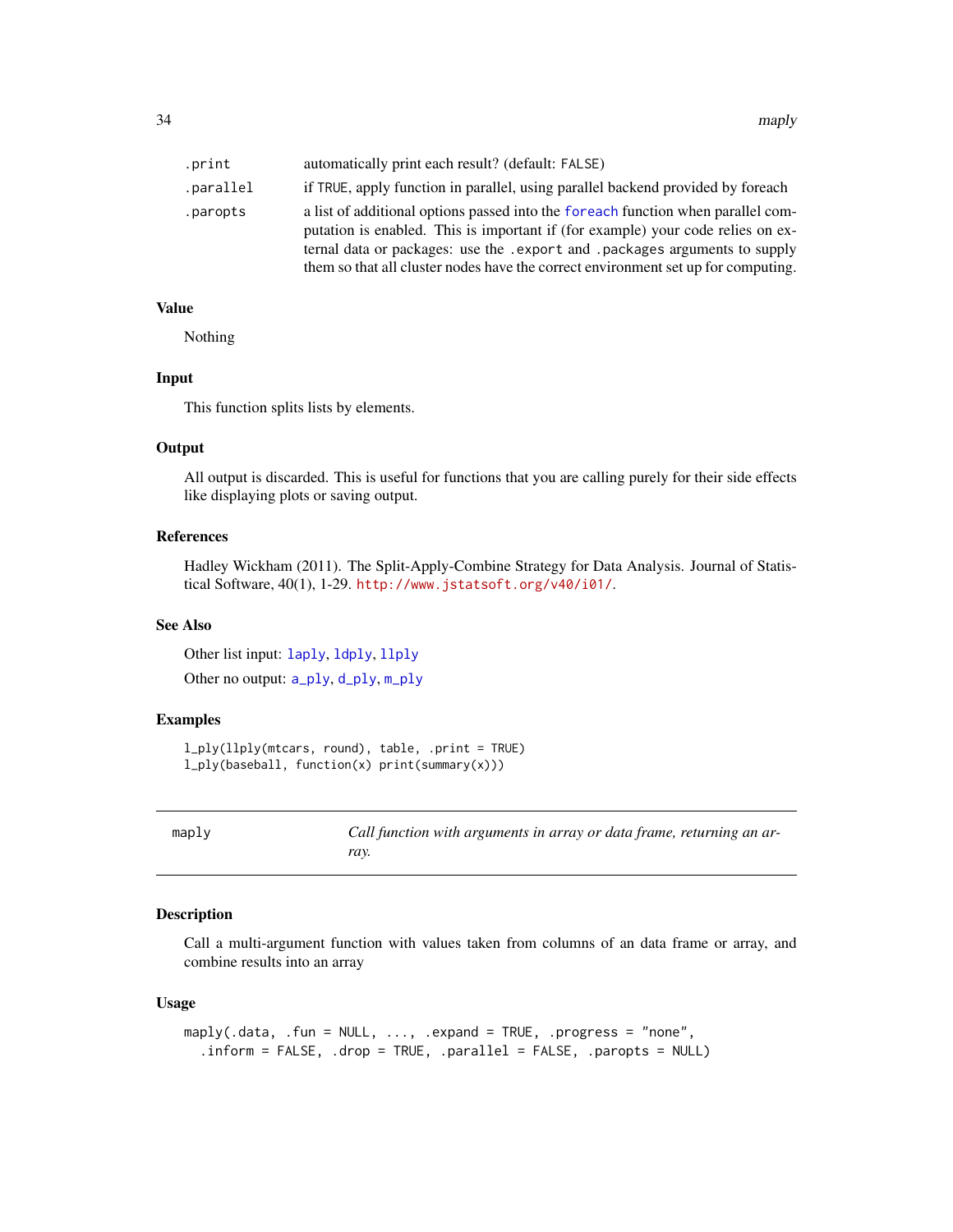#### <span id="page-34-0"></span>maply 35

#### Arguments

| .data     | matrix or data frame to use as source of arguments                                                                                                                                                                                                                                                                                       |
|-----------|------------------------------------------------------------------------------------------------------------------------------------------------------------------------------------------------------------------------------------------------------------------------------------------------------------------------------------------|
| . fun     | function to apply to each piece                                                                                                                                                                                                                                                                                                          |
| .         | other arguments passed on to . fun                                                                                                                                                                                                                                                                                                       |
| .expand   | should output be 1d (expand = FALSE), with an element for each row; or nd<br>(expand = TRUE), with a dimension for each variable.                                                                                                                                                                                                        |
| .progress | name of the progress bar to use, see create_progress_bar                                                                                                                                                                                                                                                                                 |
| .inform   | produce informative error messages? This is turned off by default because it<br>substantially slows processing speed, but is very useful for debugging                                                                                                                                                                                   |
| .drop     | should extra dimensions of length 1 in the output be dropped, simplifying the<br>output. Defaults to TRUE                                                                                                                                                                                                                                |
| .parallel | if TRUE, apply function in parallel, using parallel backend provided by foreach                                                                                                                                                                                                                                                          |
| .paropts  | a list of additional options passed into the foreach function when parallel com-<br>putation is enabled. This is important if (for example) your code relies on ex-<br>ternal data or packages: use the . export and . packages arguments to supply<br>them so that all cluster nodes have the correct environment set up for computing. |

#### Details

The m\*ply functions are the plyr version of mapply, specialised according to the type of output they produce. These functions are just a convenient wrapper around a\*ply with margins = 1 and .fun wrapped in [splat](#page-55-1).

# Value

if results are atomic with same type and dimensionality, a vector, matrix or array; otherwise, a list-array (a list with dimensions)

# Input

Call a multi-argument function with values taken from columns of an data frame or array

# **Output**

If there are no results, then this function will return a vector of length  $0$  (vector()).

#### References

Hadley Wickham (2011). The Split-Apply-Combine Strategy for Data Analysis. Journal of Statistical Software, 40(1), 1-29. <http://www.jstatsoft.org/v40/i01/>.

# See Also

Other array output: [aaply](#page-3-1), [daply](#page-16-1), [laply](#page-28-1)

Other multiple arguments input: [m\\_ply](#page-41-1), [mdply](#page-37-1), [mlply](#page-38-1)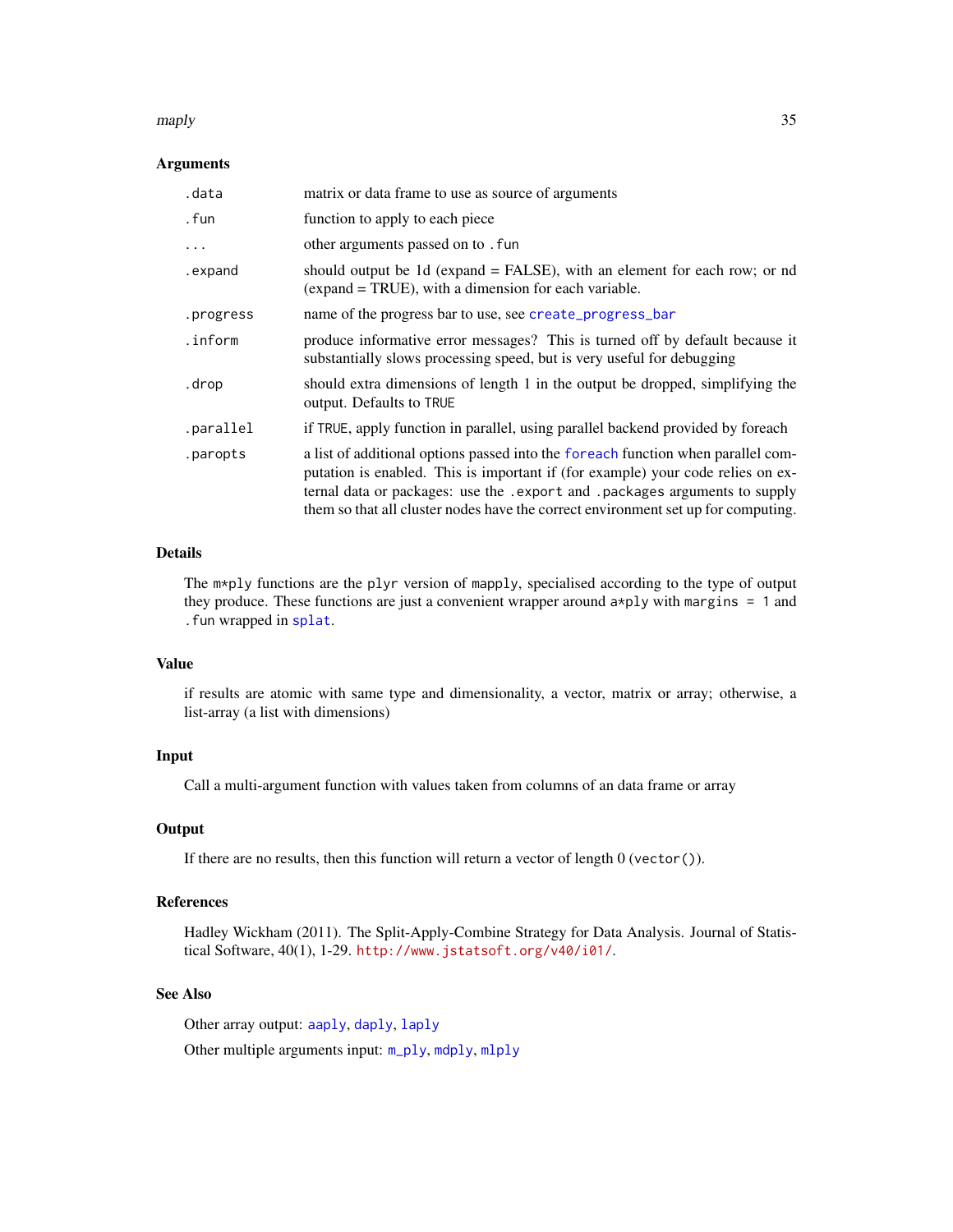# Examples

```
maply(cbind(mean = 1:5, sd = 1:5), rnorm, n = 5)
maply(expand.grid(mean = 1:5, sd = 1:5), rnorm, n = 5)
maply(cbind(1:5, 1:5), rnorm, n = 5)
```
<span id="page-35-1"></span>

| mapvalues |  |  |
|-----------|--|--|
|           |  |  |

Replace specified values with new values, in a vector or factor.

#### Description

Item in x that match items from will be replaced by items in to, matched by position. For example, items in x that match the first element in from will be replaced by the first element of to.

#### Usage

```
mapvalues(x, from, to, warn\_missing = TRUE)
```
#### Arguments

| X            | the factor or vector to modify                                         |
|--------------|------------------------------------------------------------------------|
| from         | a vector of the items to replace                                       |
| to           | a vector of replacement values                                         |
| warn_missing | print a message if any of the old values are not actually present in x |

#### Details

If x is a factor, the matching levels of the factor will be replaced with the new values.

The related revalue function works only on character vectors and factors, but this function works on vectors of any type and factors.

# See Also

[revalue](#page-52-1) to do the same thing but with a single named vector instead of two separate vectors.

```
x \leq -c("a", "b", "c")mapvalues(x, c("a", "c"), c("A", "C"))
# Works on factors
y <- factor(c("a", "b", "c", "a"))
mapvalues(y, c("a", "c"), c("A", "C"))
# Works on numeric vectors
z \leq c(1, 4, 5, 9)mapvalues(z, from = c(1, 5, 9), to = c(10, 50, 90))
```
<span id="page-35-0"></span>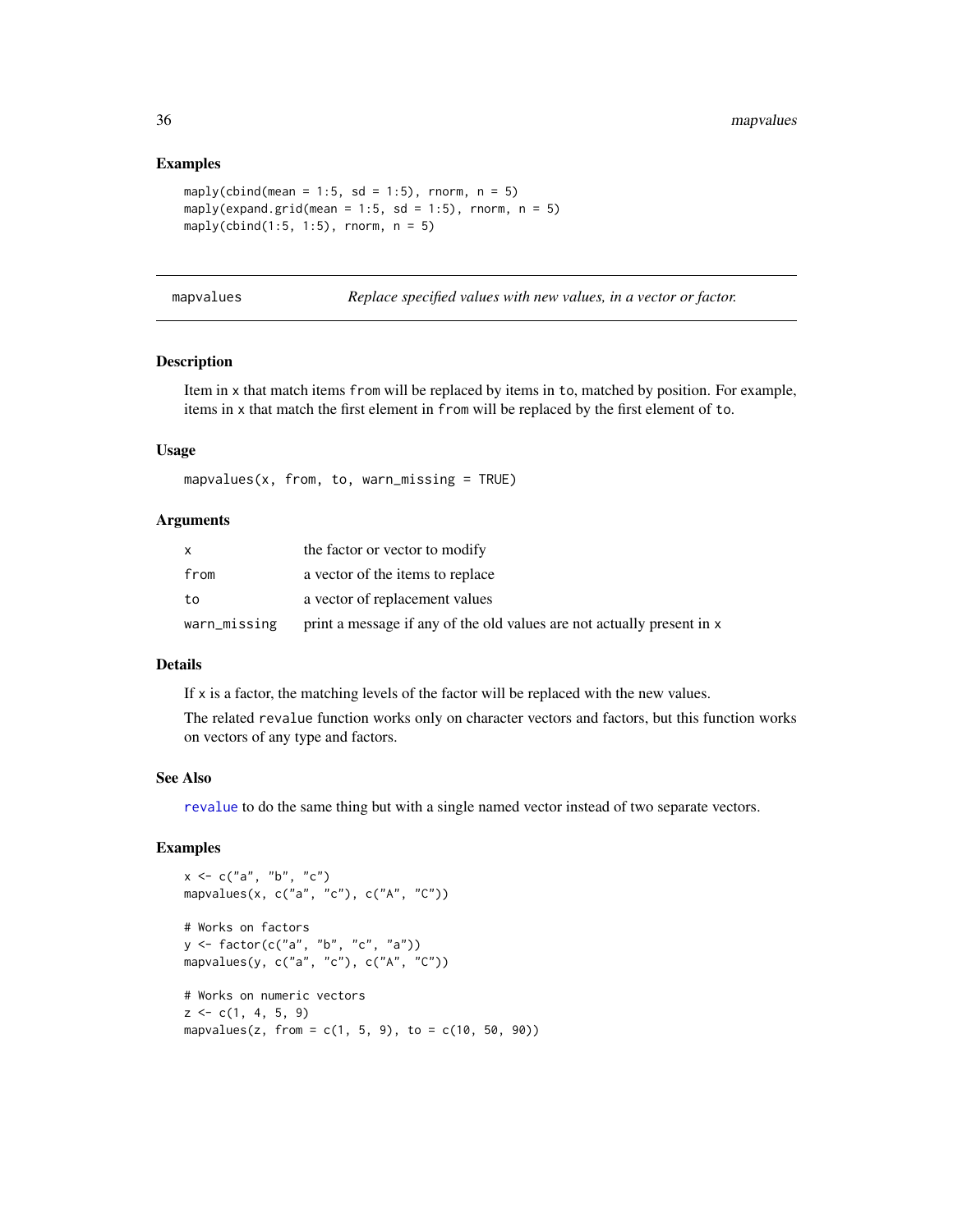<span id="page-36-1"></span><span id="page-36-0"></span>

Match works in the same way as join, but instead of return the combined dataset, it only returns the matching rows from the first dataset. This is particularly useful when you've summarised the data in some way and want to subset the original data by a characteristic of the subset.

# Usage

 $match_df(x, y, on = NULL)$ 

# Arguments

|    | data frame to subset.                                                                    |
|----|------------------------------------------------------------------------------------------|
|    | data frame defining matching rows.                                                       |
| on | variables to match on - by default will use all variables common to both data<br>frames. |

#### Details

match\_df shares the same semantics as [join](#page-26-1), not [match](#page-0-0):

- the match criterion is ==, not [identical](#page-0-0)).
- it doesn't work for columns that are not atomic vectors
- if there are no matches, the row will be omitted'

# Value

a data frame

#### See Also

[join](#page-26-1) to combine the columns from both x and y and [match](#page-0-0) for the base function selecting matching items

```
# count the occurrences of each id in the baseball dataframe, then get the subset with a freq >25
longterm <- subset(count(baseball, "id"), freq > 25)
# longterm
# id freq
# 30 ansonca01 27
# 48 baineha01 27
# ...
# Select only rows from these longterm players from the baseball dataframe
```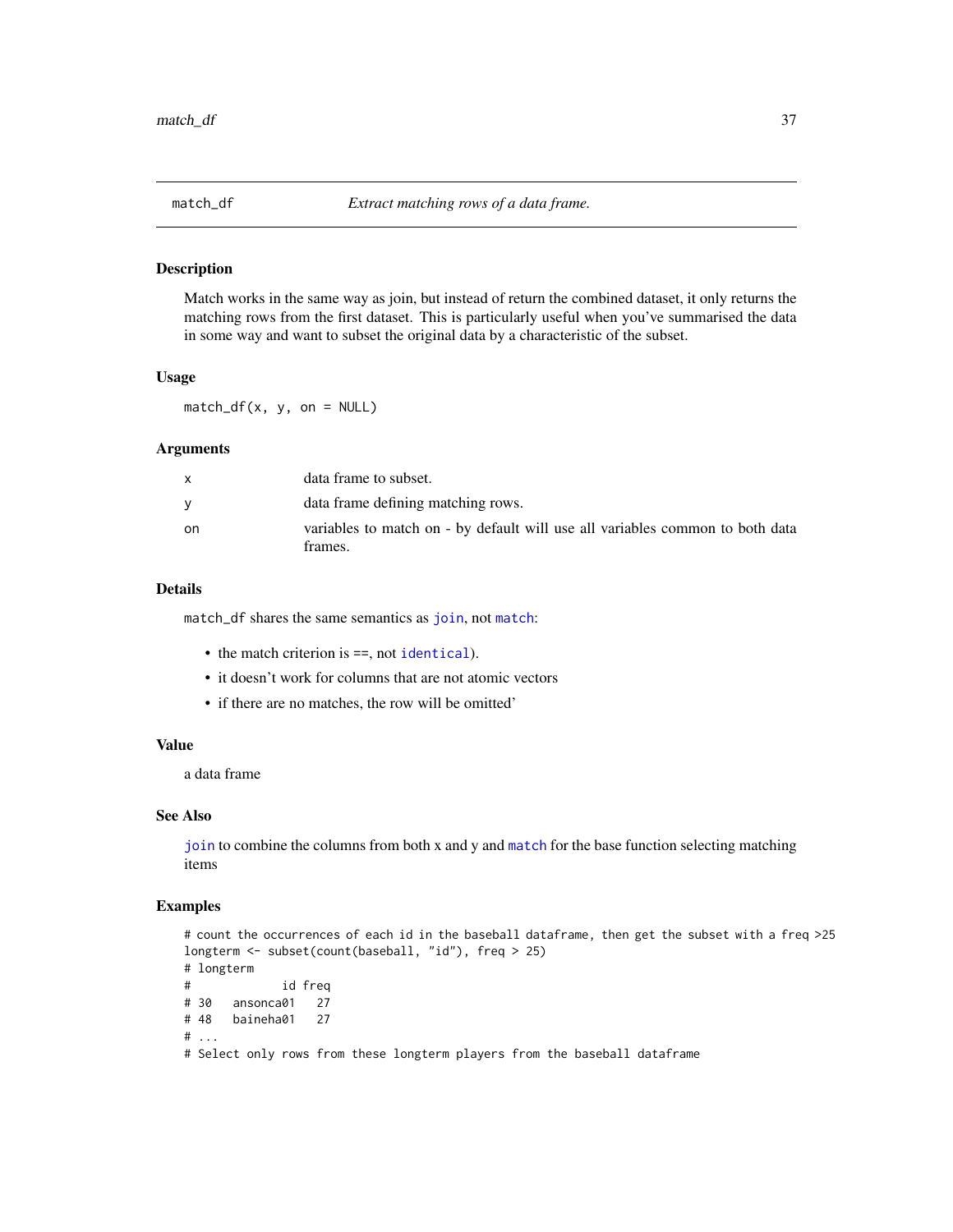# (match would default to match on shared column names, but here was explicitly set "id") bb\_longterm <- match\_df(baseball, longterm, on="id") bb\_longterm[1:5,]

<span id="page-37-1"></span>mdply *Call function with arguments in array or data frame, returning a data frame.*

#### Description

Call a multi-argument function with values taken from columns of an data frame or array, and combine results into a data frame

#### Usage

```
mdply(.data, .fun = NULL, ..., .expand = TRUE, .progress = "none",
  .inform = FALSE, .parallel = FALSE, .paropts = NULL)
```
#### Arguments

| .data     | matrix or data frame to use as source of arguments                                                                                                                                                                                                                                                                                       |
|-----------|------------------------------------------------------------------------------------------------------------------------------------------------------------------------------------------------------------------------------------------------------------------------------------------------------------------------------------------|
| . fun     | function to apply to each piece                                                                                                                                                                                                                                                                                                          |
| $\ddotsc$ | other arguments passed on to . fun                                                                                                                                                                                                                                                                                                       |
| .expand   | should output be 1d (expand = FALSE), with an element for each row; or nd<br>(expand = TRUE), with a dimension for each variable.                                                                                                                                                                                                        |
| .progress | name of the progress bar to use, see create_progress_bar                                                                                                                                                                                                                                                                                 |
| .inform   | produce informative error messages? This is turned off by default because it<br>substantially slows processing speed, but is very useful for debugging                                                                                                                                                                                   |
| .parallel | if TRUE, apply function in parallel, using parallel backend provided by foreach                                                                                                                                                                                                                                                          |
| .paropts  | a list of additional options passed into the foreach function when parallel com-<br>putation is enabled. This is important if (for example) your code relies on ex-<br>ternal data or packages: use the . export and . packages arguments to supply<br>them so that all cluster nodes have the correct environment set up for computing. |

#### Details

The m\*ply functions are the plyr version of mapply, specialised according to the type of output they produce. These functions are just a convenient wrapper around  $a * p$ ly with margins = 1 and .fun wrapped in [splat](#page-55-1).

# Value

A data frame, as described in the output section.

<span id="page-37-0"></span>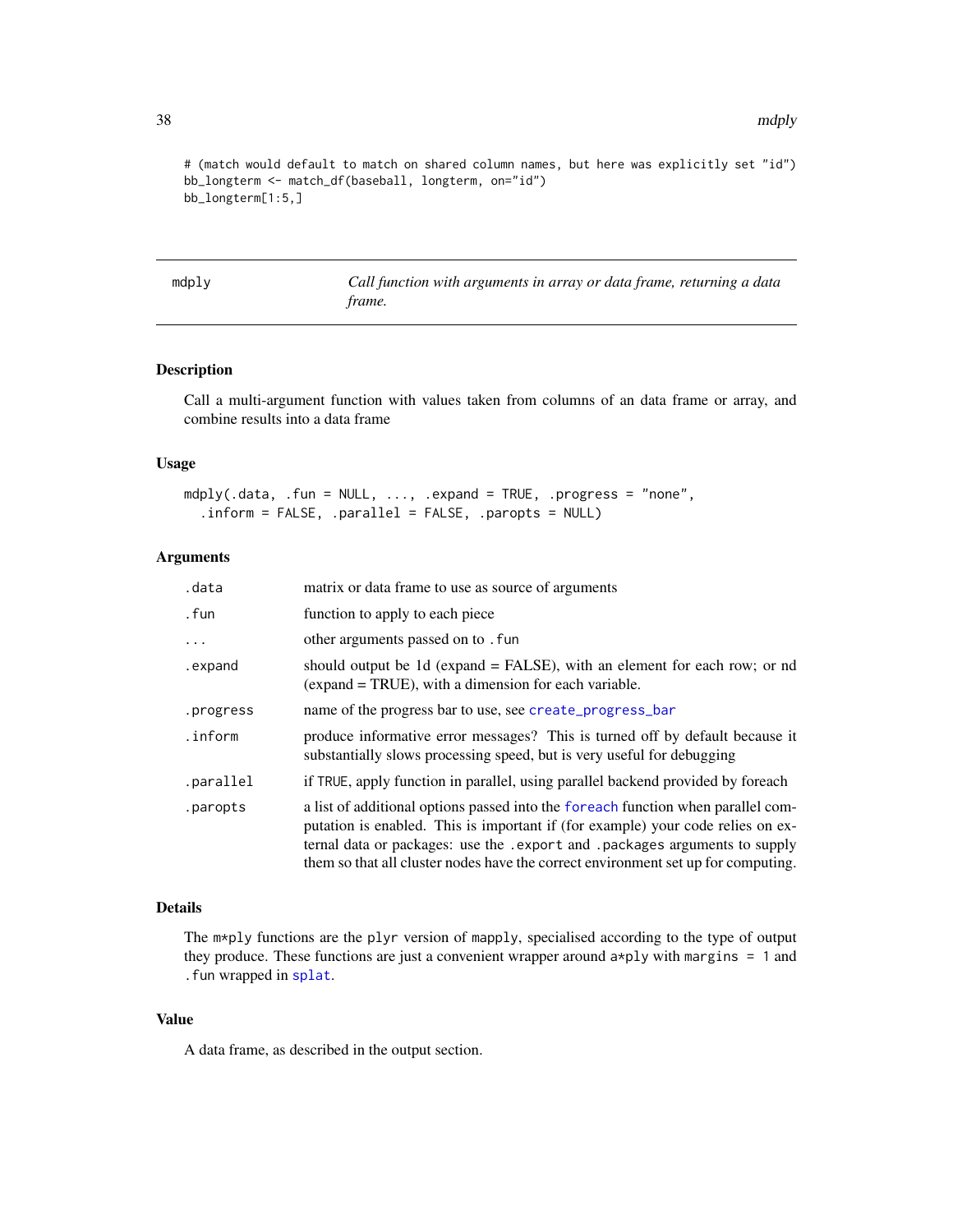#### <span id="page-38-0"></span>mlply 39

# Input

Call a multi-argument function with values taken from columns of an data frame or array

# **Output**

The most unambiguous behaviour is achieved when .fun returns a data frame - in that case pieces will be combined with [rbind.fill](#page-49-1). If .fun returns an atomic vector of fixed length, it will be rbinded together and converted to a data frame. Any other values will result in an error.

If there are no results, then this function will return a data frame with zero rows and columns (data.frame()).

#### References

Hadley Wickham (2011). The Split-Apply-Combine Strategy for Data Analysis. Journal of Statistical Software, 40(1), 1-29. <http://www.jstatsoft.org/v40/i01/>.

#### See Also

Other data frame output: [adply](#page-5-1), [ddply](#page-17-1), [ldply](#page-29-1)

Other multiple arguments input: [m\\_ply](#page-41-1), [maply](#page-33-1), [mlply](#page-38-1)

#### Examples

mdply(data.frame(mean = 1:5, sd = 1:5), rnorm,  $n = 2$ ) mdply(expand.grid(mean = 1:5, sd = 1:5), rnorm,  $n = 2$ ) mdply(cbind(mean =  $1:5$ , sd =  $1:5$ ), rnorm, n =  $5$ ) mdply(cbind(mean = 1:5, sd = 1:5), as.data.frame(rnorm),  $n = 5$ )

<span id="page-38-1"></span>mlply *Call function with arguments in array or data frame, returning a list.*

# Description

Call a multi-argument function with values taken from columns of an data frame or array, and combine results into a list.

#### Usage

```
mlply(.data, .fun = NULL, ..., .expand = TRUE, .progress = "none",.inform = FALSE, .parallel = FALSE, .paropts = NULL)
```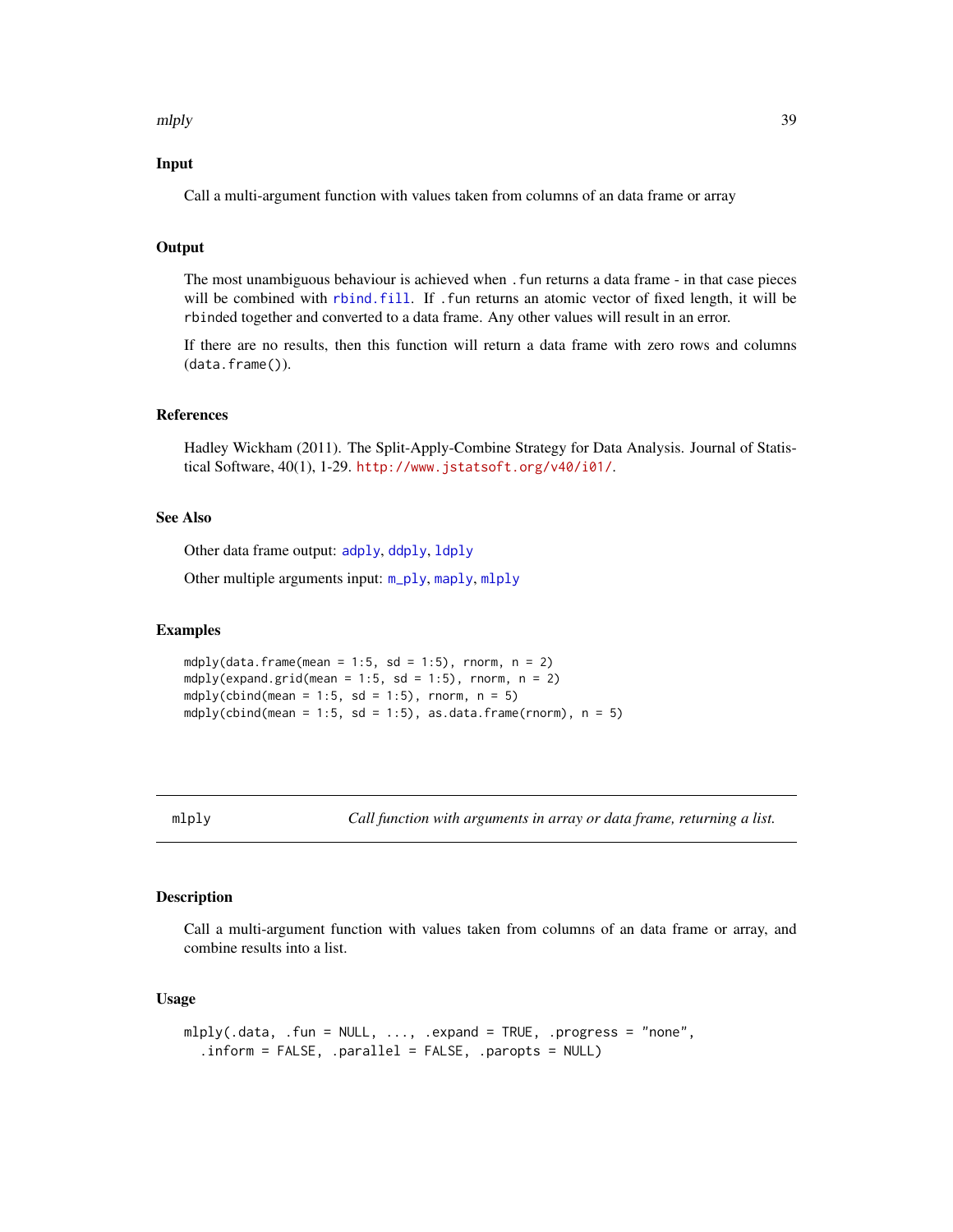#### <span id="page-39-0"></span>Arguments

| .data     | matrix or data frame to use as source of arguments                                                                                                                                                                                                                                                                                       |
|-----------|------------------------------------------------------------------------------------------------------------------------------------------------------------------------------------------------------------------------------------------------------------------------------------------------------------------------------------------|
| . fun     | function to apply to each piece                                                                                                                                                                                                                                                                                                          |
| $\cdots$  | other arguments passed on to . fun                                                                                                                                                                                                                                                                                                       |
| .expand   | should output be 1d (expand = FALSE), with an element for each row; or nd<br>(expand = TRUE), with a dimension for each variable.                                                                                                                                                                                                        |
| .progress | name of the progress bar to use, see create_progress_bar                                                                                                                                                                                                                                                                                 |
| .inform   | produce informative error messages? This is turned off by default because it<br>substantially slows processing speed, but is very useful for debugging                                                                                                                                                                                   |
| .parallel | if TRUE, apply function in parallel, using parallel backend provided by foreach                                                                                                                                                                                                                                                          |
| .paropts  | a list of additional options passed into the foreach function when parallel com-<br>putation is enabled. This is important if (for example) your code relies on ex-<br>ternal data or packages: use the . export and . packages arguments to supply<br>them so that all cluster nodes have the correct environment set up for computing. |

# Details

The m\*ply functions are the plyr version of mapply, specialised according to the type of output they produce. These functions are just a convenient wrapper around a\*ply with margins = 1 and .fun wrapped in [splat](#page-55-1).

#### Value

list of results

#### Input

Call a multi-argument function with values taken from columns of an data frame or array

#### **Output**

If there are no results, then this function will return a list of length  $0$  (list()).

# References

Hadley Wickham (2011). The Split-Apply-Combine Strategy for Data Analysis. Journal of Statistical Software, 40(1), 1-29. <http://www.jstatsoft.org/v40/i01/>.

# See Also

Other list output: [alply](#page-6-1), [dlply](#page-20-1), [llply](#page-31-1)

Other multiple arguments input: [m\\_ply](#page-41-1), [maply](#page-33-1), [mdply](#page-37-1)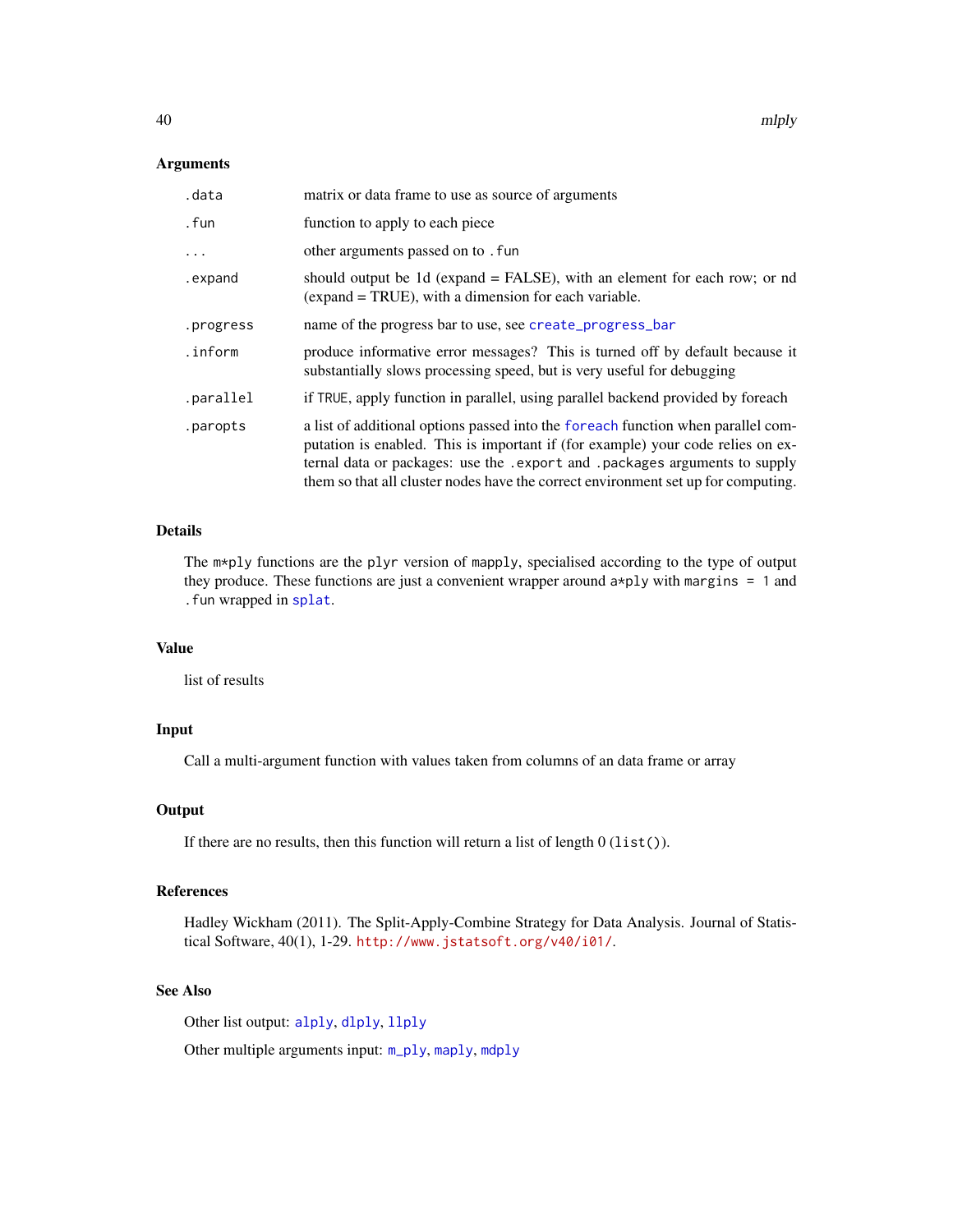#### <span id="page-40-0"></span>mutate 41

#### Examples

```
mlply(cbind(1:4, 4:1), rep)
mlply (cbind(1:4, times = 4:1), rep)mlply(cbind(1:4, 4:1), seq)mlply (cbind(1:4, length = 4:1), seq)mlply(cbind(1:4, by = 4:1), seq, to = 20)
```
<span id="page-40-1"></span>mutate *Mutate a data frame by adding new or replacing existing columns.*

#### Description

This function is very similar to [transform](#page-0-0) but it executes the transformations iteratively so that later transformations can use the columns created by earlier transformations. Like transform, unnamed components are silently dropped.

#### Usage

mutate(.data, ...)

#### Arguments

| .data    | the data frame to transform                         |
|----------|-----------------------------------------------------|
| $\cdots$ | named parameters giving definitions of new columns. |

# Details

Mutate seems to be considerably faster than transform for large data frames.

#### See Also

[subset](#page-0-0), [summarise](#page-57-1), [arrange](#page-8-1). For another somewhat different approach to solving the same problem, see [within](#page-0-0).

```
# Examples from transform
mutate(airquality, Ozone = -Ozone)
mutate(airquality, new = -0zone, Temp = (Temp - 32) / 1.8)
# Things transform can't do
mutate(airquality, Temp = (Temp - 32) / 1.8, OzT = Ozone / Temp)
# mutate is rather faster than transform
system.time(transform(baseball, avg_ab = ab / g))
system.time(mutate(baseball, avg_ab = ab / g))
```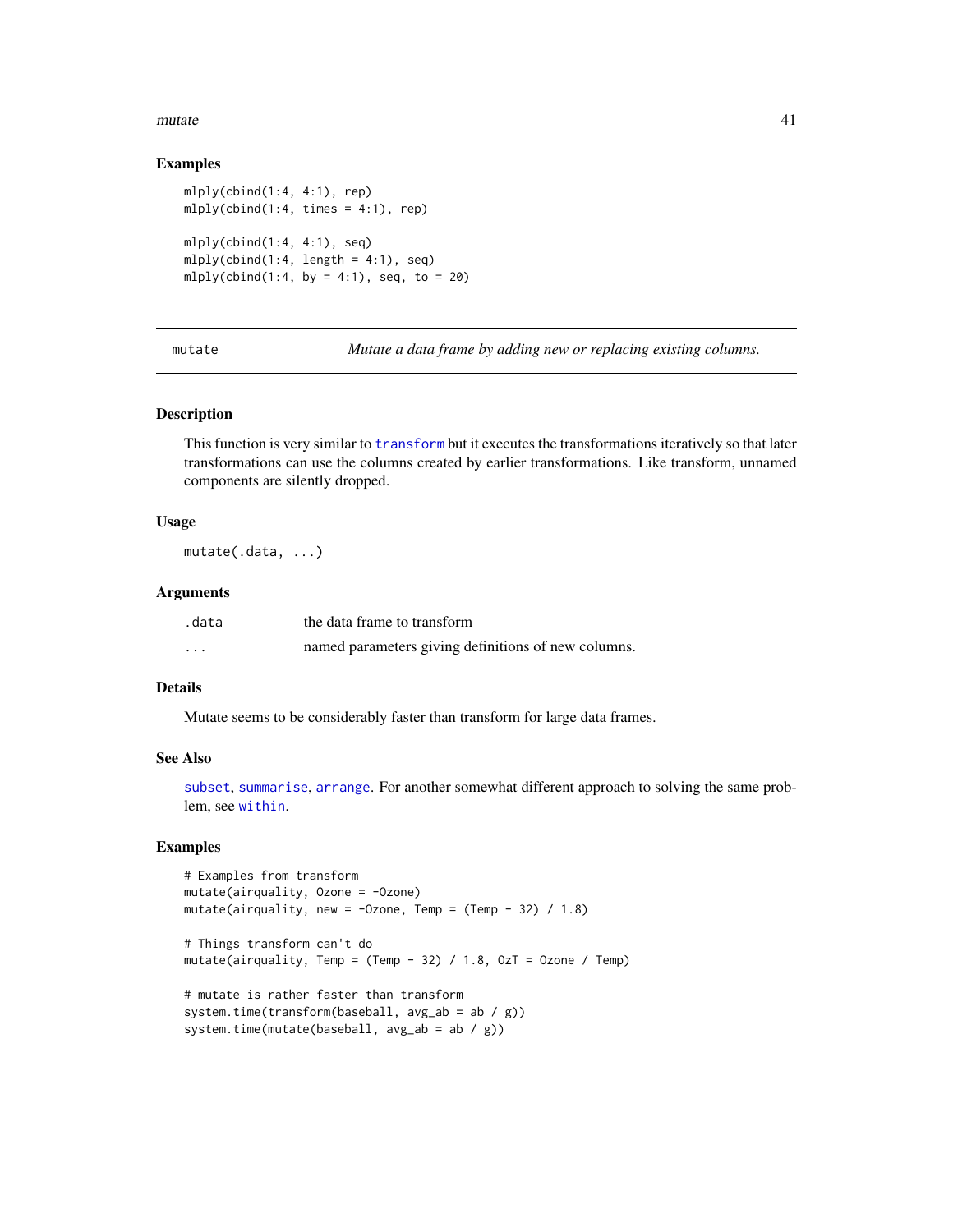<span id="page-41-1"></span><span id="page-41-0"></span>

Call a multi-argument function with values taken from columns of an data frame or array, and discard results into a list.

# Usage

```
m_ply(.data, .fun = NULL, ..., .expand = TRUE, .progress = "none",
  .inform = FALSE, .print = FALSE, .parallel = FALSE, .paropts = NULL)
```
#### Arguments

| .data     | matrix or data frame to use as source of arguments                                                                                                                                                                                                                                                                                       |
|-----------|------------------------------------------------------------------------------------------------------------------------------------------------------------------------------------------------------------------------------------------------------------------------------------------------------------------------------------------|
| . fun     | function to apply to each piece                                                                                                                                                                                                                                                                                                          |
| $\ddotsc$ | other arguments passed on to . fun                                                                                                                                                                                                                                                                                                       |
| .expand   | should output be 1d (expand = FALSE), with an element for each row; or nd<br>(expand = TRUE), with a dimension for each variable.                                                                                                                                                                                                        |
| .progress | name of the progress bar to use, see create_progress_bar                                                                                                                                                                                                                                                                                 |
| .inform   | produce informative error messages? This is turned off by default because it<br>substantially slows processing speed, but is very useful for debugging                                                                                                                                                                                   |
| .print    | automatically print each result? (default: FALSE)                                                                                                                                                                                                                                                                                        |
| .parallel | if TRUE, apply function in parallel, using parallel backend provided by foreach                                                                                                                                                                                                                                                          |
| .paropts  | a list of additional options passed into the foreach function when parallel com-<br>putation is enabled. This is important if (for example) your code relies on ex-<br>ternal data or packages: use the . export and . packages arguments to supply<br>them so that all cluster nodes have the correct environment set up for computing. |

# Details

The m\*ply functions are the plyr version of mapply, specialised according to the type of output they produce. These functions are just a convenient wrapper around  $a * p$ ly with margins = 1 and .fun wrapped in [splat](#page-55-1).

# Value

Nothing

# Input

Call a multi-argument function with values taken from columns of an data frame or array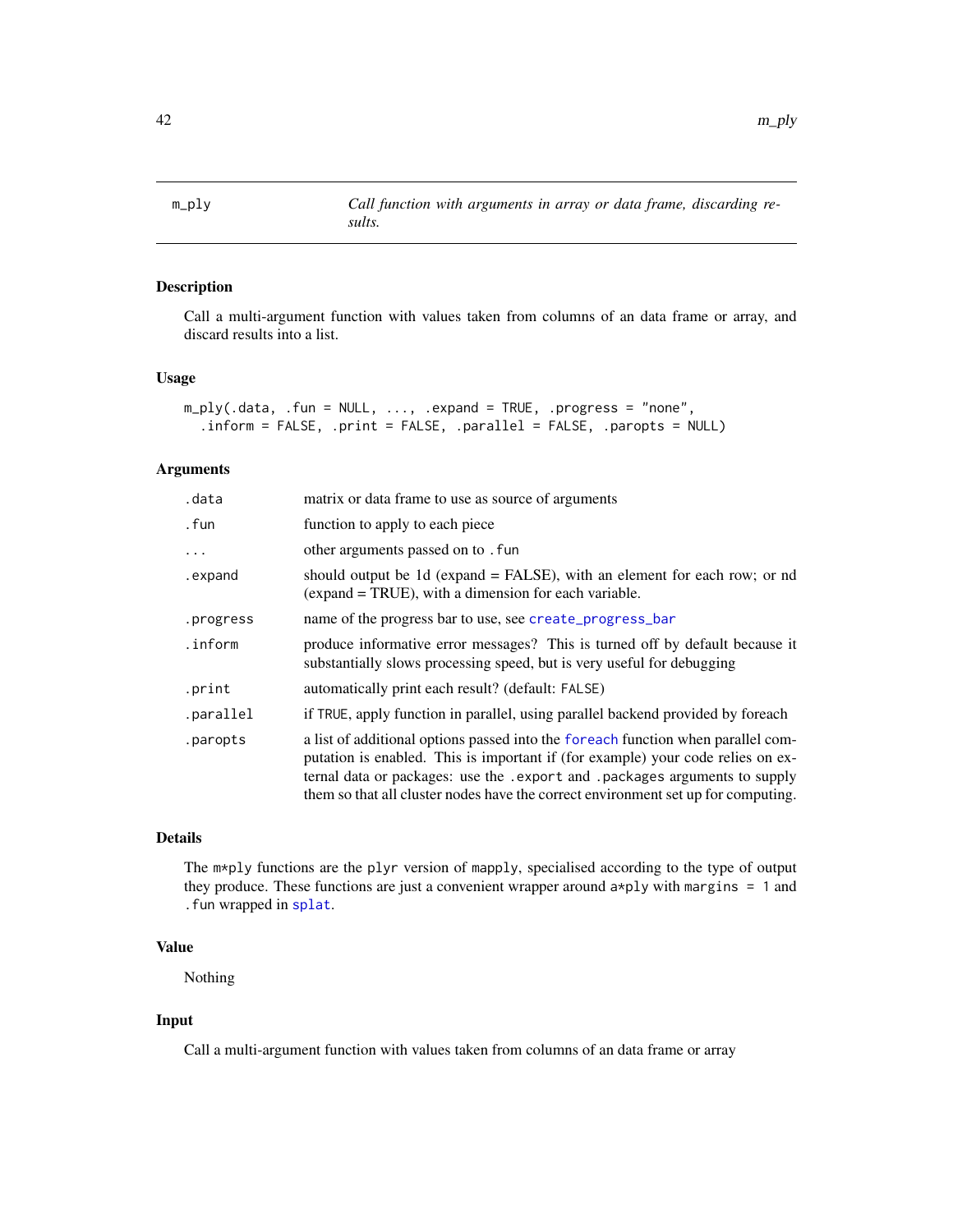# <span id="page-42-0"></span>name\_rows 43

#### **Output**

All output is discarded. This is useful for functions that you are calling purely for their side effects like displaying plots or saving output.

#### References

Hadley Wickham (2011). The Split-Apply-Combine Strategy for Data Analysis. Journal of Statistical Software, 40(1), 1-29. <http://www.jstatsoft.org/v40/i01/>.

#### See Also

Other multiple arguments input: [maply](#page-33-1), [mdply](#page-37-1), [mlply](#page-38-1)

Other no output: [a\\_ply](#page-10-1), [d\\_ply](#page-22-1), [l\\_ply](#page-32-1)

<span id="page-42-1"></span>name\_rows *Toggle row names between explicit and implicit.*

# Description

Plyr functions ignore row names, so this function provides a way to preserve them by converting them to an explicit column in the data frame. After the plyr operation, you can then apply name\_rows again to convert back from the explicit column to the implicit rownames.

#### Usage

name\_rows(df)

#### Arguments

df a data.frame, with either rownames, or a column called .rownames.

```
name_rows(mtcars)
name_rows(name_rows(mtcars))
df <- data.frame(a = sample(10))
arrange(df, a)
arrange(name_rows(df), a)
name_rows(arrange(name_rows(df), a))
```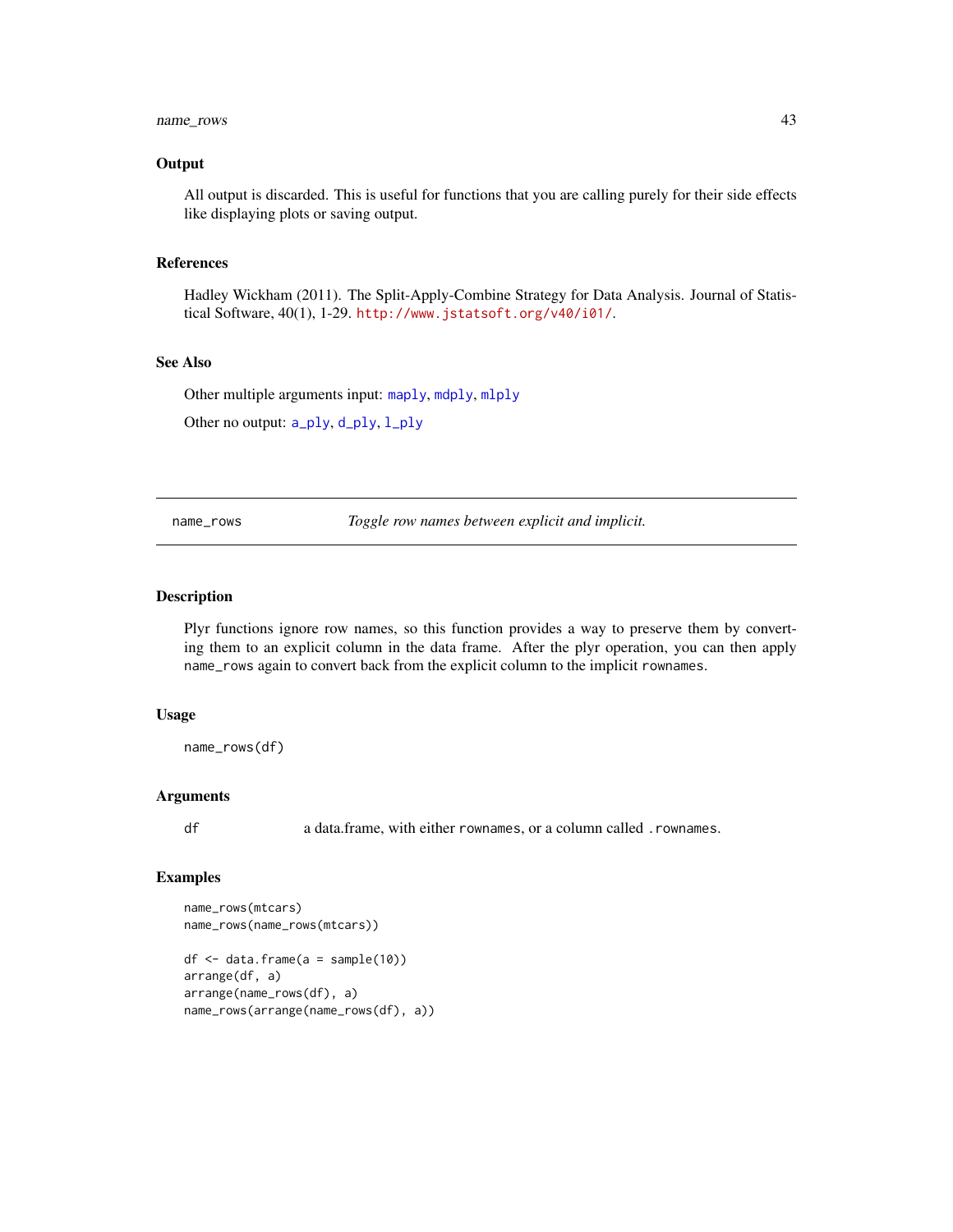<span id="page-43-0"></span>

This data set is a subset of the data from the 2006 ASA Data expo challenge, [http://stat-computin](http://stat-computing.org/dataexpo/2006/)g. [org/dataexpo/2006/](http://stat-computing.org/dataexpo/2006/). The data are monthly ozone averages on a very coarse 24 by 24 grid covering Central America, from Jan 1995 to Dec 2000. The data is stored in a 3d area with the first two dimensions representing latitude and longitude, and the third representing time.

#### Usage

ozone

# Format

A 24 x 24 x 72 numeric array

#### References

<http://stat-computing.org/dataexpo/2006/>

```
value <- ozone[1, 1, ]
time <-1:72month.abbr <- c("Jan", "Feb", "Mar", "Apr", "May",
 "Jun", "Jul", "Aug", "Sep", "Oct", "Nov", "Dec")
month <- factor(rep(month.abbr, length = 72), levels = month.abbr)
year <- rep(1:6, each = 12)
deseasf <- function(value) lm(value ~ month - 1)
models <- alply(ozone, 1:2, deseasf)
coefs <- laply(models, coef)
dimnames(coefs)[[3]] <- month.abbr
names(dimnames(coefs))[3] <- "month"
deseas <- laply(models, resid)
dimnames(deseas)[[3]] <- 1:72
names(dimnames(deseas))[3] <- "time"
dim(coefs)
dim(deseas)
```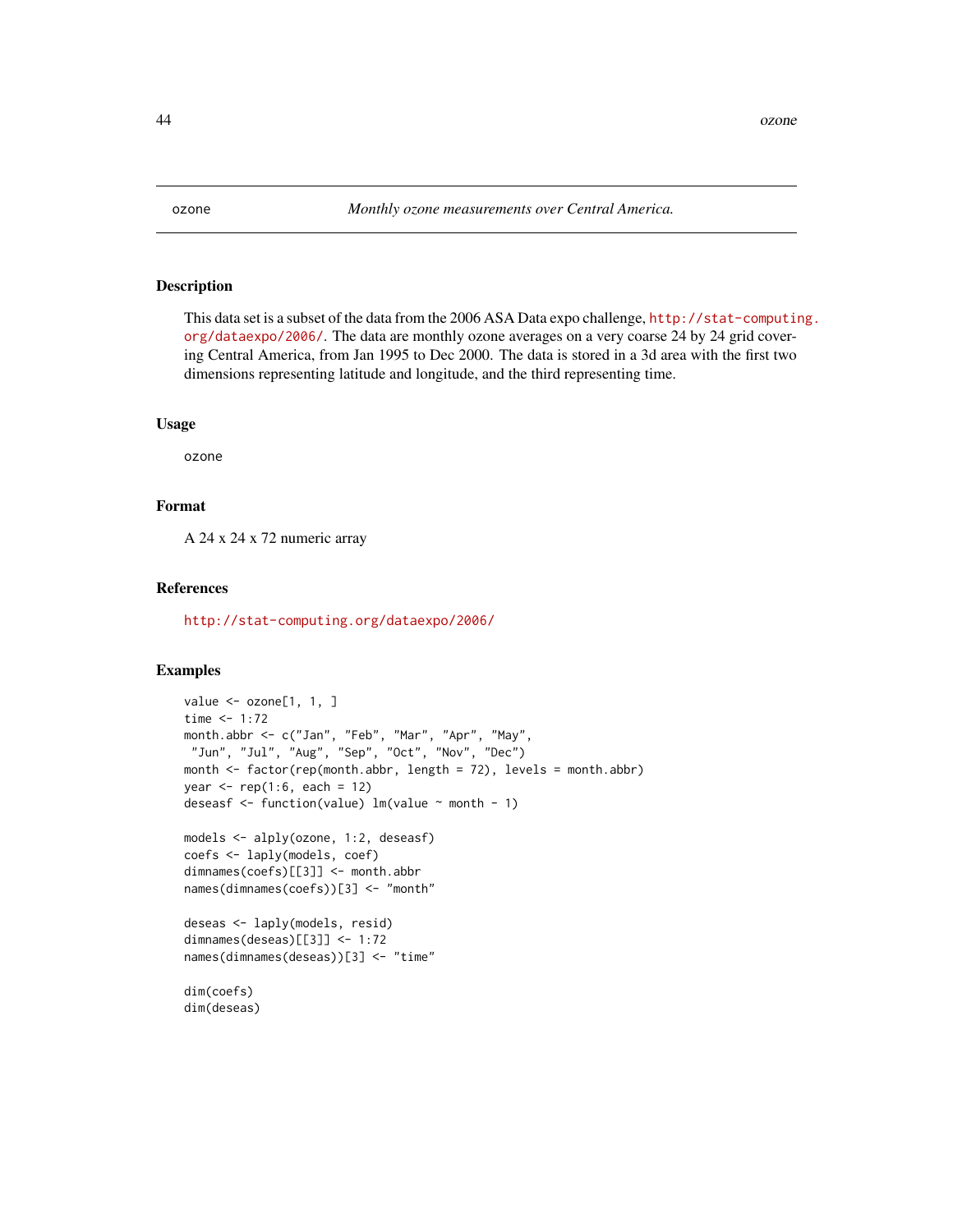<span id="page-44-0"></span>The plyr package is a set of clean and consistent tools that implement the split-apply-combine pattern in R. This is an extremely common pattern in data analysis: you solve a complex problem by breaking it down into small pieces, doing something to each piece and then combining the results back together again.

# Details

The plyr functions are named according to what sort of data structure they split up and what sort of data structure they return:

a array

l list

- d data.frame
- m multiple inputs
- r repeat multiple times
- \_ nothing

So [ddply](#page-17-1) takes a data frame as input and returns a data frame as output, and  $1$ <sub>ply</sub> takes a list as input and returns nothing as output.

#### Row names

By design, no plyr function will preserve row names - in general it is too hard to know what should be done with them for many of the operations supported by plyr. If you want to preserve row names, use [name\\_rows](#page-42-1) to convert them into an explicit column in your data frame, perform the plyr operations, and then use [name\\_rows](#page-42-1) again to convert the column back into row names.

#### **Helpers**

Plyr also provides a set of helper functions for common data analysis problems:

- [arrange](#page-8-1): re-order the rows of a data frame by specifying the columns to order by
- [mutate](#page-40-1): add new columns or modifying existing columns, like [transform](#page-0-0), but new columns can refer to other columns that you just created.
- [summarise](#page-57-1): like [mutate](#page-40-1) but create a new data frame, not preserving any columns in the old data frame.
- [join](#page-26-1): an adapation of [merge](#page-0-0) which is more similar to SQL, and has a much faster implementation if you only want to find the first match.
- [match\\_df](#page-36-1): a version of [join](#page-26-1) that instead of returning the two tables combined together, only returns the rows in the first table that match the second.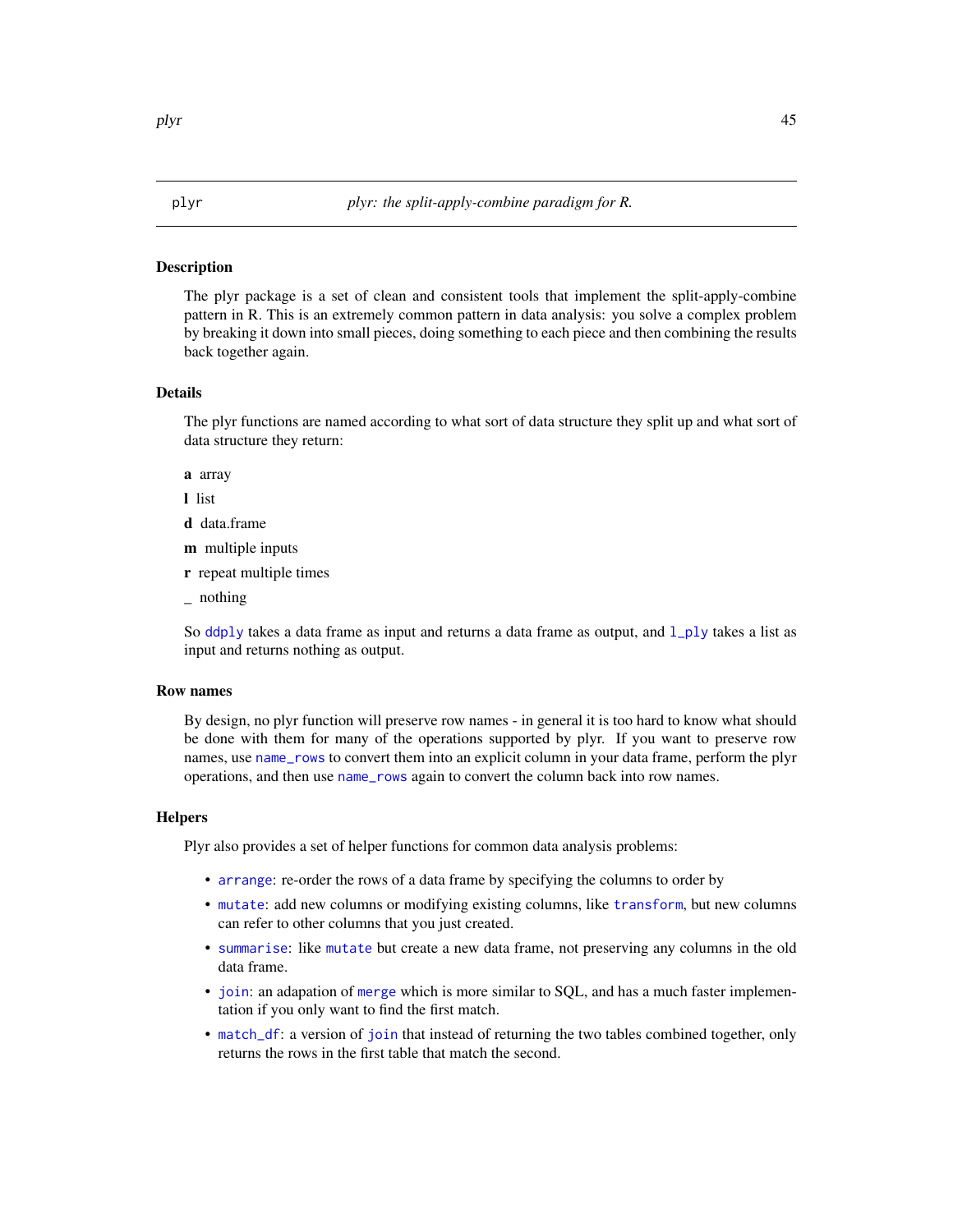- [colwise](#page-12-1): make any function work colwise on a dataframe
- [rename](#page-52-2): easily rename columns in a data frame
- [round\\_any](#page-54-1): round a number to any degree of precision
- [count](#page-14-1): quickly count unique combinations and return return as a data frame.

<span id="page-45-2"></span>plyr-deprecated *Deprecated Functions in Package plyr*

# Description

These functions are provided for compatibility with older versions of plyr only, and may be defunct as soon as the next release.

# Details

- [liply](#page-30-1)
- [isplit2](#page-0-0)

<span id="page-45-1"></span>progress\_text *Text progress bar.*

#### Description

A textual progress bar

#### Usage

```
progress_text(style = 3, ...)
```
#### Arguments

| style             | style of text bar, see Details section of txtProgressBar |
|-------------------|----------------------------------------------------------|
| $\cdot\cdot\cdot$ | other arugments passed on to txtProgressBar              |

# Details

This progress bar displays a textual progress bar that works on all platforms. It is a thin wrapper around the built-in [setTxtProgressBar](#page-0-0) and can be customised in the same way.

#### See Also

Other progress bars: [progress\\_none](#page-0-0), [progress\\_time](#page-46-2), [progress\\_tk](#page-46-1), [progress\\_win](#page-47-1)

```
l_ply(1:100, identity, .progress = "text")
l_ply(1:100, identity, .progress = progress_text(char = "-"))
```
<span id="page-45-0"></span>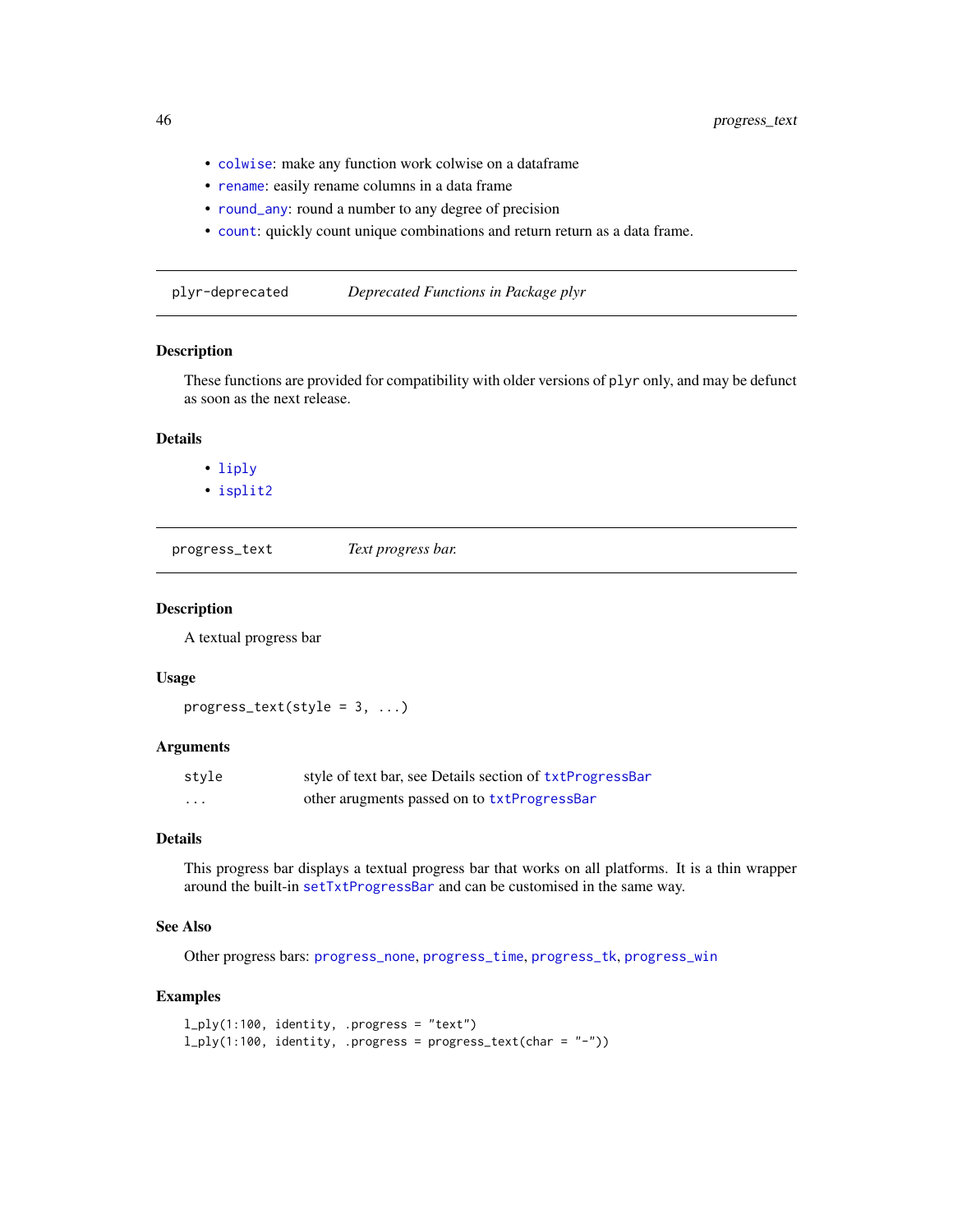<span id="page-46-2"></span><span id="page-46-0"></span>progress\_time *Text progress bar with time.*

#### Description

A textual progress bar that estimates time remaining. It displays the estimated time remaining and, when finished, total duration.

#### Usage

progress\_time()

# See Also

Other progress bars: [progress\\_none](#page-0-0), [progress\\_text](#page-45-1), [progress\\_tk](#page-46-1), [progress\\_win](#page-47-1)

# Examples

l\_ply(1:100, function(x) Sys.sleep(.01), .progress = "time")

<span id="page-46-1"></span>

| progress_tk | Graphical progress bar, powered by Tk. |
|-------------|----------------------------------------|
|             |                                        |

#### Description

A graphical progress bar displayed in a Tk window

# Usage

```
progress_tk(title = "plyr progress", label = "Working...", ...)
```
# Arguments

| title                   | window title                               |
|-------------------------|--------------------------------------------|
| label                   | progress bar label (inside window)         |
| $\cdot$ $\cdot$ $\cdot$ | other arguments passed on to tkProgressBar |

# Details

This graphical progress will appear in a separate window.

# See Also

[tkProgressBar](#page-0-0) for the function that powers this progress bar Other progress bars: [progress\\_none](#page-0-0), [progress\\_text](#page-45-1), [progress\\_time](#page-46-2), [progress\\_win](#page-47-1)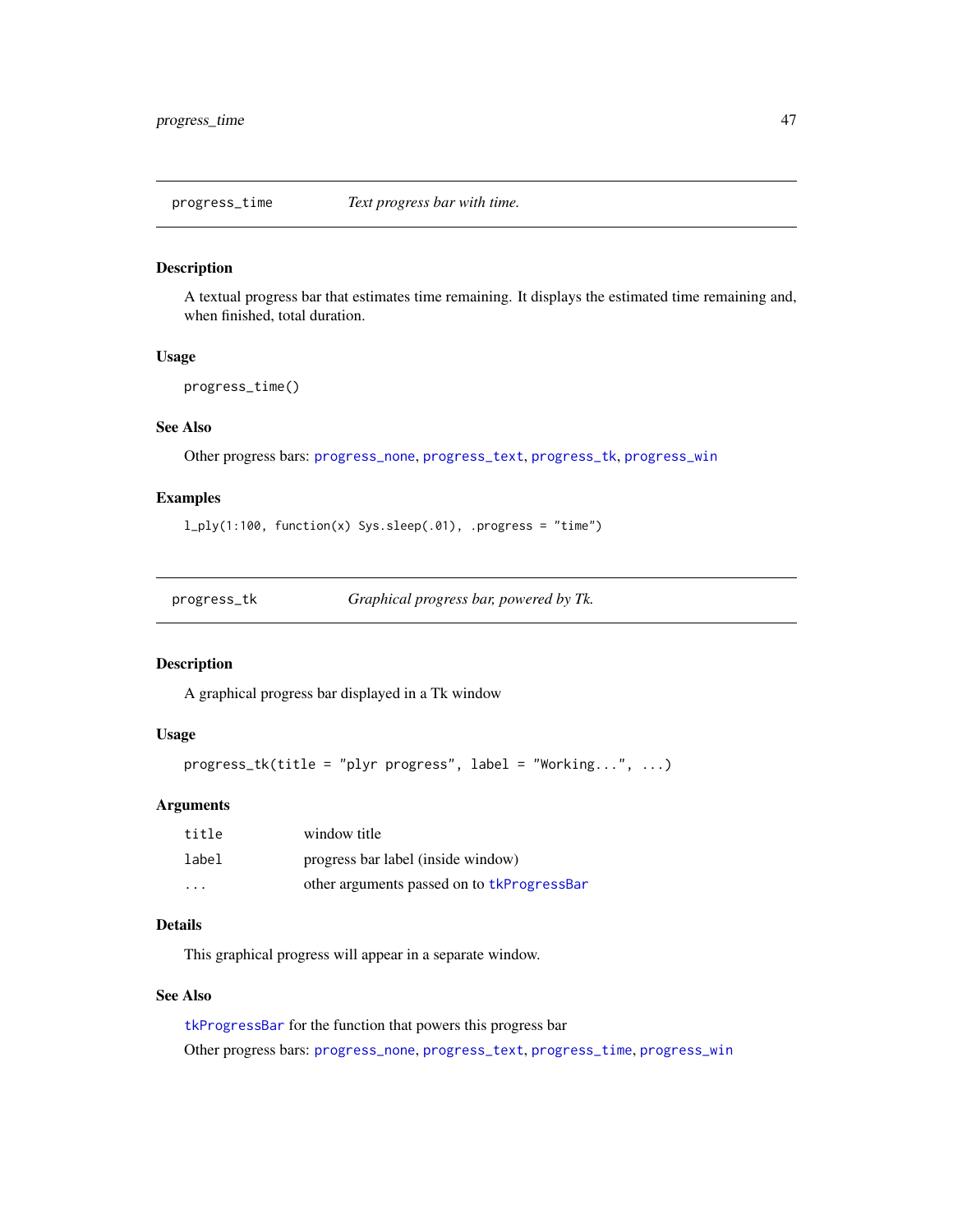# Examples

```
## Not run:
l_ply(1:100, identity, .progress = "tk")
l_ply(1:100, identity, .progress = progress_tk(width=400))
l_ply(1:100, identity, .progress = progress_tk(label=""))
## End(Not run)
```
<span id="page-47-1"></span>

progress\_win *Graphical progress bar, powered by Windows.*

# Description

A graphical progress bar displayed in a separate window

# Usage

```
progress_win(title = "plyr progress", ...)
```
#### Arguments

| title    | window title                                |
|----------|---------------------------------------------|
| $\cdots$ | other arguments passed on to winProgressBar |

# Details

This graphical progress only works on Windows.

# See Also

winProgressBar for the function that powers this progress bar

Other progress bars: [progress\\_none](#page-0-0), [progress\\_text](#page-45-1), [progress\\_time](#page-46-2), [progress\\_tk](#page-46-1)

```
if(exists("winProgressBar")) {
l_ply(1:100, identity, .progress = "win")
l_ply(1:100, identity, .progress = progress_win(title="Working..."))
}
```
<span id="page-47-0"></span>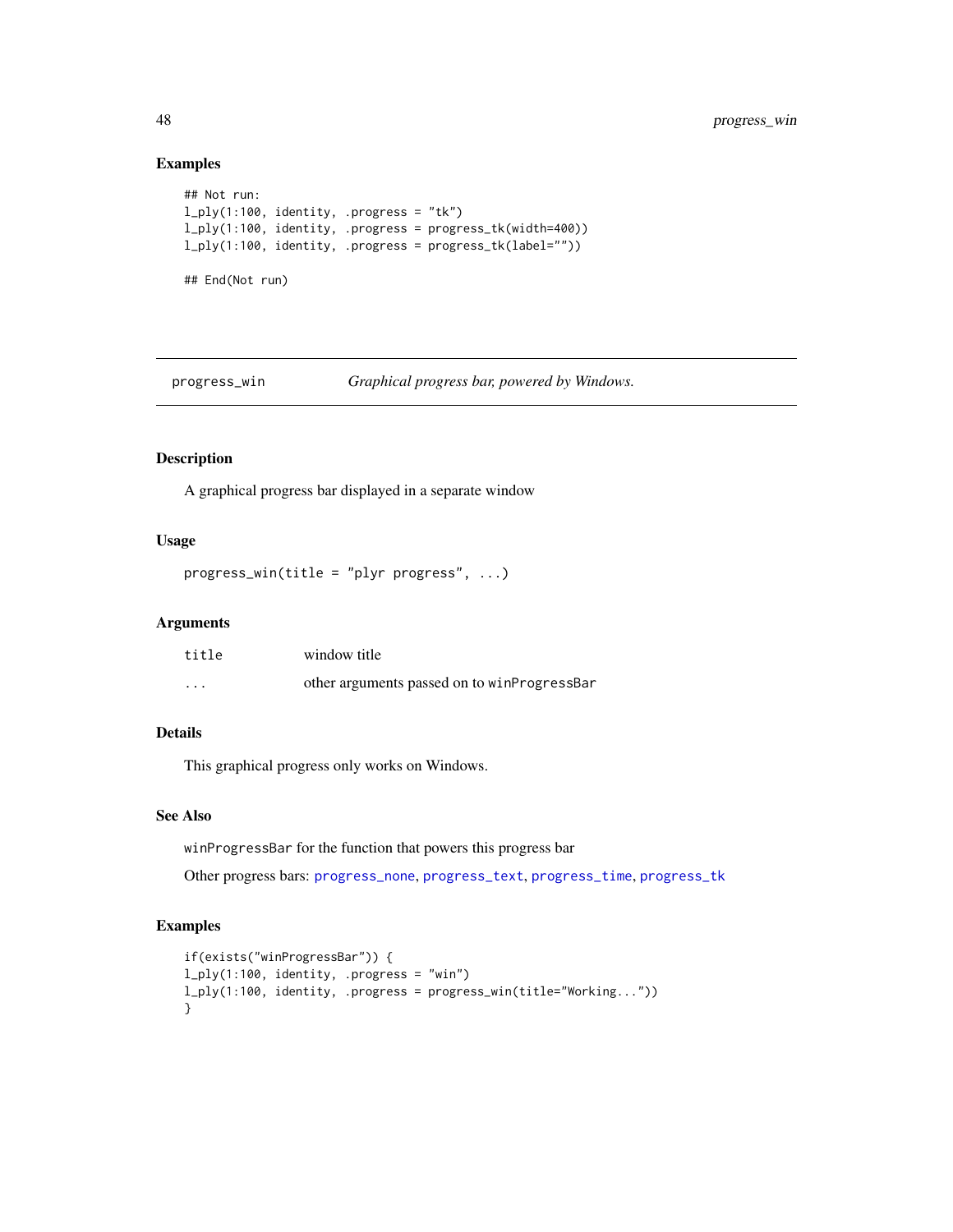<span id="page-48-0"></span>

Evalulate expression n times then combine results into an array

#### Usage

raply(.n, .expr, .progress = "none", .drop = TRUE)

#### Arguments

| . n       | number of times to evaluate the expression                                                  |
|-----------|---------------------------------------------------------------------------------------------|
| .expr     | expression to evaluate                                                                      |
| .progress | name of the progress bar to use, see create_progress_bar                                    |
| .drop     | should extra dimensions of length 1 be dropped, simplifying the output. Defaults<br>to TRUE |

#### Details

This function runs an expression multiple times, and combines the result into a data frame. If there are no results, then this function returns a vector of length  $0$  (vector $(0)$ ). This function is equivalent to [replicate](#page-0-0), but will always return results as a vector, matrix or array.

#### Value

if results are atomic with same type and dimensionality, a vector, matrix or array; otherwise, a list-array (a list with dimensions)

# References

Hadley Wickham (2011). The Split-Apply-Combine Strategy for Data Analysis. Journal of Statistical Software, 40(1), 1-29. <http://www.jstatsoft.org/v40/i01/>.

```
raply(100, mean(runif(100)))
raply(100, each(mean, var)(runif(100)))
raply(10, runif(4))
raply(10, matrix(runif(4), nrow=2))
# See the central limit theorem in action
hist(raply(1000, mean(rexp(10))))
hist(raply(1000, mean(rexp(100))))
hist(raply(1000, mean(rexp(1000))))
```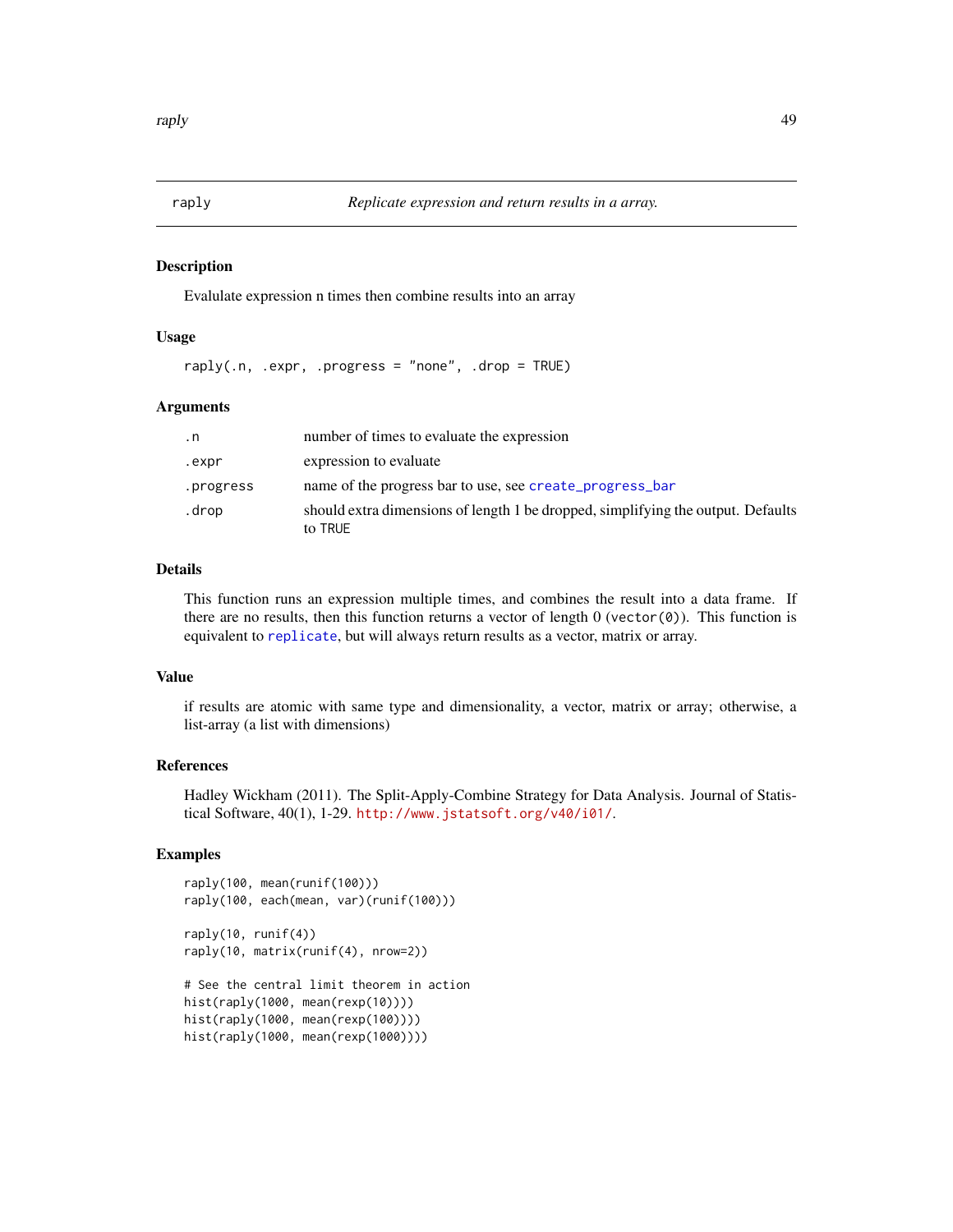<span id="page-49-1"></span><span id="page-49-0"></span>

rbinds a list of data frames filling missing columns with NA.

# Usage

```
rbind.fill(...)
```
# Arguments

... input data frames to row bind together. The first argument can be a list of data frames, in which case all other arguments are ignored. Any NULL inputs are silently dropped. If all inputs are NULL, the output is NULL.

# Details

This is an enhancement to [rbind](#page-0-0) that adds in columns that are not present in all inputs, accepts a list of data frames, and operates substantially faster.

Column names and types in the output will appear in the order in which they were encountered.

Unordered factor columns will have their levels unified and character data bound with factors will be converted to character. POSIXct data will be converted to be in the same time zone. Array and matrix columns must have identical dimensions after the row count. Aside from these there are no general checks that each column is of consistent data type.

#### Value

a single data frame

#### See Also

Other binding functions: [rbind.fill.matrix](#page-50-1)

```
rbind.fill(mtcars[c("mpg", "wt")], mtcars[c("wt", "cyl")])
```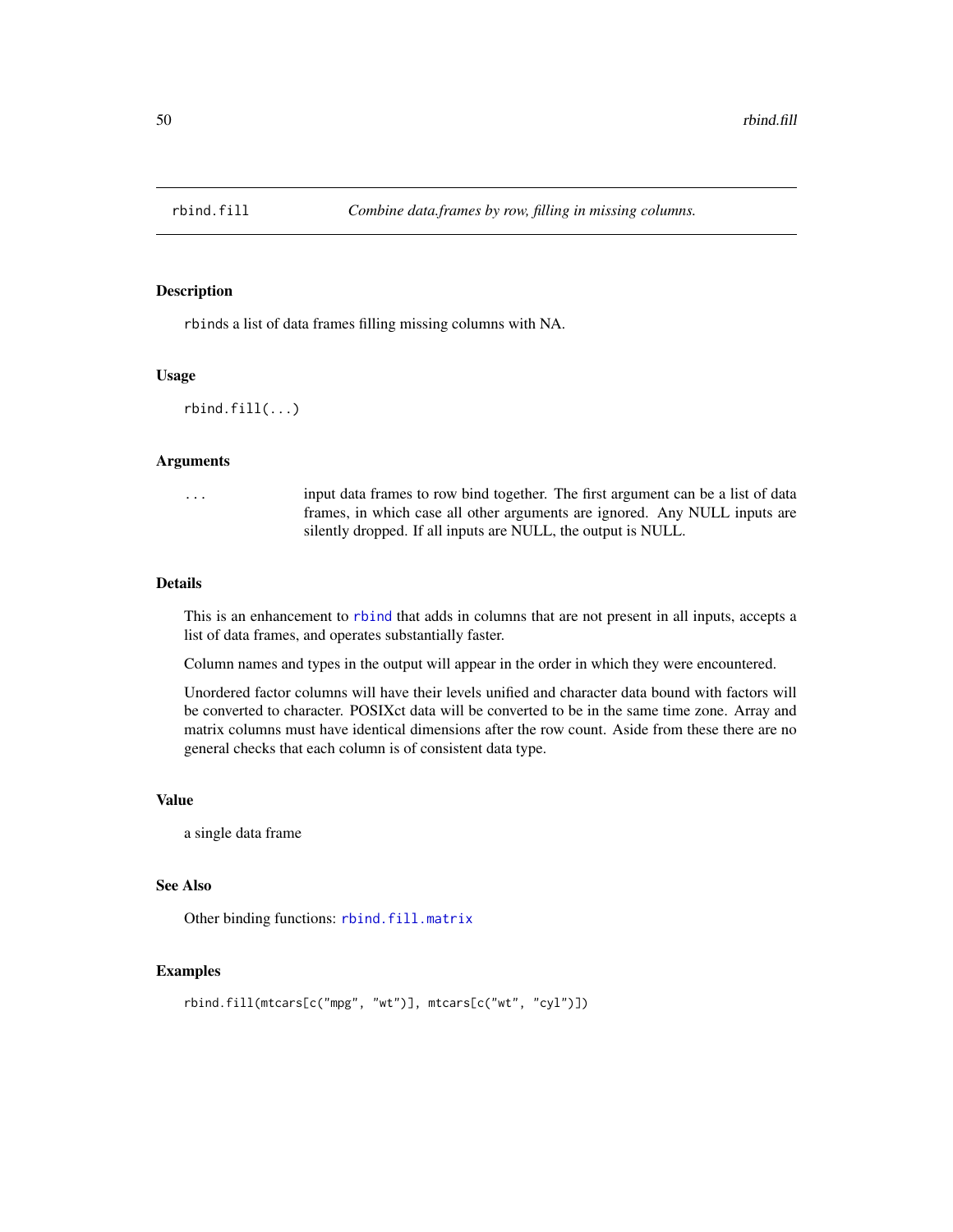<span id="page-50-1"></span><span id="page-50-0"></span>rbind.fill.matrix *Bind matrices by row, and fill missing columns with NA.*

# Description

The matrices are bound together using their column names or the column indices (in that order of precedence.) Numeric columns may be converted to character beforehand, e.g. using format. If a matrix doesn't have colnames, the column number is used. Note that this means that a column with name "1" is merged with the first column of a matrix without name and so on. The returned matrix will always have column names.

#### Usage

```
rbind.fill.matrix(...)
```
#### Arguments

... the matrices to rbind. The first argument can be a list of matrices, in which case all other arguments are ignored.

#### Details

Vectors are converted to 1-column matrices.

Matrices of factors are not supported. (They are anyways quite inconvenient.) You may convert them first to either numeric or character matrices. If a matrices of different types are merged, then normal covnersion precendence will apply.

Row names are ignored.

#### Value

a matrix with column names

#### Author(s)

C. Beleites

# See Also

[rbind](#page-0-0), [cbind](#page-0-0), [rbind.fill](#page-49-1)

Other binding functions: [rbind.fill](#page-49-1)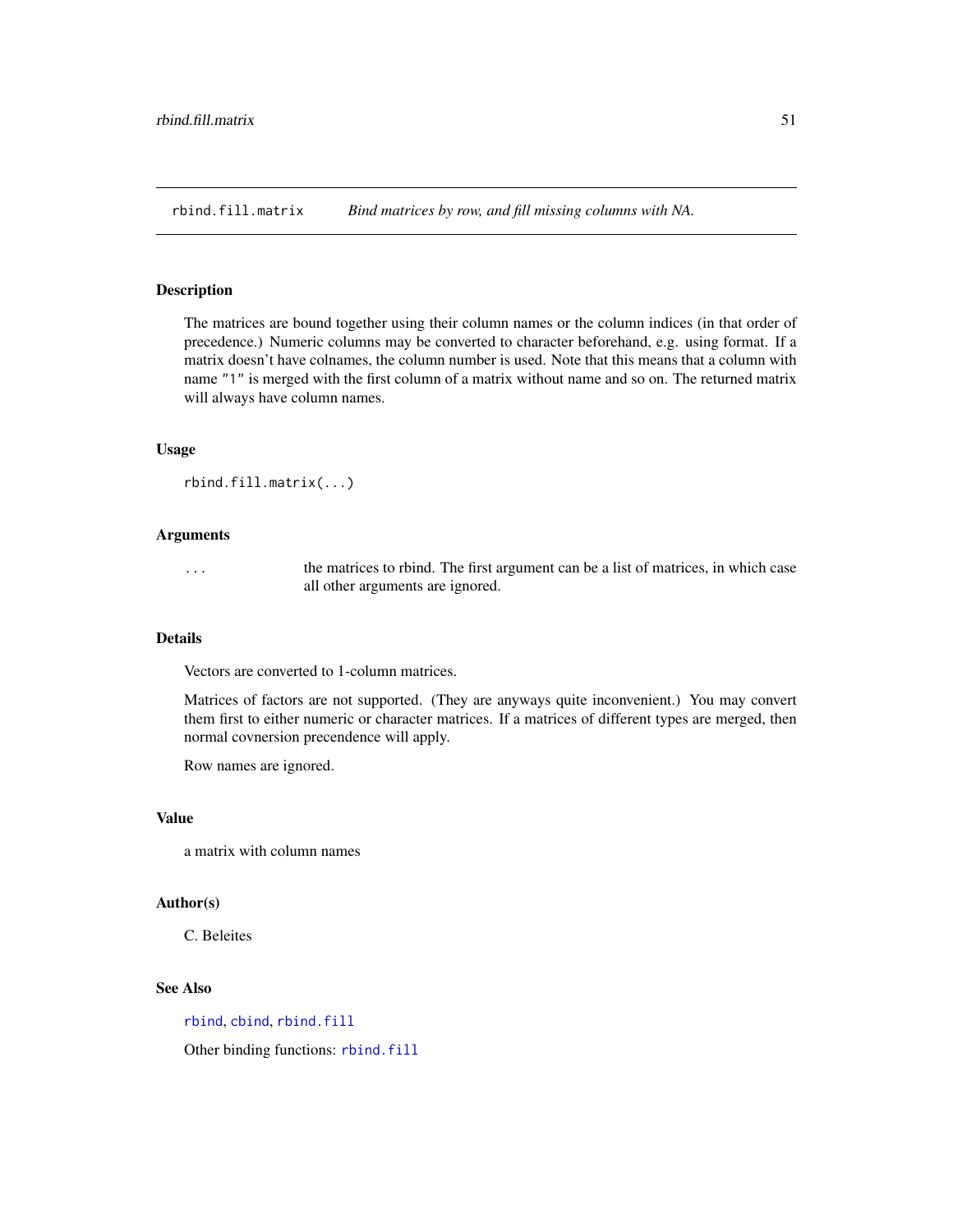#### Examples

```
A \leq matrix (1:4, 2)B \le - matrix (6:11, 2)A
B
rbind.fill.matrix (A, B)
colnames (A) \leftarrow c (3, 1)A
rbind.fill.matrix (A, B)
rbind.fill.matrix (A, 99)
```
rdply *Replicate expression and return results in a data frame.*

# Description

Evaluate expression n times then combine results into a data frame

#### Usage

 $rdply( .n, .expr, .progress = "none", .id = NA)$ 

# Arguments

| $\cdot$ n | number of times to evaluate the expression                                                                                                                 |
|-----------|------------------------------------------------------------------------------------------------------------------------------------------------------------|
| .expr     | expression to evaluate                                                                                                                                     |
| .progress | name of the progress bar to use, see create_progress_bar                                                                                                   |
| .id       | name of the index column. Pass NULL to avoid creation of the index column. For<br>compatibility, omit this argument or pass NA to use ".n" as column name. |

# Details

This function runs an expression multiple times, and combines the result into a data frame. If there are no results, then this function returns a data frame with zero rows and columns (data.frame()). This function is equivalent to [replicate](#page-0-0), but will always return results as a data frame.

# Value

a data frame

#### References

Hadley Wickham (2011). The Split-Apply-Combine Strategy for Data Analysis. Journal of Statistical Software, 40(1), 1-29. <http://www.jstatsoft.org/v40/i01/>.

<span id="page-51-0"></span>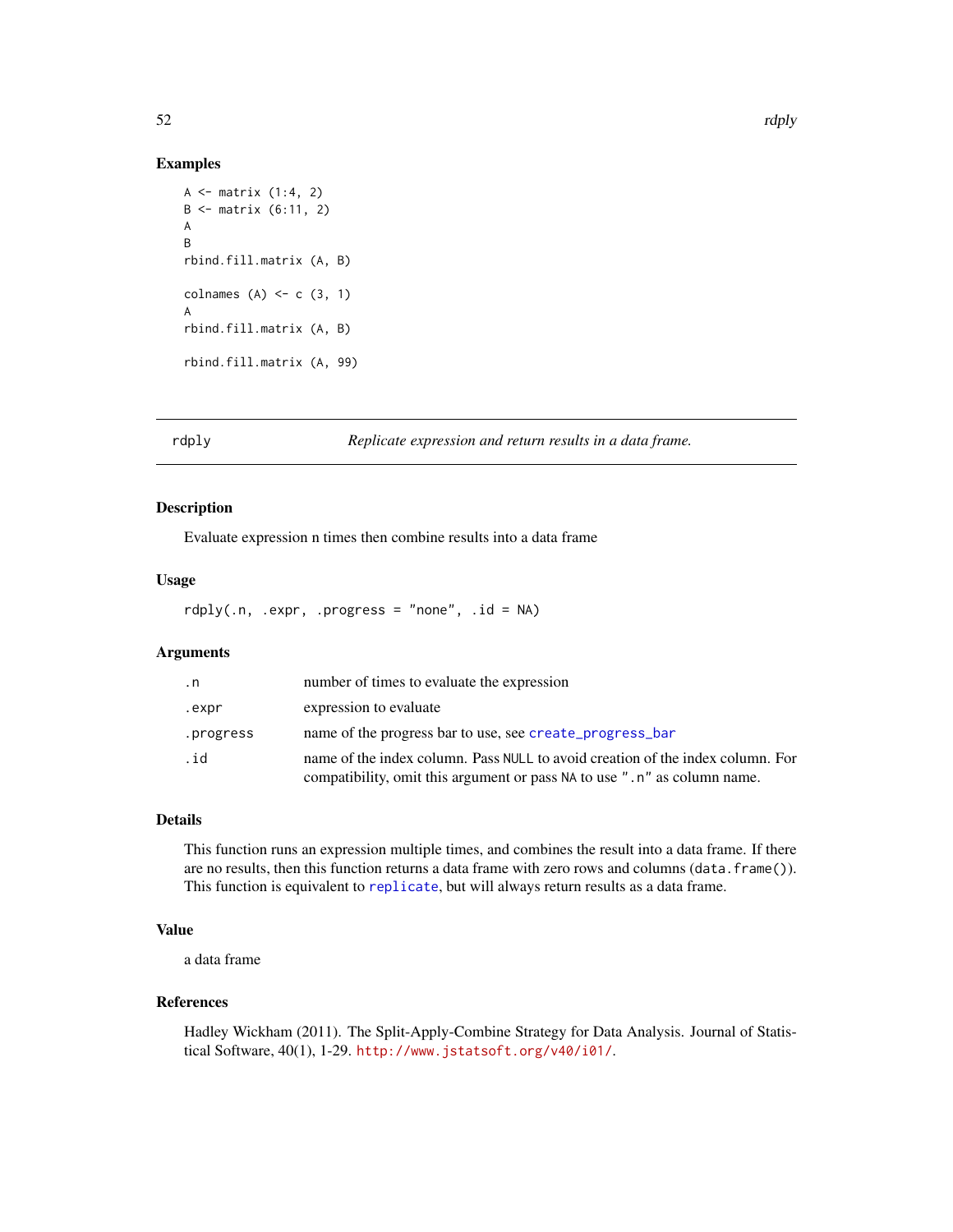#### <span id="page-52-0"></span>rename 53

#### Examples

```
rdply(20, mean(runif(100)))
rdply(20, each(mean, var)(runif(100)))
rdply(20, data.frame(x = runif(2)))
```
<span id="page-52-2"></span>rename *Modify names by name, not position.*

#### Description

Modify names by name, not position.

#### Usage

```
rename(x, replace, warn_missing = TRUE, warn_duplicated = TRUE)
```
# Arguments

| $\mathsf{x}$                    | named object to modify                                                                                                                                                             |
|---------------------------------|------------------------------------------------------------------------------------------------------------------------------------------------------------------------------------|
| replace                         | named character vector, with new names as values, and old names as names.                                                                                                          |
| warn_missing<br>warn_duplicated | print a message if any of the old names are not actually present in x.                                                                                                             |
|                                 | print a message if any name appears more than once in x after the operation.<br>Note: x is not altered: To save the result, you need to copy the returned data into<br>a variable. |

# Examples

```
x \leq -c("a" = 1, "b" = 2, d = 3, 4)# Rename column d to "c", updating the variable "x" with the result
x \le - rename(x, replace = c("d" = "c"))
x
# Rename column "disp" to "displacement"
rename(mtcars, c("disp" = "displacement"))
```
<span id="page-52-1"></span>

| revalue | Replace specified values with new values, in a factor or character vec- |  |  |
|---------|-------------------------------------------------------------------------|--|--|
|         | tor.                                                                    |  |  |

#### Description

If x is a factor, the named levels of the factor will be replaced with the new values.

# Usage

```
revalue(x, replace = NULL, warn_missing = TRUE)
```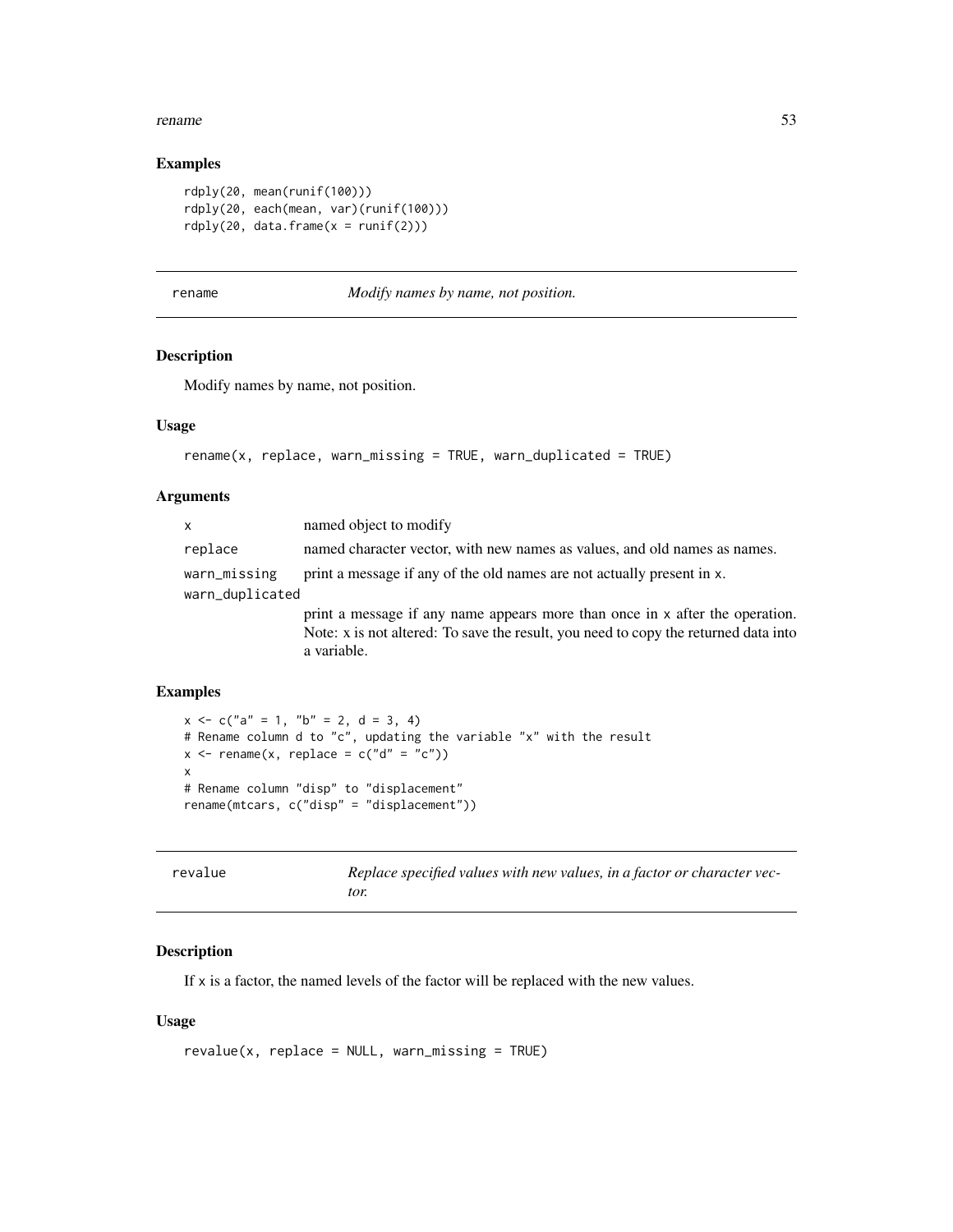#### <span id="page-53-0"></span>Arguments

| X            | factor or character vector to modify                                        |
|--------------|-----------------------------------------------------------------------------|
| replace      | named character vector, with new values as values, and old values as names. |
| warn_missing | print a message if any of the old values are not actually present in x      |

# Details

This function works only on character vectors and factors, but the related mapvalues function works on vectors of any type and factors, and instead of a named vector specifying the original and replacement values, it takes two separate vectors

#### See Also

[mapvalues](#page-35-1) to replace values with vectors of any type

#### Examples

```
x \leq -c("a", "b", "c")revalue(x, c(a = "A", c = "C"))
revalue(x, c("a" = "A", "c" = "C"))y <- factor(c("a", "b", "c", "a"))
revalue(y, c(a = "A", c = "C"))
```
rlply *Replicate expression and return results in a list.*

# Description

Evalulate expression n times then combine results into a list

#### Usage

rlply(.n, .expr, .progress = "none")

#### Arguments

| . n       | number of times to evaluate the expression               |
|-----------|----------------------------------------------------------|
| .expr     | expression to evaluate                                   |
| .progress | name of the progress bar to use, see create_progress_bar |

# Details

This function runs an expression multiple times, and combines the result into a list. If there are no results, then this function will return a list of length 0 (list()). This function is equivalent to [replicate](#page-0-0), but will always return results as a list.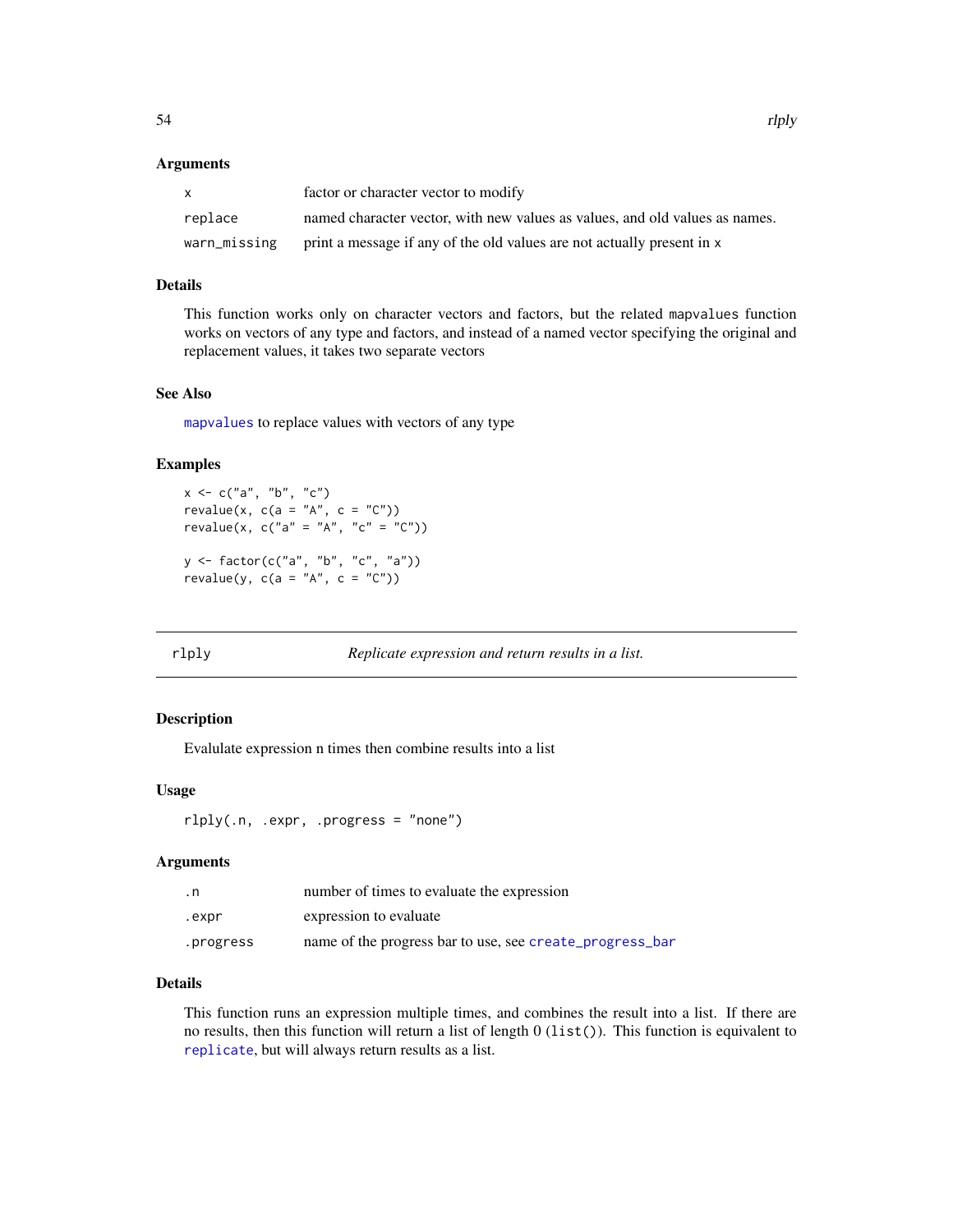# <span id="page-54-0"></span>round\_any 55

#### Value

list of results

# References

Hadley Wickham (2011). The Split-Apply-Combine Strategy for Data Analysis. Journal of Statistical Software, 40(1), 1-29. <http://www.jstatsoft.org/v40/i01/>.

#### Examples

```
mods <- rlply(100, lm(y ~ x, data=data.frame(x=rnorm(100), y=rnorm(100))))
hist(laply(mods, function(x) summary(x)$r.squared))
```
<span id="page-54-1"></span>round\_any *Round to multiple of any number.*

# Description

Round to multiple of any number.

#### Usage

round\_any(x, accuracy,  $f = round$ )

# Arguments

| X            | numeric or date-time (POSIXct) vector to round                |
|--------------|---------------------------------------------------------------|
| accuracy     | number to round to; for POSIX et objects, a number of seconds |
| $\mathbf{f}$ | rounding function: floor, ceiling or round                    |

#### Examples

```
round_any(135, 10)
round_any(135, 100)
round_any(135, 25)
round_any(135, 10, floor)
round_any(135, 100, floor)
round_any(135, 25, floor)
round_any(135, 10, ceiling)
round_any(135, 100, ceiling)
round_any(135, 25, ceiling)
round_any(Sys.time() + 1:10, 5)
```
round\_any(Sys.time() + 1:10, 5, floor) round\_any(Sys.time(), 3600)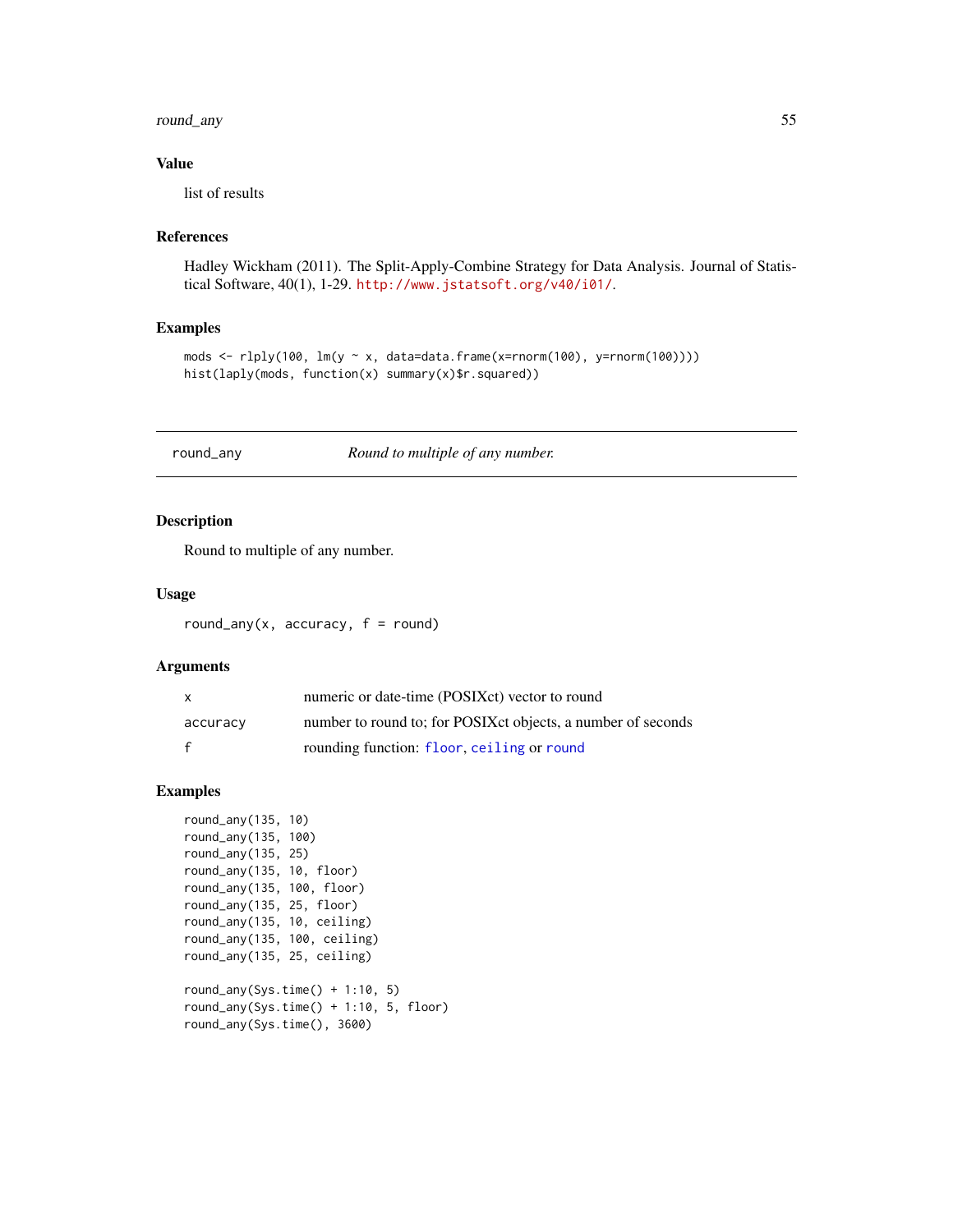<span id="page-55-0"></span>

Evalulate expression n times then discard results

# Usage

r\_ply(.n, .expr, .progress = "none", .print = FALSE)

#### Arguments

| . n       | number of times to evaluate the expression               |
|-----------|----------------------------------------------------------|
| .expr     | expression to evaluate                                   |
| .progress | name of the progress bar to use, see create_progress_bar |
| .print    | automatically print each result? (default: FALSE)        |

# Details

This function runs an expression multiple times, discarding the results. This function is equivalent to [replicate](#page-0-0), but never returns anything

# References

Hadley Wickham (2011). The Split-Apply-Combine Strategy for Data Analysis. Journal of Statistical Software, 40(1), 1-29. <http://www.jstatsoft.org/v40/i01/>.

#### Examples

```
r_ply(10, plot(runif(50)))
r_ply(25, hist(runif(1000)))
```
<span id="page-55-1"></span>splat *'Splat' arguments to a function.*

# Description

Wraps a function in do.call, so instead of taking multiple arguments, it takes a single named list which will be interpreted as its arguments.

#### Usage

splat(flat)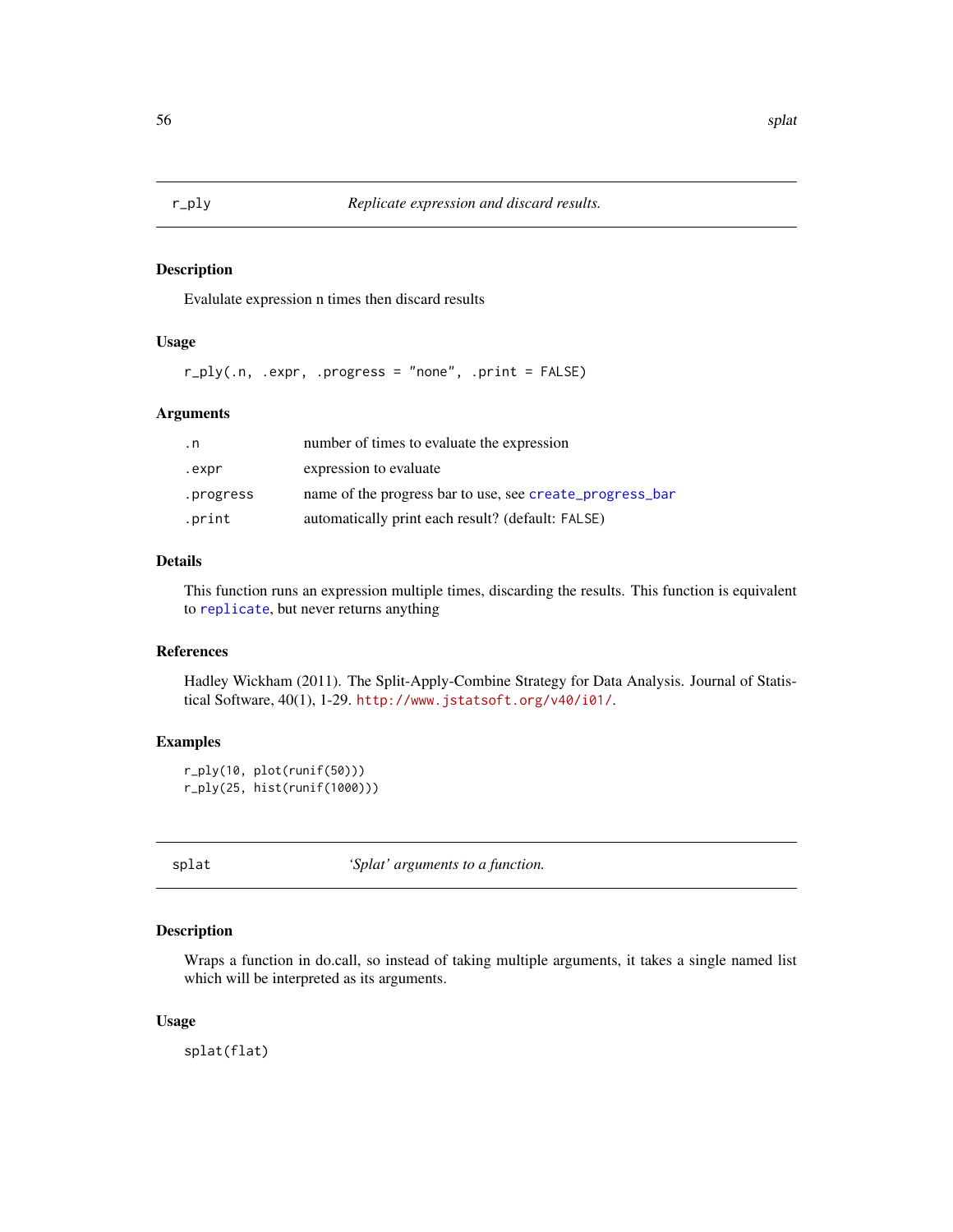# <span id="page-56-0"></span>strip\_splits 57

#### Arguments

flat function to splat

# Details

This is useful when you want to pass a function a row of data frame or array, and don't want to manually pull it apart in your function.

# Value

a function

# Examples

```
hp_per_cyl <- function(hp, cyl, ...) hp / cyl
splat(hp_per_cyl)(mtcars[1,])
splat(hp_per_cyl)(mtcars)
f \leftarrow function(mpg, wt, ...) data.frame(mw = mpg / wt)
ddply(mtcars, .(cyl), splat(f))
```

| strip_splits | Remove splitting variables from a data frame. |
|--------------|-----------------------------------------------|
|              |                                               |

#### Description

This is useful when you want to perform some operation to every column in the data frame, except the variables that you have used to split it. These variables will be automatically added back on to the result when combining all results together.

#### Usage

```
strip_splits(df)
```
# Arguments

df data frame produced by d\*ply.

```
dlply(mtcars, c("vs", "am"))
dlply(mtcars, c("vs", "am"), strip_splits)
```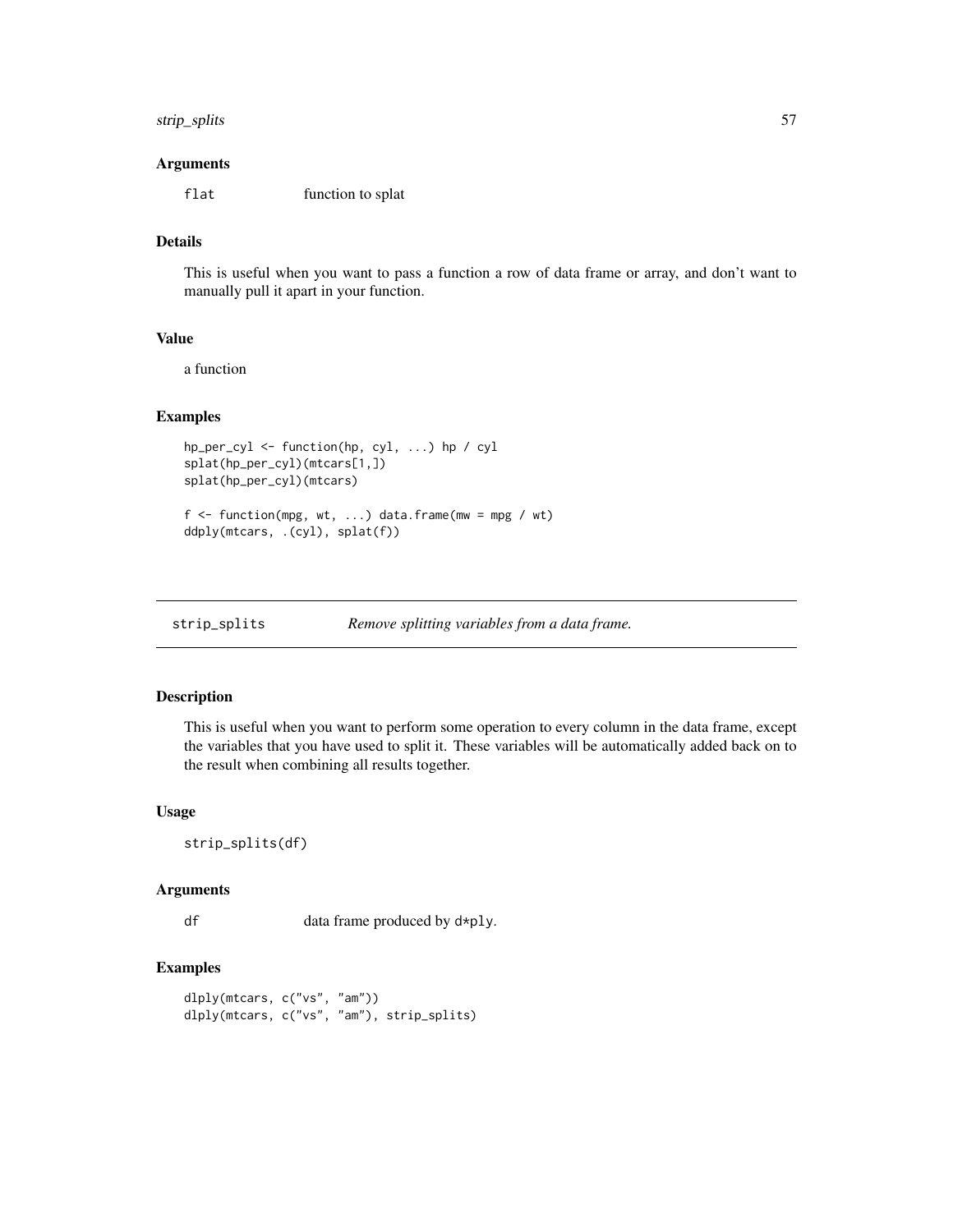<span id="page-57-1"></span><span id="page-57-0"></span>

Summarise works in an analogous way to [mutate](#page-40-1), except instead of adding columns to an existing data frame, it creates a new data frame. This is particularly useful in conjunction with [ddply](#page-17-1) as it makes it easy to perform group-wise summaries.

#### Usage

summarise(.data, ...)

# Arguments

| .data             | the data frame to be summarised             |  |
|-------------------|---------------------------------------------|--|
| $\cdot\cdot\cdot$ | further arguments of the form $var = value$ |  |

#### Note

Be careful when using existing variable names; the corresponding columns will be immediately updated with the new data and this can affect subsequent operations referring to those variables.

# Examples

```
# Let's extract the number of teams and total period of time
# covered by the baseball dataframe
summarise(baseball,
duration = max(year) - min(year),
nteams = length(unique(team)))
# Combine with ddply to do that for each separate id
ddply(baseball, "id", summarise,
duration = max(year) - min(year),
nteams = length(unique(team)))
```
take *Take a subset along an arbitrary dimension*

# Description

Take a subset along an arbitrary dimension

#### Usage

 $take(x, along, indices, drop = FALSE)$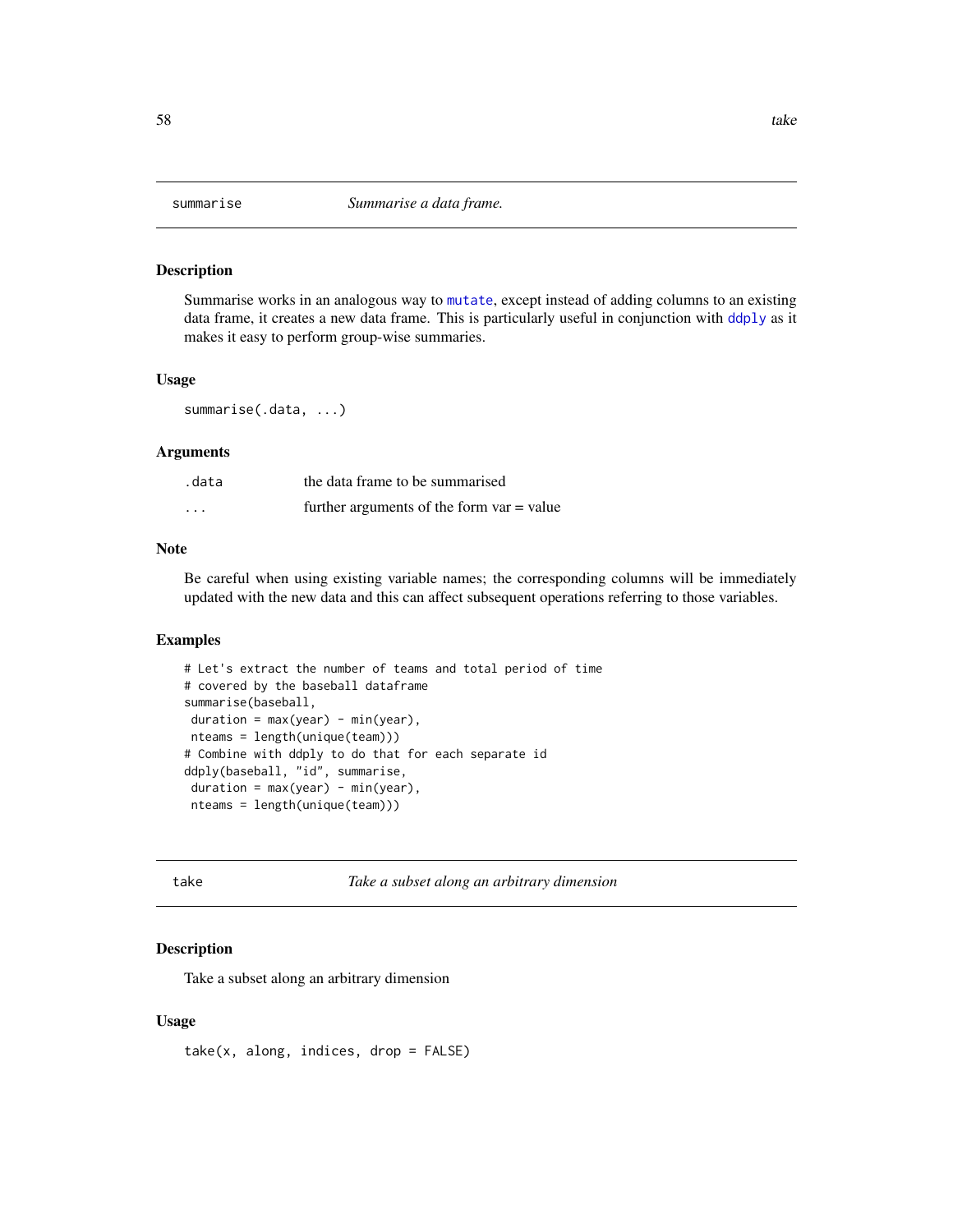# <span id="page-58-0"></span>vaggregate 59

# Arguments

|         | matrix or array to subset                                                                                             |
|---------|-----------------------------------------------------------------------------------------------------------------------|
| along   | dimension to subset along                                                                                             |
| indices | the indices to select                                                                                                 |
| drop    | should the dimensions of the array be simplified? Defaults to FALSE which is<br>the opposite of the useful R default. |

#### Examples

```
x \le -\arctan(\sec^{-1} 3 \cdot 4 \cdot 5), \, c(3, 4, 5))take(x, 3, 1)
take(x, 2, 1)
take(x, 1, 1)
take(x, 3, 1, drop = TRUE)take(x, 2, 1, drop = TRUE)take(x, 1, 1, drop = TRUE)
```
vaggregate *Vector aggregate.*

# Description

This function is somewhat similar to tapply, but is designed for use in conjunction with id. It is simpler in that it only accepts a single grouping vector (use [id](#page-0-0) if you have more) and uses [vapply](#page-0-0) internally, using the .default value as the template.

#### Usage

```
vaggregate(.value, .group, .fun, ..., .default = NULL, .n = nlevels(.group))
```
# Arguments

| value.    | vector of values to aggregate                                                                             |
|-----------|-----------------------------------------------------------------------------------------------------------|
| .group    | grouping vector                                                                                           |
| . fun     | aggregation function                                                                                      |
| $\ddots$  | other arguments passed on to . fun                                                                        |
| .default  | default value used for missing groups. This argument is also used as the template<br>for function output. |
| $\cdot$ n | total number of groups                                                                                    |

#### Details

vaggregate should be faster than tapply in most situations because it avoids making a copy of the data.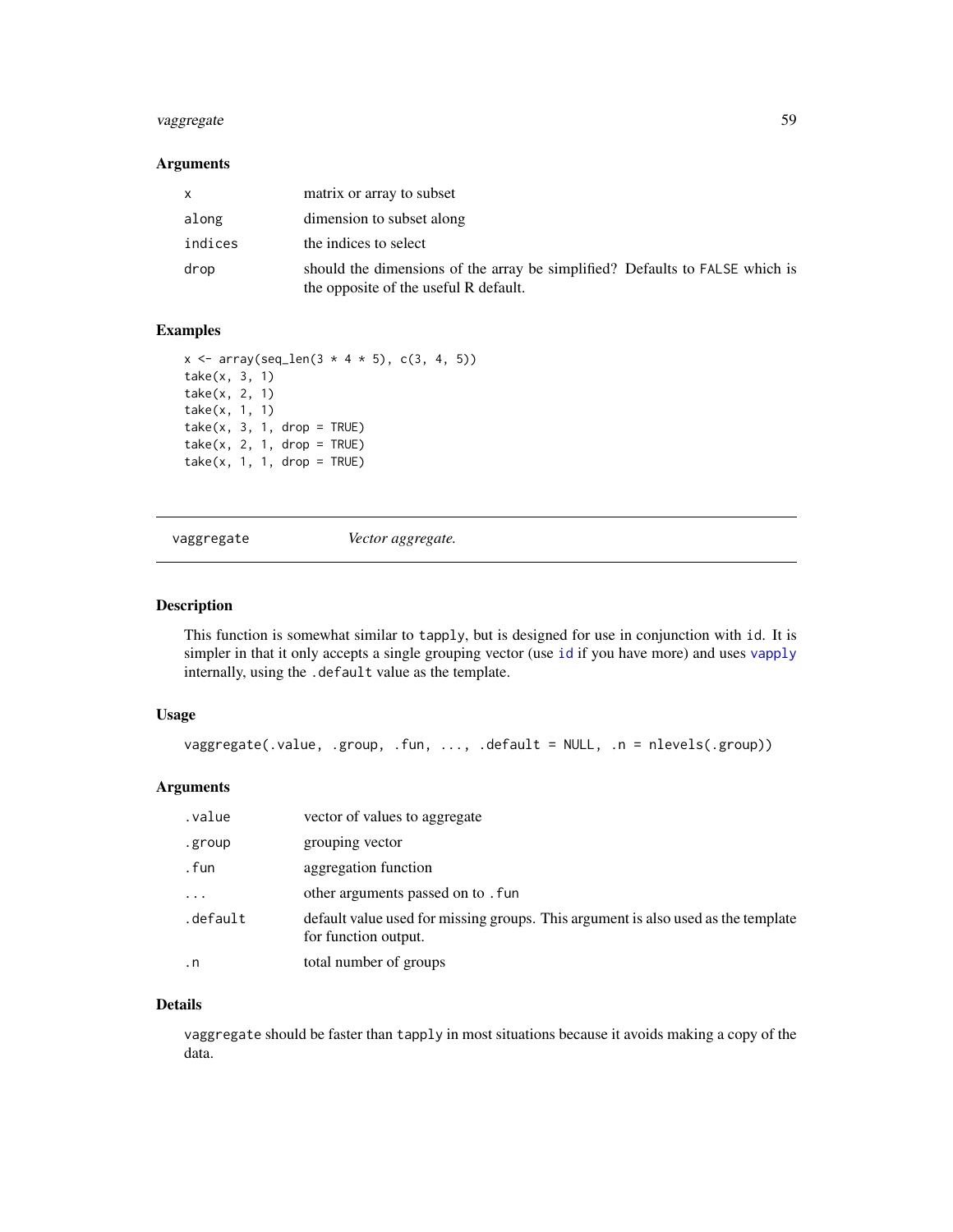```
# Some examples of use borrowed from ?tapply
n \le -17; fac \le factor(rep(1:3, length.out = n), levels = 1:5)
table(fac)
vaggregate(1:n, fac, sum)
vaggregate(1:n, fac, sum, .default = NA_integer_)
vaggregate(1:n, fac, range)
vaggregate(1:n, fac, range, .default = c(NA, NA) + 0)
vaggregate(1:n, fac, quantile)
# Unlike tapply, vaggregate does not support multi-d output:
tapply(warpbreaks$breaks, warpbreaks[,-1], sum)
vaggregate(warpbreaks$breaks, id(warpbreaks[,-1]), sum)
# But it is about 10x faster
x < - rnorm(1e6)
y1 <- sample.int(10, 1e6, replace = TRUE)
system.time(tapply(x, y1, mean))
system.time(vaggregate(x, y1, mean))
```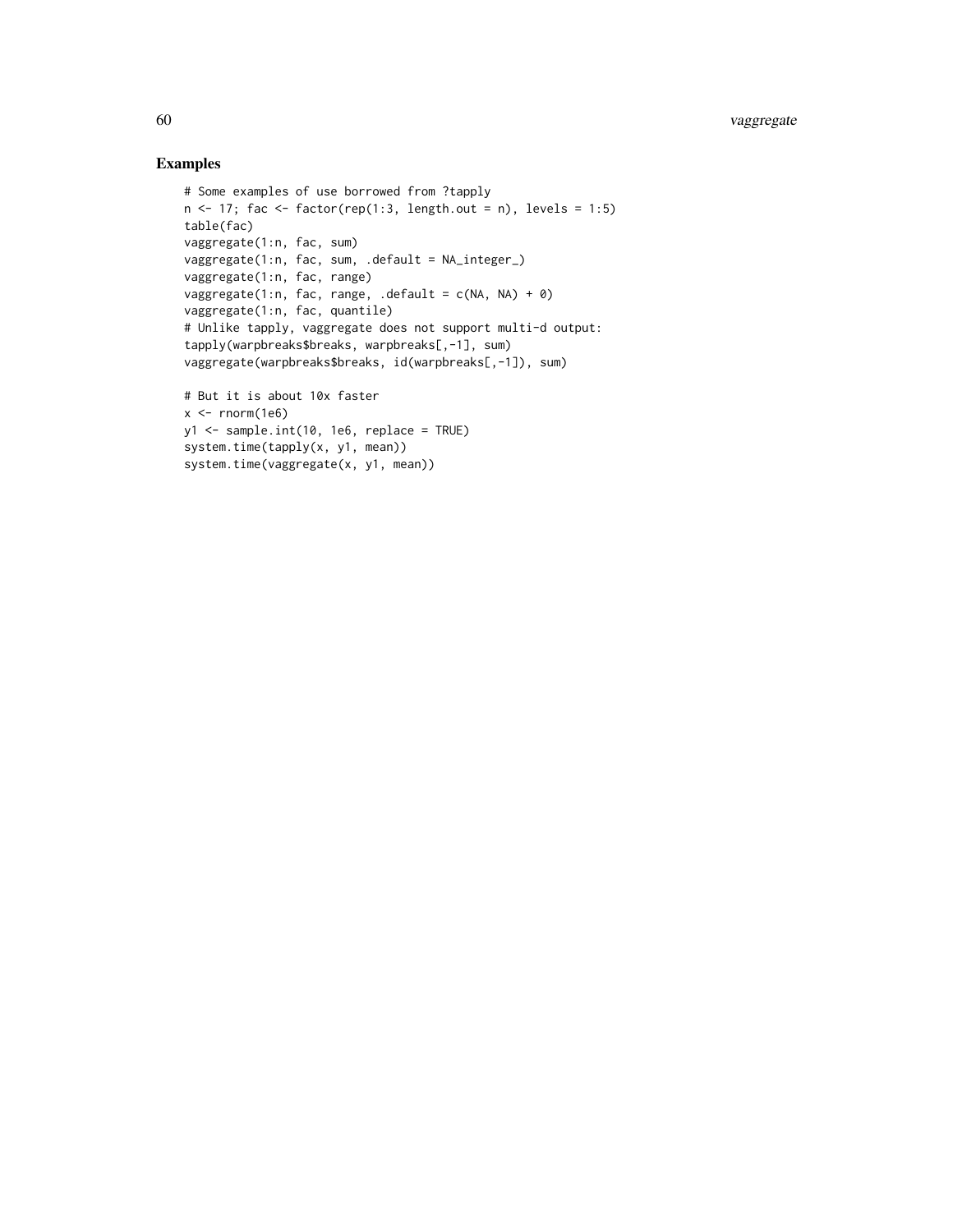# <span id="page-60-0"></span>Index

∗Topic datasets baseball , [12](#page-11-0) ozone , [44](#page-43-0) ∗Topic debugging failwith, [25](#page-24-0) ∗Topic manip a\_ply , [11](#page-10-0) aaply , [4](#page-3-0) adply , [6](#page-5-0) alply , [7](#page-6-0) arrange , [9](#page-8-0) as.data.frame.function , [9](#page-8-0) count , [15](#page-14-0) d\_ply , [23](#page-22-0) daply , [17](#page-16-0) ddply , [18](#page-17-0) defaults , [20](#page-19-0) desc , [21](#page-20-0) dlply , [21](#page-20-0) each , [24](#page-23-0) idata.frame, [26](#page-25-0) join , [27](#page-26-0) l\_ply , [33](#page-32-0) laply , [29](#page-28-0) ldply , [30](#page-29-0) liply , [31](#page-30-0) llply , [32](#page-31-0) m\_ply , [42](#page-41-0) maply, [34](#page-33-0) mdply, [38](#page-37-0) mlply , [39](#page-38-0) name\_rows , [43](#page-42-0) r\_ply , [56](#page-55-0) raply , [49](#page-48-0) rbind.fill, [50](#page-49-0) rbind.fill.matrix , [51](#page-50-0) rdply , [52](#page-51-0) rlply , [54](#page-53-0) round\_any , [55](#page-54-0)

summarise, [58](#page-57-0) take , [58](#page-57-0) ∗Topic utilities create\_progress\_bar , [16](#page-15-0) . , [3](#page-2-0) , *[10](#page-9-0)* \textasciitilde , *[3](#page-2-0)* a\_ply , *[5](#page-4-0)* , *[7,](#page-6-0) [8](#page-7-0)* , [11](#page-10-0) , *[23](#page-22-0) , [24](#page-23-0)* , *[34](#page-33-0)* , *[43](#page-42-0)* aaply , [4](#page-3-0) , *[7,](#page-6-0) [8](#page-7-0)* , *[12](#page-11-0)* , *[17,](#page-16-0) [18](#page-17-0)* , *[30](#page-29-0)* , *[35](#page-34-0)* adply , *[5](#page-4-0)* , [6](#page-5-0) , *[8](#page-7-0)* , *[12](#page-11-0)* , *[18](#page-17-0) , [19](#page-18-0)* , *[31](#page-30-0)* , *[39](#page-38-0)* aggregate , *[17](#page-16-0)* alply , *[5](#page-4-0)* , *[7](#page-6-0)* , [7](#page-6-0) , *[12](#page-11-0)* , *[21](#page-20-0) , [22](#page-21-0)* , *[33](#page-32-0)* , *[40](#page-39-0)* apply , *[5](#page-4-0)* , *[8](#page-7-0)* arrange , [9](#page-8-0) , *[41](#page-40-0)* , *[45](#page-44-0)* as.data.frame , *[15](#page-14-0)* as.data.frame.function , [9](#page-8-0) as.quoted , [10](#page-9-0) , *[19](#page-18-0)* , *[21](#page-20-0)* , *[23](#page-22-0)* baseball , [12](#page-11-0) by , *[21](#page-20-0)* catcolwise *(*colwise *)* , [13](#page-12-0) cbind , *[51](#page-50-0)* ceiling , *[55](#page-54-0)* colwise , [13](#page-12-0) , *[46](#page-45-0)* count , [15](#page-14-0) , *[46](#page-45-0)* create\_progress\_bar , *[4](#page-3-0)* , *[6,](#page-5-0) [7](#page-6-0)* , *[11](#page-10-0)* , [16](#page-15-0) , *[17](#page-16-0)* , *[19](#page-18-0)* , *[21](#page-20-0)* , *[23](#page-22-0)* , *[29](#page-28-0) , [30](#page-29-0)* , *[32](#page-31-0) , [33](#page-32-0)* , *[35](#page-34-0)* , *[38](#page-37-0)* , *[40](#page-39-0)* , *[42](#page-41-0)* , *[49](#page-48-0)* , *[52](#page-51-0)* , *[54](#page-53-0)* , *[56](#page-55-0)* d\_ply , *[12](#page-11-0)* , *[18](#page-17-0) , [19](#page-18-0)* , *[22](#page-21-0)* , [23](#page-22-0) , *[34](#page-33-0)* , *[43](#page-42-0)* daply , *[5](#page-4-0)* , [17](#page-16-0) , *[19](#page-18-0)* , *[22](#page-21-0)* , *[24](#page-23-0)* , *[30](#page-29-0)* , *[35](#page-34-0)* ddply , *[7](#page-6-0)* , *[18](#page-17-0)* , [18](#page-17-0) , *[22](#page-21-0)* , *[24](#page-23-0)* , *[31](#page-30-0)* , *[39](#page-38-0)* , *[45](#page-44-0)* , *[58](#page-57-0)* defaults , [20](#page-19-0) desc , [21](#page-20-0) dlply , *[8](#page-7-0)* , *[18](#page-17-0) , [19](#page-18-0)* , [21](#page-20-0) , *[24](#page-23-0)* , *[33](#page-32-0)* , *[40](#page-39-0)* each , [24](#page-23-0) failwith, [25](#page-24-0) floor , *[55](#page-54-0)*